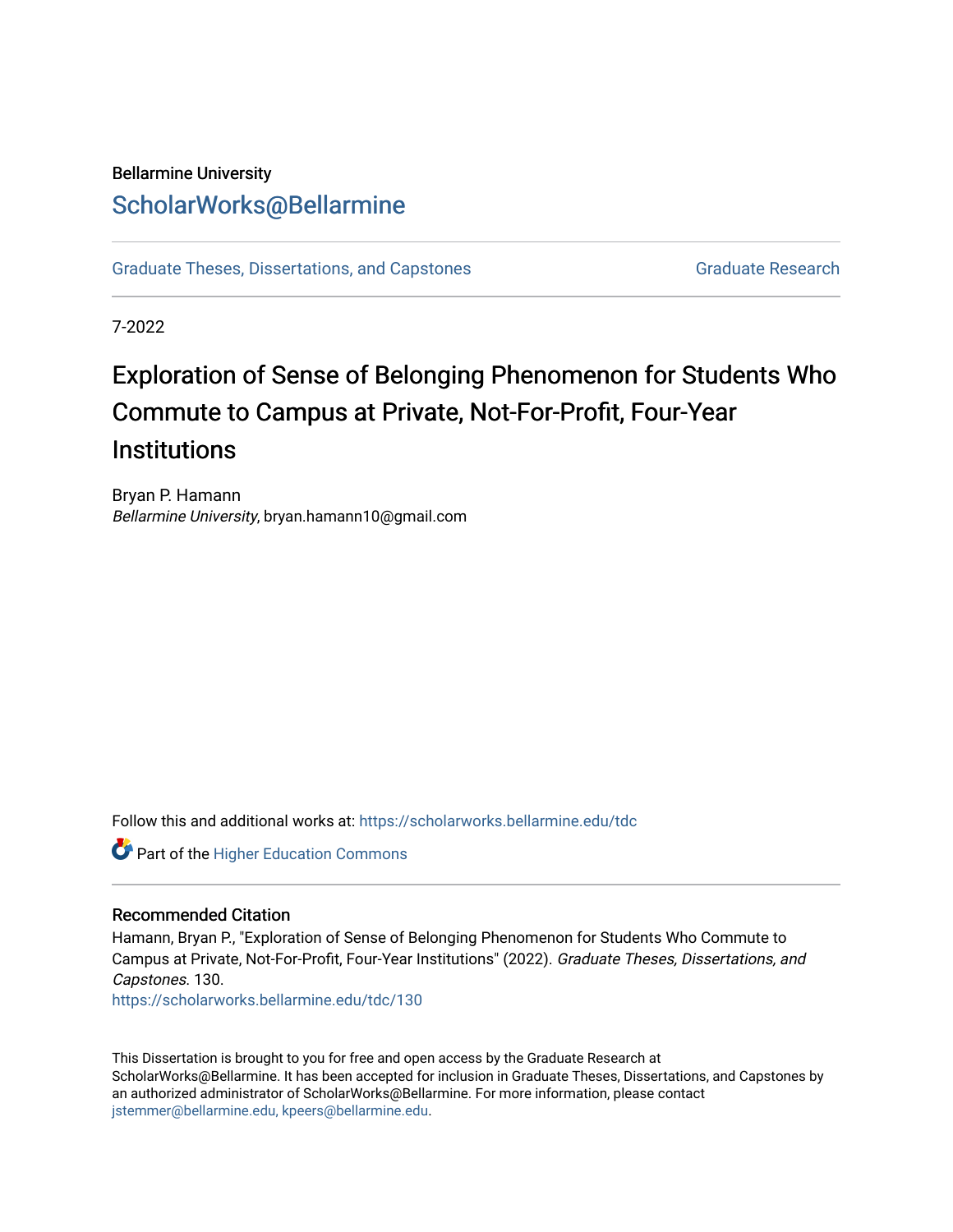Exploration of Sense of Belonging Phenomenon for Students Who Commute to Campus at Private, Not-For-Profit, Four-Year Institutions

by

Bryan Patrick Hamann

A dissertation submitted to the Faculty of

The Annsley Frazier Thornton School of Education

Bellarmine University

In partial fulfillment of the requirements for the degree

Doctor of Philosophy for Leadership in Higher Education

May 17, 2022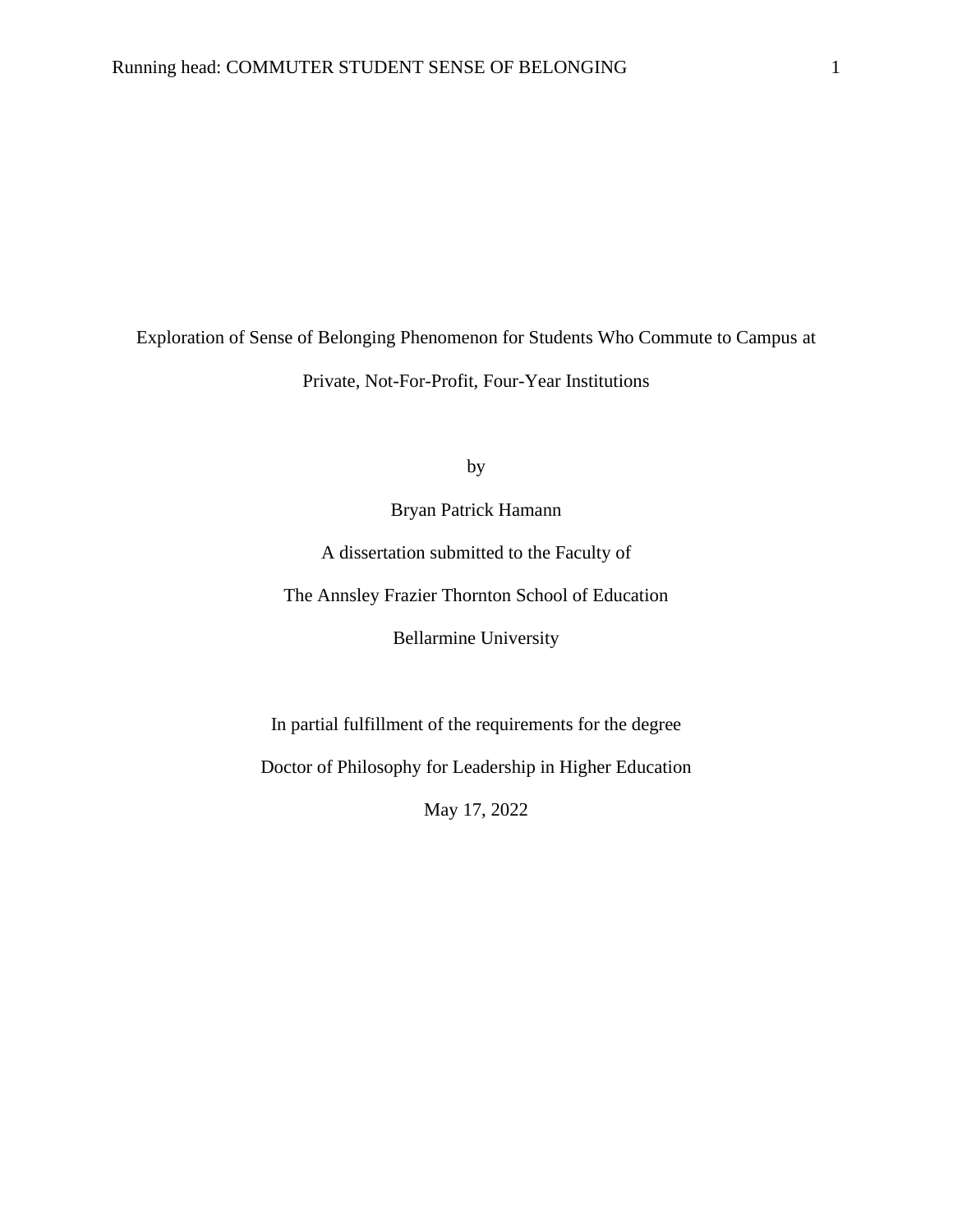#### **Bellarmine University**

The Undersigned Faculty Committee Approves the

Dissertation of

Bryan Patrick Hamann

Exploration of Sense of Belonging Phenomenon for Students Who Commute to Campus at

Private Not-For-Profit Four-Year Institutions

Dr. Michael Vetter (Chair)

\_\_\_\_\_\_\_\_\_\_\_\_\_\_\_\_\_\_\_\_\_\_\_\_\_\_\_\_\_\_\_\_\_\_\_\_\_\_\_\_\_

Associate Professor, Annsley Frazier Thornton School of Education, Bellarmine University

Dr. Grant Smith

\_\_\_\_\_\_\_\_\_\_\_\_\_\_\_\_\_\_\_\_\_\_\_\_\_\_\_\_\_\_\_\_\_\_\_\_\_\_\_\_\_

Associate Professor, Annsley Frazier Thornton School of Education, Bellarmine University

Dr. Aaron Hughey

\_\_\_\_\_\_\_\_\_\_\_\_\_\_\_\_\_\_\_\_\_\_\_\_\_\_\_\_\_\_\_\_\_\_\_\_\_\_\_\_\_

Professor, College of Education & Behavioral Sciences, Western Kentucky University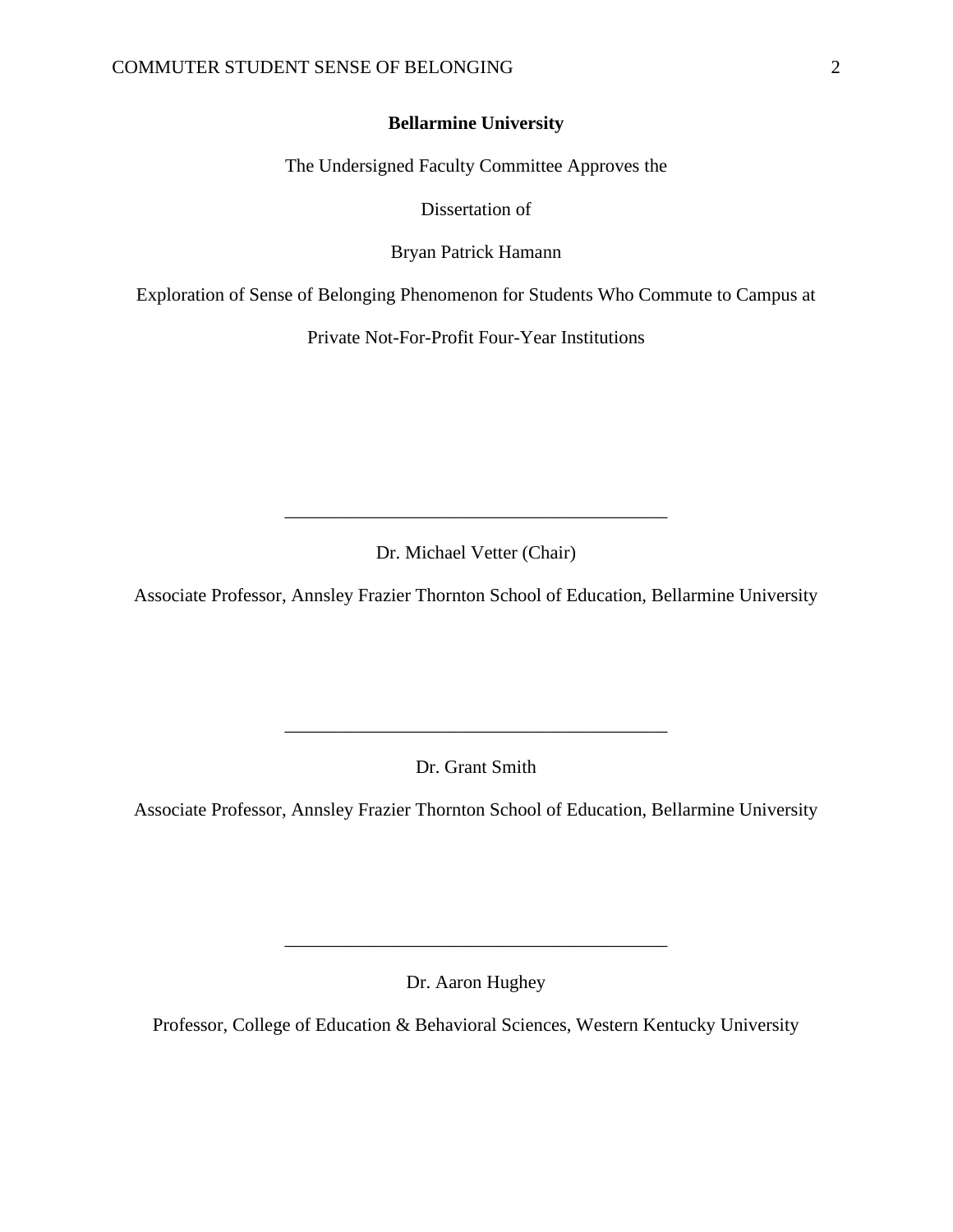Copyright © 2022

By Bryan Hamann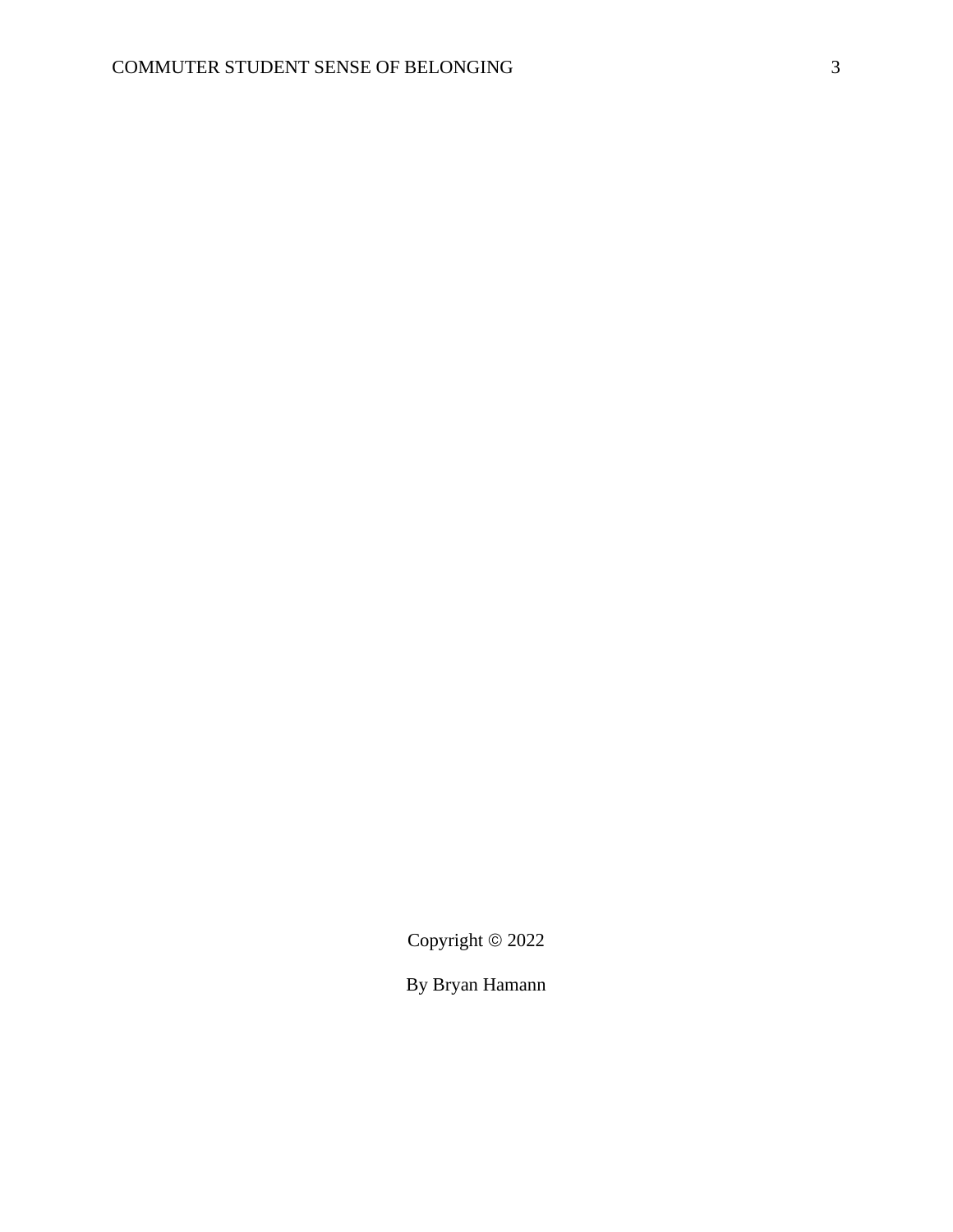#### **Acknowledgements**

This doctoral journey, and especially the dissertation process, has been an incredible opportunity to expand my world view and personal development. As I reflect on the past five years, I am amazed at what all has been accomplished – not only in my doctoral journey, but also in my personal and professional lives, all of which has taken place in a global pandemic throughout the last two years. It took an immense amount of self-motivation to complete the dissertation; however, reaching this point would not be possible without the help and support of so many individuals.

I would first like to thank the members of my committee for their guidance throughout the dissertation and my doctoral journey. Dr. Vetter, I am grateful for the wisdom you have imparted upon myself and my cohort throughout our coursework in the program. Your ability to intertwine real world experiences and stories into the theoretical aspects of our courses was much appreciated and extended our learning. Additionally, I very much appreciate you always putting the dissertation into perspective and making it seem so much more manageable. A year and a half of writing would have been much more daunting without your guidance and support! Dr. Smith, thank you for teaching me the language of statistics. This language was challenging to grasp at times, so I appreciate you always being willing to answer questions and review previous content until it was mastered. Under your tutelage I have become much more fluent in the language of statistics and routinely help others now. I also appreciate the support you provided and belief you had in my statistics ability throughout the dissertation process. Lastly, Dr. Hughey, thank you for your continued mentorship and guidance throughout my higher education journey. Your eagerness to be a supportive and guiding presence for all – from prospective students in your program and those that graduated many years ago – is an example of the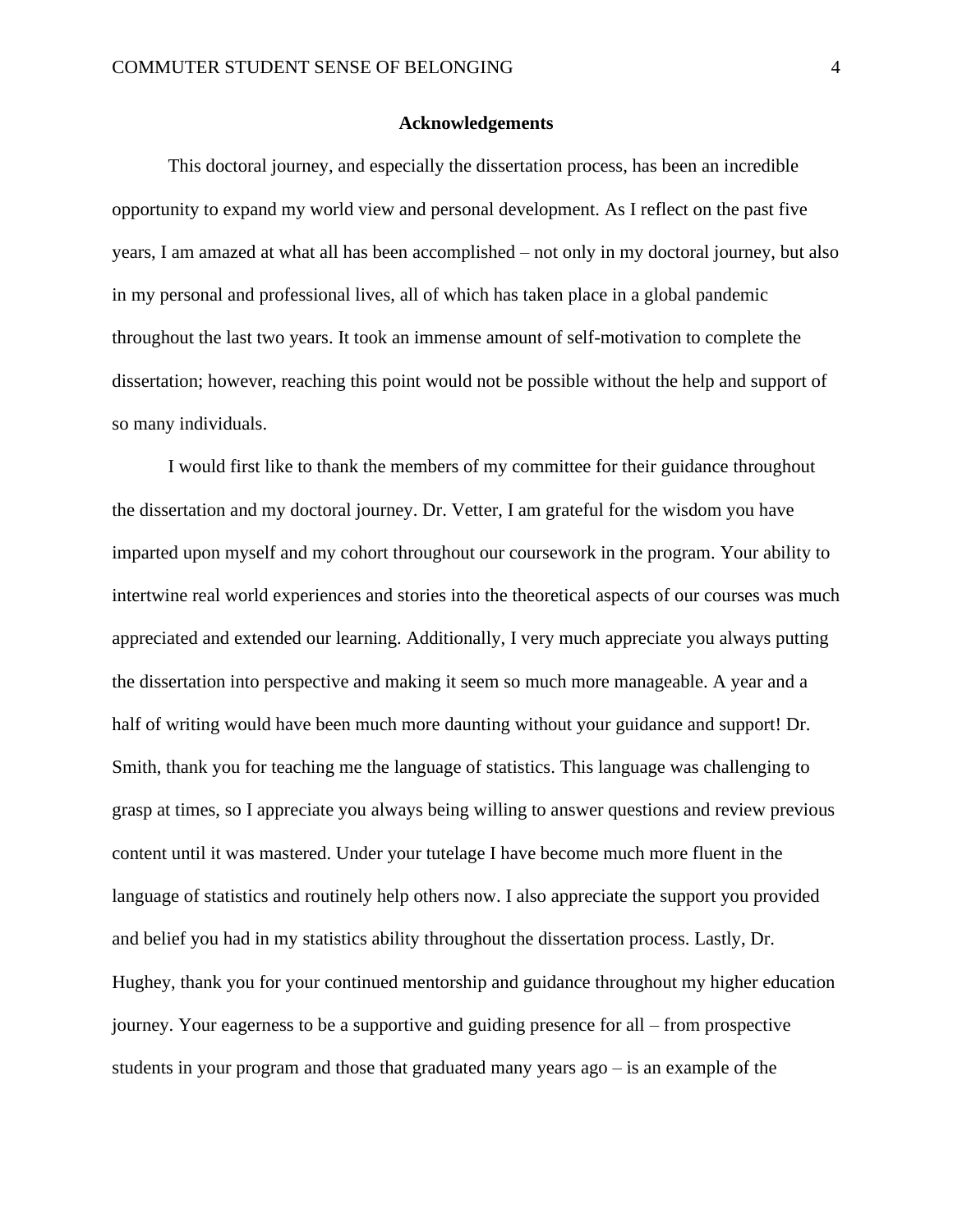#### COMMUTER STUDENT SENSE OF BELONGING 5

commitment we extoll to lifelong learning. I know you are on numerous committees at Western Kentucky, so I appreciate you not only adding one more committee to your agenda, but also offering so much support and direction as a member of my committee.

Outside of the tremendous faculty in the Annsley Frazier Thornton School of Education there were other individuals who have had a major impact on my doctoral journey. Dr. Englert, I will be forever grateful for the mentorship and guidance you have provided me not only in the doctoral program but in life. Dr. Gilmore and future doctors Nguyen, Surdyke, McNatt and Begin, thank you for always being willing and eager to listen. Our PhD dinners and check-ins did wonders for my accountability in the program and offered a huge support network of others experiencing the celebrations and frustrations of being both full-time employees and full-time students. I look forward to welcoming you all into the "floppy hat" club soon! Nathan and Drew, thank you both for always being a listening ear and a second set of eyes for me. I know the content in a PhD program can be horribly boring and even more so when you are not even in the program or that field; thank you both for serving as sounding boards, editors and practice audiences for my dissertation chapters, proposal defense and dissertation defense.

Lastly, I want to thank my biggest cheer leaders and supporters – my family. You've been a constant throughout my educational journey. Always there to celebrate my accomplishments, comfort me in my failures and pushing me to be my best. Not to mention your understanding of my need to do homework or write during family visits and holidays – thankfully that is done! Thank you so much for your constant love and support for the past 32 years.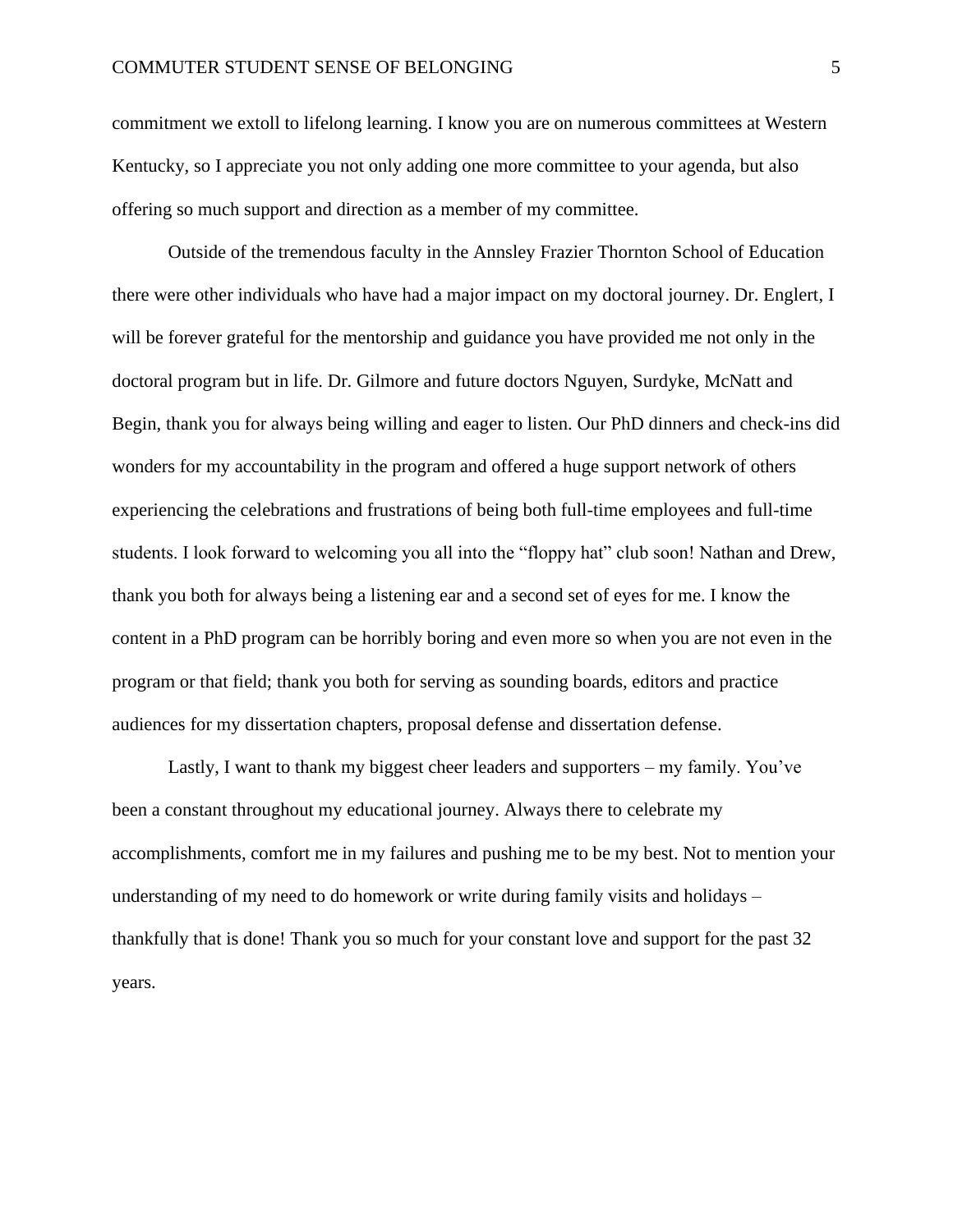#### **Abstract**

There has been substantial research conducted around facilitating student success at institutions of higher education and exploring the student experience of undergraduate students, specifically, those students who take part in the residential communities which have become synonymous with the college experience. Through these studies, higher education administrators have learned the significant role residential communities play in a student's success and persistence and have used these findings to inform master plans for institution's capital improvements, programmatic initiatives for residential communities and more. Although this research is helpful for informing the decisions of higher education administrators as they create plans for student success at their institution, it is important to note this literature and the prevailing student development theories and academic research focuses primarily on residential students at higher education institutions or utilized samples which neglected to differentiate between students who commute to campus and those who live on campus throughout the academic year. The purpose of this study is to identify if the prevailing theories of student development still reign true for students who commute to campus and what are the factors which contribute to the sense of belonging for students who commute to campus. Data collect in this study suggests a correlation does exist between a student's sense of belonging score and student success, as defined by grade point average. Additionally, the data suggest the sense of belonging for a student who commutes to campus is more influenced by the number of campus activities the student attends each month and the amount of time the student spends on campus each week outside of their classes.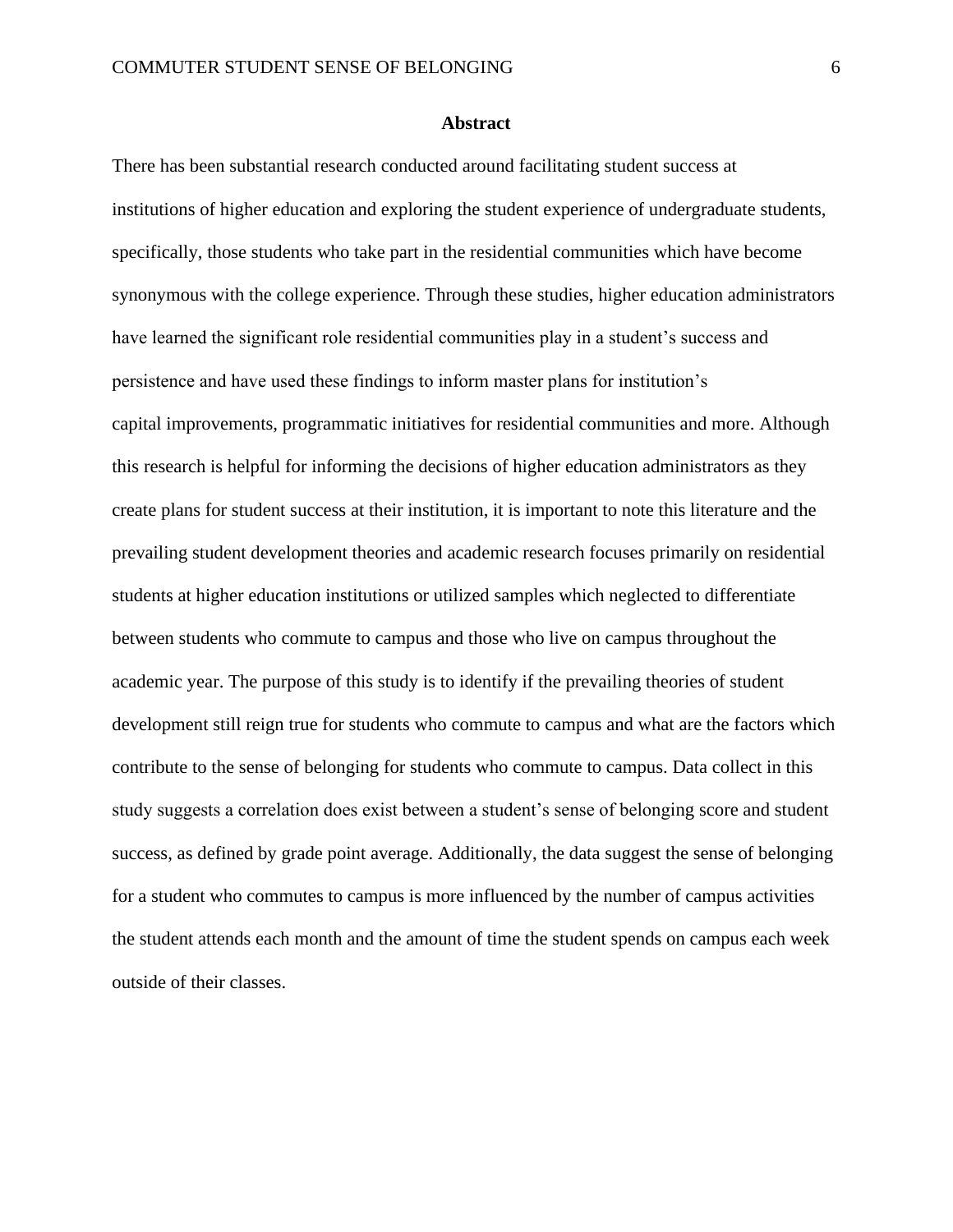### **Table of Contents**

| Strayhorn's Theory of College Student Sense of Belonging26 |
|------------------------------------------------------------|
|                                                            |
|                                                            |
|                                                            |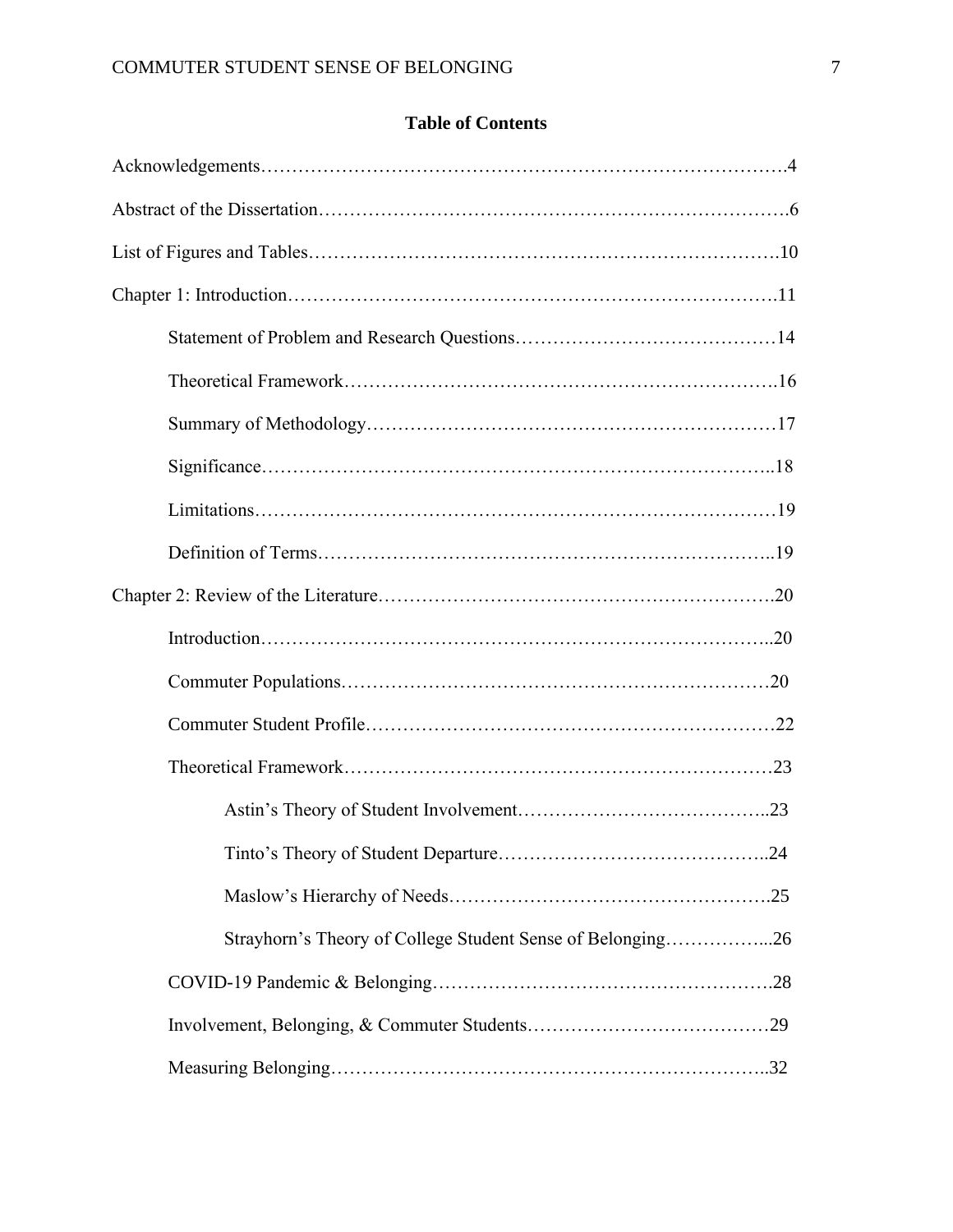### COMMUTER STUDENT SENSE OF BELONGING 8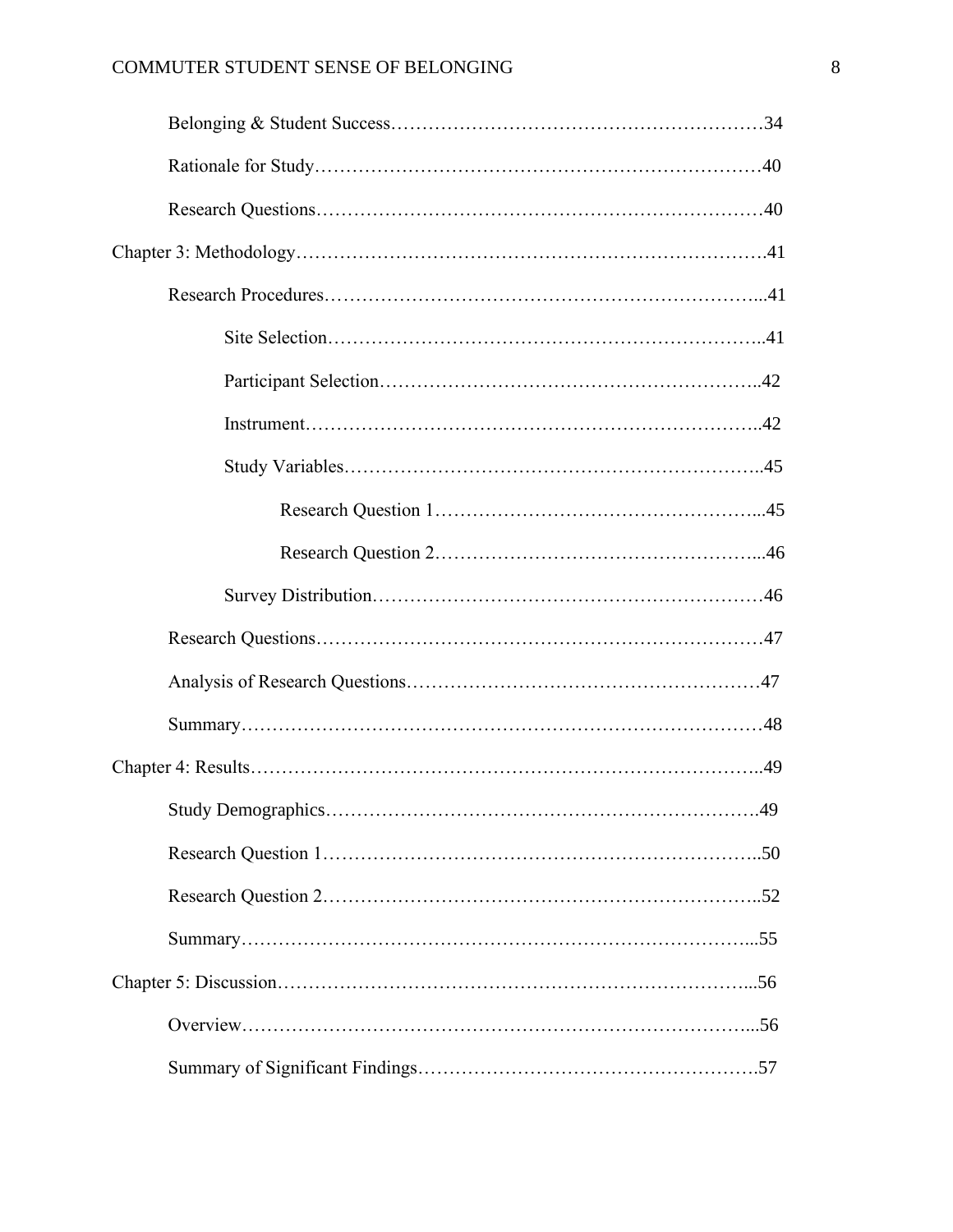### COMMUTER STUDENT SENSE OF BELONGING 9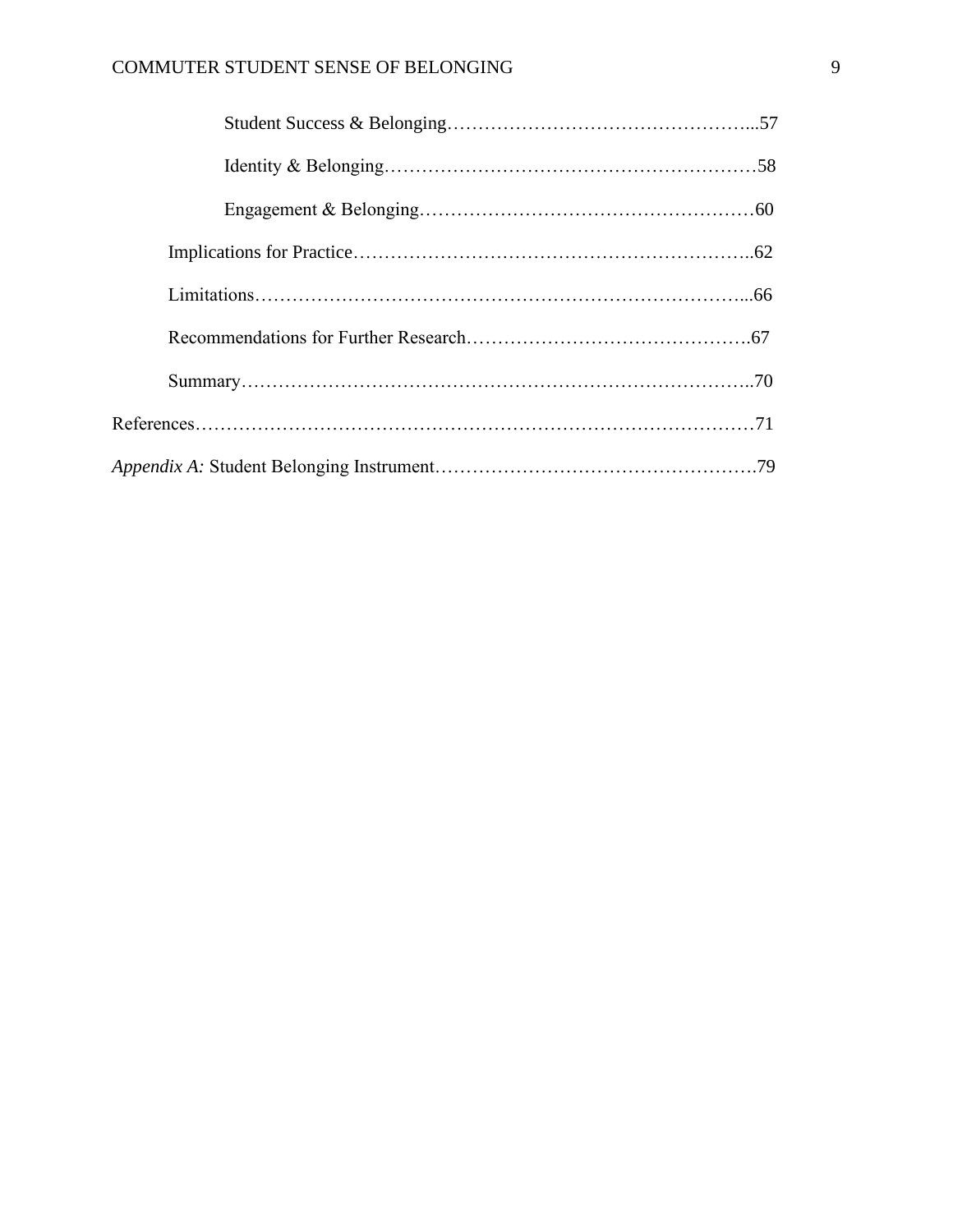## **List of Figures and Tables**

| Figure 1: Visual Representation of Tinto's Theory of Student Departure24             |
|--------------------------------------------------------------------------------------|
|                                                                                      |
| Figure 3: Visual Representation of Strayhorn's Theory of College Student Belonging27 |
|                                                                                      |
|                                                                                      |
|                                                                                      |
|                                                                                      |
|                                                                                      |
|                                                                                      |
| Table 7: Spearman's Rho Correlation Among Measured Variables51                       |
|                                                                                      |
| Table 9: Summary of Regression Analysis of Independent Variables52                   |
|                                                                                      |
| Table 11: ANCOVA Results: Between-Subject Effects & Parameter Estimates54            |
| Table 12: Response Frequencies for How Participants Define their Connection54        |
|                                                                                      |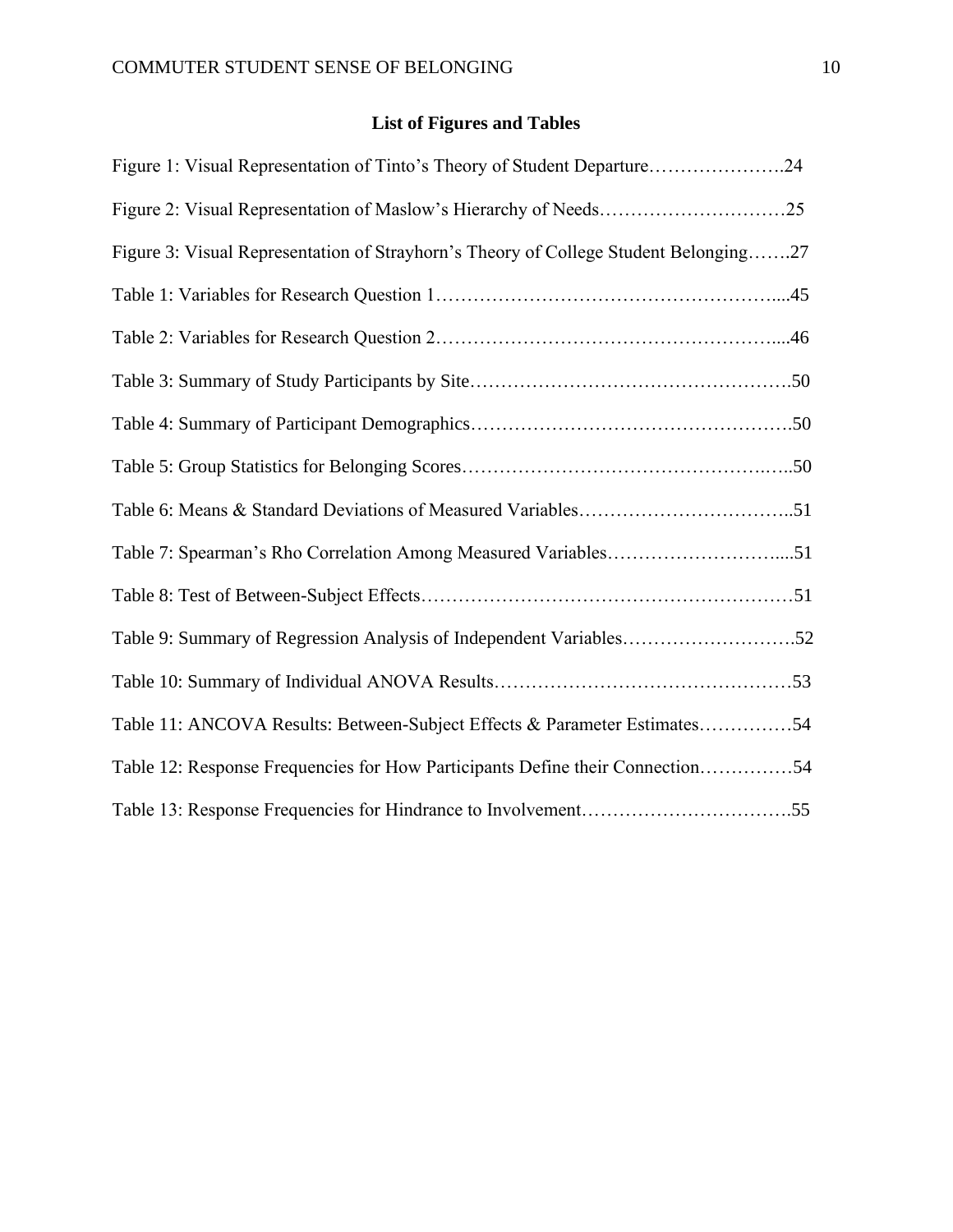#### **Introduction**

Institutions of higher education have historically been lauded for the significant role they play in the development of society. These "academic ecosystems" have been viewed as the catalysis responsible for facilitating the cognitive and social development of young adults throughout their collegiate tenure as students are exposed to a plethora of varying beliefs and values while provided with the independence to begin their own journey of self-authorship. The collegiate experience is also synonymous with an opportunity for individuals to explore a vast variety of co-curricular experiences and the creation of life-long memories which range from additional opportunities for academic enrichment through research, experiential learning internships, and mentoring with faculty members, to engagement with the campus community through student organizations, intramurals, and campus activities. No matter how unique a student's interest may be, there is usually a way in which they can find a connection to the campus community.

Research within the field of higher education has indicated the individual success of a student is influenced beyond their scholastic endeavors in the classroom setting. Studies conducted by seminal researchers, Alexander Astin and Vincent Tinto, have shown correlations exists between student engagement, student success and student persistence (Astin, 1984; Tinto, 1993). Astin (1984) postulated a given student's educational effectiveness was related to the student's involvement within the campus community and the development of a student was directly proportional with the quality and quantity of a student's involvement. Similarly, Tinto (1993) postulated for a student to persist toward graduation, they must have both formal and informal integrations into academic and social systems – this is to say students should be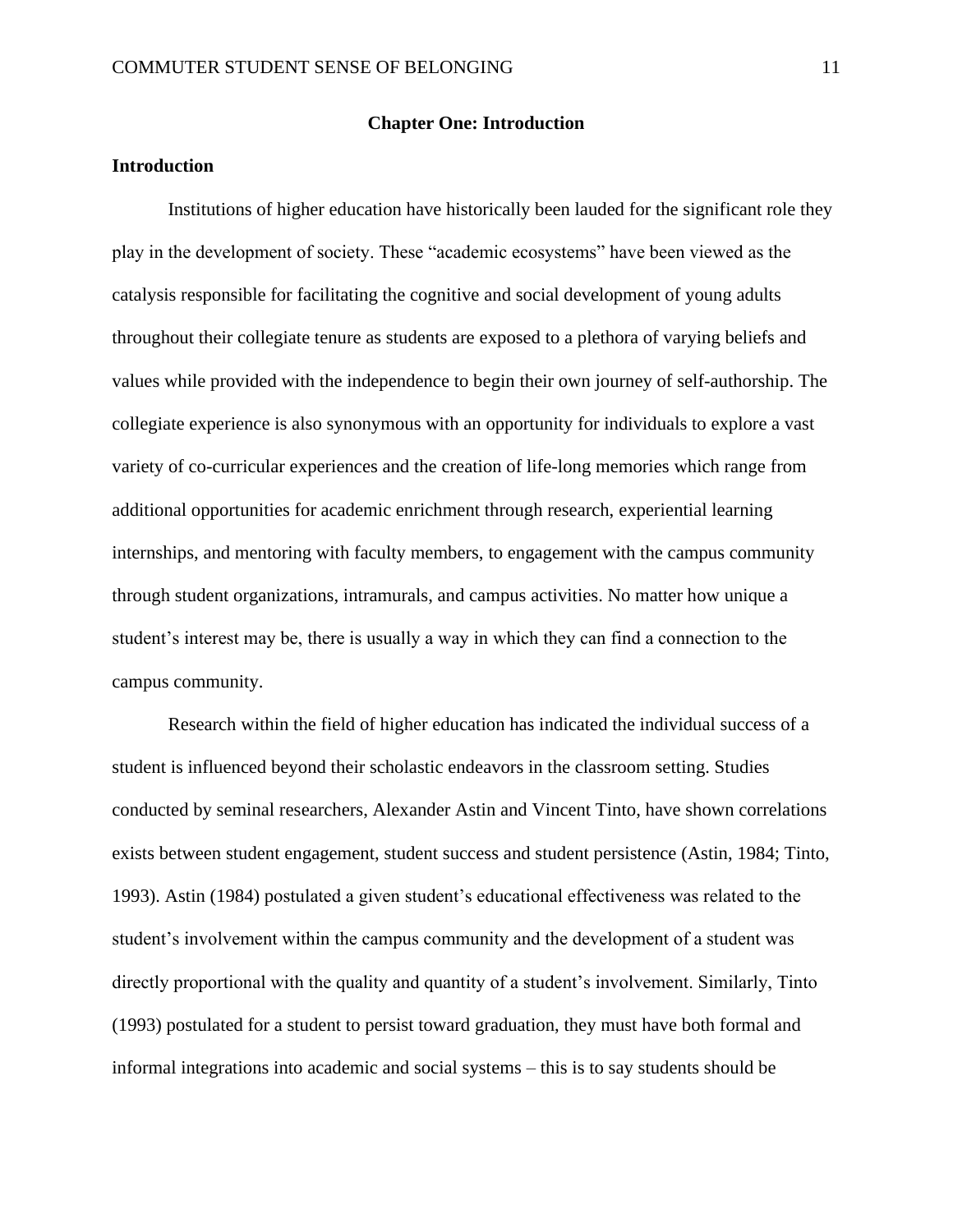engaging with the campus community –i.e. classmates, faculty and staff –both in the classroom and through co-curricular activities which provide opportunities for campus involvement. These seminal findings for student success have become the cornerstones for continued research in how to facilitate student success and gave way to studying the role a student's belonging played in their ultimate success and persistence at the institution.

Aside from the feeling of acceptance into an environment or group which accompanies one's sense of belonging, there are many additional benefits associated with belonging and the importance of attaining this feeling. The seminal research for sense of belonging was published in the early 1990s and focused on young adolescent youth in the K-12 classroom setting – specifically looking at the effects a positive relationship had on classroom achievement and motivation. Findings of this study suggested the support provided by a faculty member and the perceived level of acceptance by classmates were the highest predictor variables for student success in the classroom (Goodenow, 1993). This study has been replicated and expanded upon on numerous occasions to explore the ways in which an individual's sense of belonging is affected by additional variables and what effects sense of belonging has on a post-secondary student's outcomes: matriculation, student success, persistence, etc. Persistence and the eventual completion of a degree are important components of student success which are affected by a student's sense of belonging; however, a student's persistence at a given institution is inconsequential if a student is not successful in the classroom during their academic journey. Researchers have determined the success of a student's academic endeavors are directly influenced by their sense of belonging in the in the classroom and campus community (Abdollahi & Noltemeyer, 2018), but this research ignores the existence of the commuter student population within the general undergraduate population. Research on the factors which affect the sense of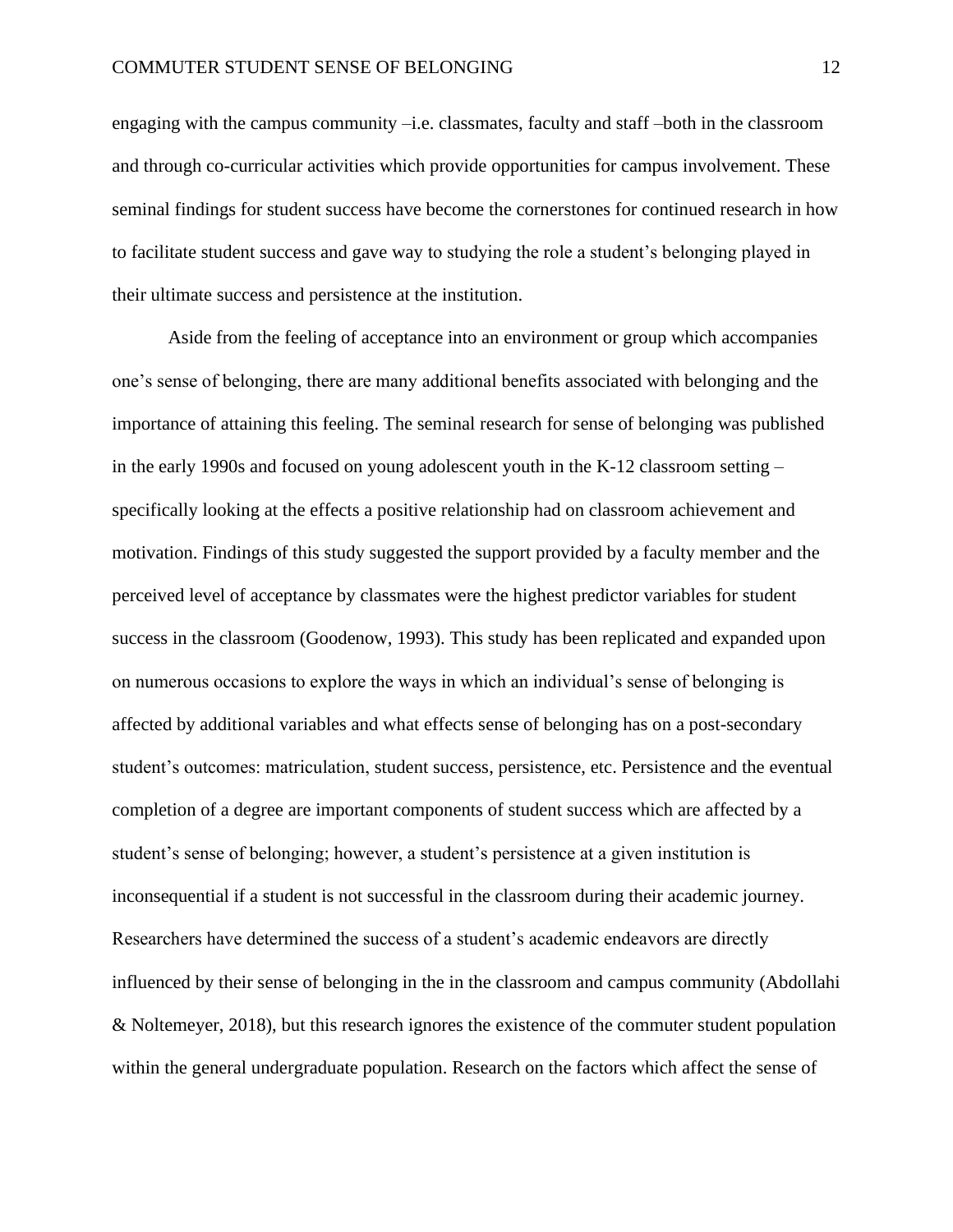belonging of commuter students will benefit the field by identifying practices which foster a sense of belonging and will allow higher education administrators the opportunities to make informed decisions about how to create belonging on their campuses for this growing population. It is noteworthy that involvement and one's belonging in a given situation quite frequently appear synonymous within the literature yet are two distinct entities. Throughout chapter 2, one will have an understanding of how involvement and belonging are disparate, but related.

To further foster opportunities for success, many institutions of higher education began to create small intimate communities to foster student connection both in and outside the classroom. These communities have been shown to assist in the environmental transition of underrepresented students and aid in the establishment of an individual's sense of belonging (Hoffman, Richmond, Morrow, & Salomone, 2002). The addition of learning communities alone to an institution's campus is not enough to cultivate an environment in which all students feel as if they belong. Additional research has indicated a crucial factor for determining sense of belonging is whether an individual feels accepted and supported by their peers and faculty. A study found sense of belonging could be achieved when a student feels comfortable in their classroom and on campus as a result of perceived support from classmates and perceived understanding from faculty members (Tovar & Simon, 2010). These perceived levels of support from classmates and faculty members correlated with a student's intention to persist. Students who felt supported and accepted by their peers felt they belonged to the community and as a result said students were more likely to state intentions to remain part of their established community (Morrow & Ackermann, 2012); although the duration of this study did not permit a final measurement of persistence rates for study participants, the findings are in alignment with the postulations of Vincent Tinto's Theory of Institutional Departure (1993). A 2013 study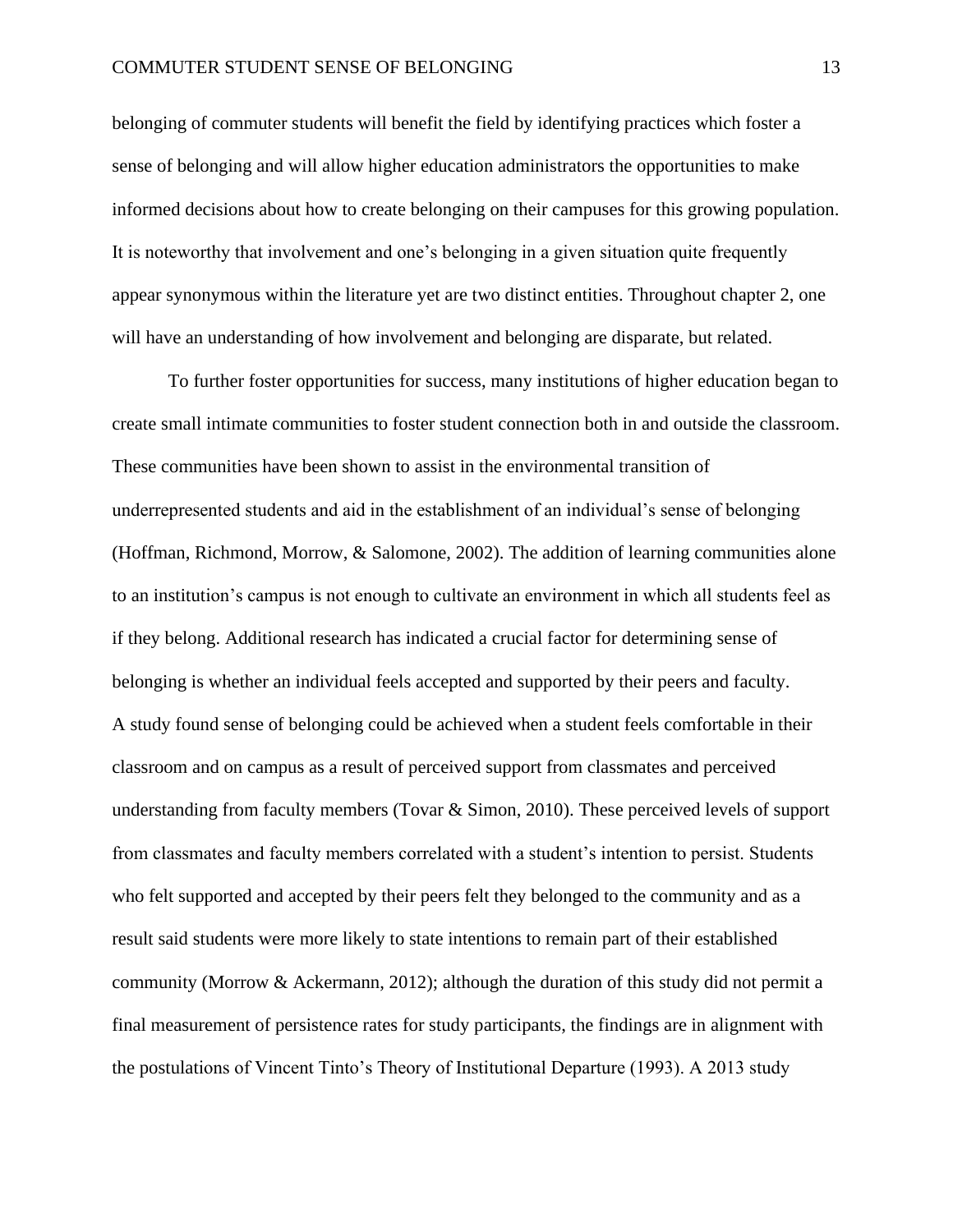expounded upon these findings and determined the successful establishment of a sense of belonging requires more than a perceived level of faculty support and understanding. The successful establishment of a sense of belonging was achieved when a faculty member was viewed as being responsive to a student's needs, empathetic to the student's struggle and understanding of the student's situation (O'Keefe, 2013). With this understanding of how the supportive relationship between a faculty member and a student resulted in success manifested as higher grade point averages, one could explore a potential expansion of this premise beyond faculty members to include any authority figure in higher education who has shown an interest in promoting the success of the student. O'Keefe (2013) suggested beyond the presence of a mentor, institutions of higher education needed to cultivate environments which were perceived as welcoming, engaging and comfortable if a sense of belonging was to be established by students in the campus community.

#### **Statement of Problem & Research Questions**

Each fall students across the nation return to their respective institutions for the fall semester – a ritual that has become synonymous with moving away from their families and into residence halls within their campus communities. One would be hard pressed to explore the various mediums of pop-culture – movies, tv shows, books, songs, etc. –about a college experience and not be exposed to this imagery. Yet, this all too well-known scene of a student leaving their family behind and moving into a residence hall is not representative of all students enrolled in post-secondary institutions. According to the National Post-Secondary Student Aid Study (2016), approximately 60% of undergraduate students enrolled in private four-year notfor-profit institutions and 75% of undergraduate students enrolled in public four-year institutions do not reside on campus, yet we know very little about their college experience.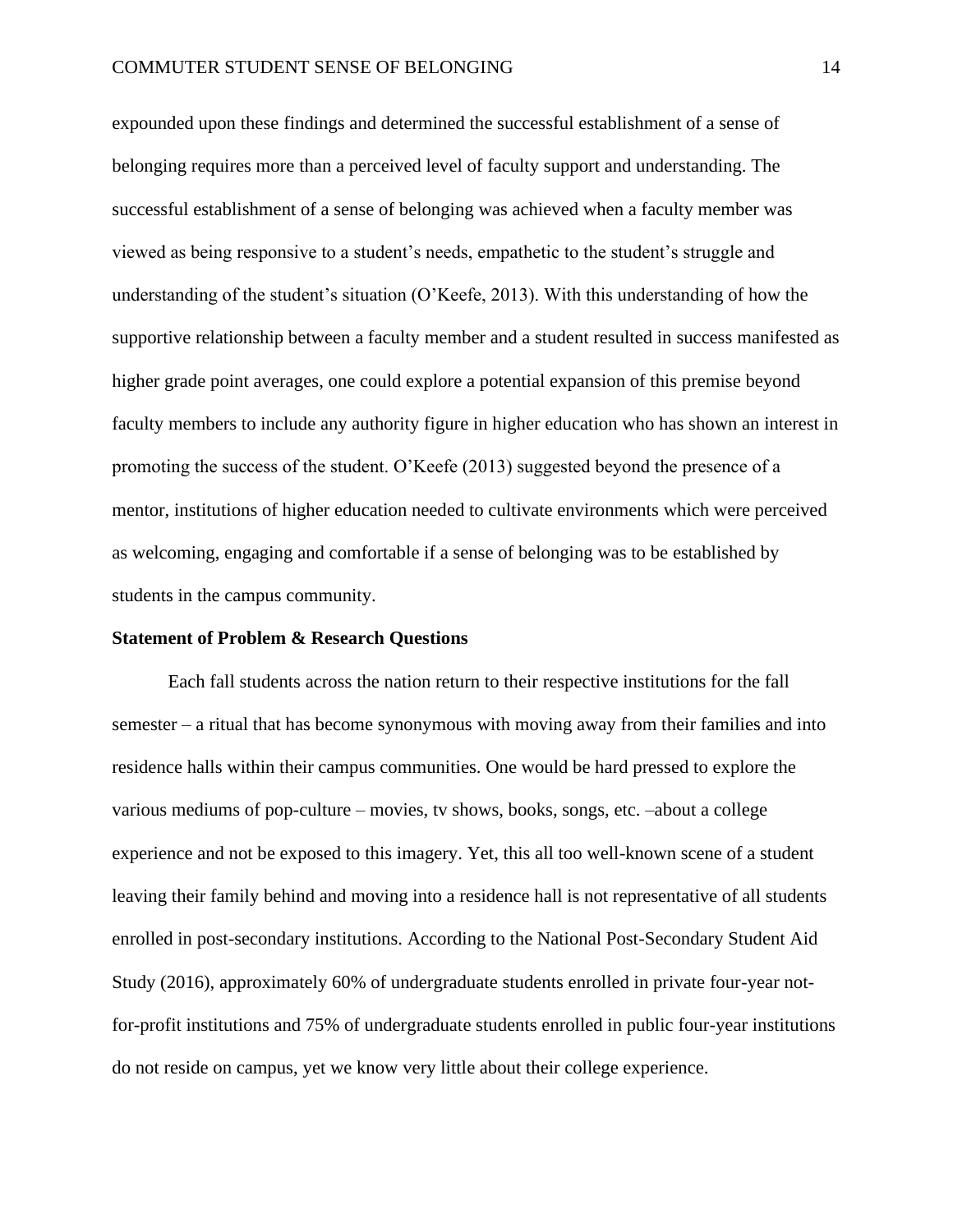There has been substantial research conducted around facilitating student success at institutions of higher education and exploring the student experience of undergraduate students, specifically, those students who take part in the residential communities which have become synonymous with the college experience. Through these studies, higher education administrators have learned the significant role residential communities play in a student's success and persistence (Alfano & Eduljee, 2013; Brooks, 2010; Hoffman, Morrow, & Salomone 2002; Simpson & Burnett, 2017) and have used these findings to inform master plans for institution's capital improvements, programmatic initiatives for residential communities and more. Although this research is helpful for informing the decisions of higher education administrators as they create plans for student success at their institution, it is important to note this literature and the prevailing student development theories and academic research focuses primarily on residential students at higher education institutions or utilized samples which neglected to differentiate between students who commute to campus and those who live on campus throughout the academic year. A post-hoc analysis of data from the National Survey of Student Engagement (NSSE) indicates the number of students at higher education institutions who commute to campus has increased significantly and is expected to continue to increase over time (Kuh, Gonyea, & Palmer 2001). This trend of students electing to commute to campus rather than living in institution owned residential facilities is likely to continue in light of the COVID-19 pandemic (LeClair, 2021). Although data indicates a growth of this student population, there is little research to indicate whether the data which we use to inform our student success initiatives and student support models is even effective for this ever-evolving population of students who commute to campus. And many institutions have yet to adapt their campus and student support services to be more accommodating of the growing commuter student population and instead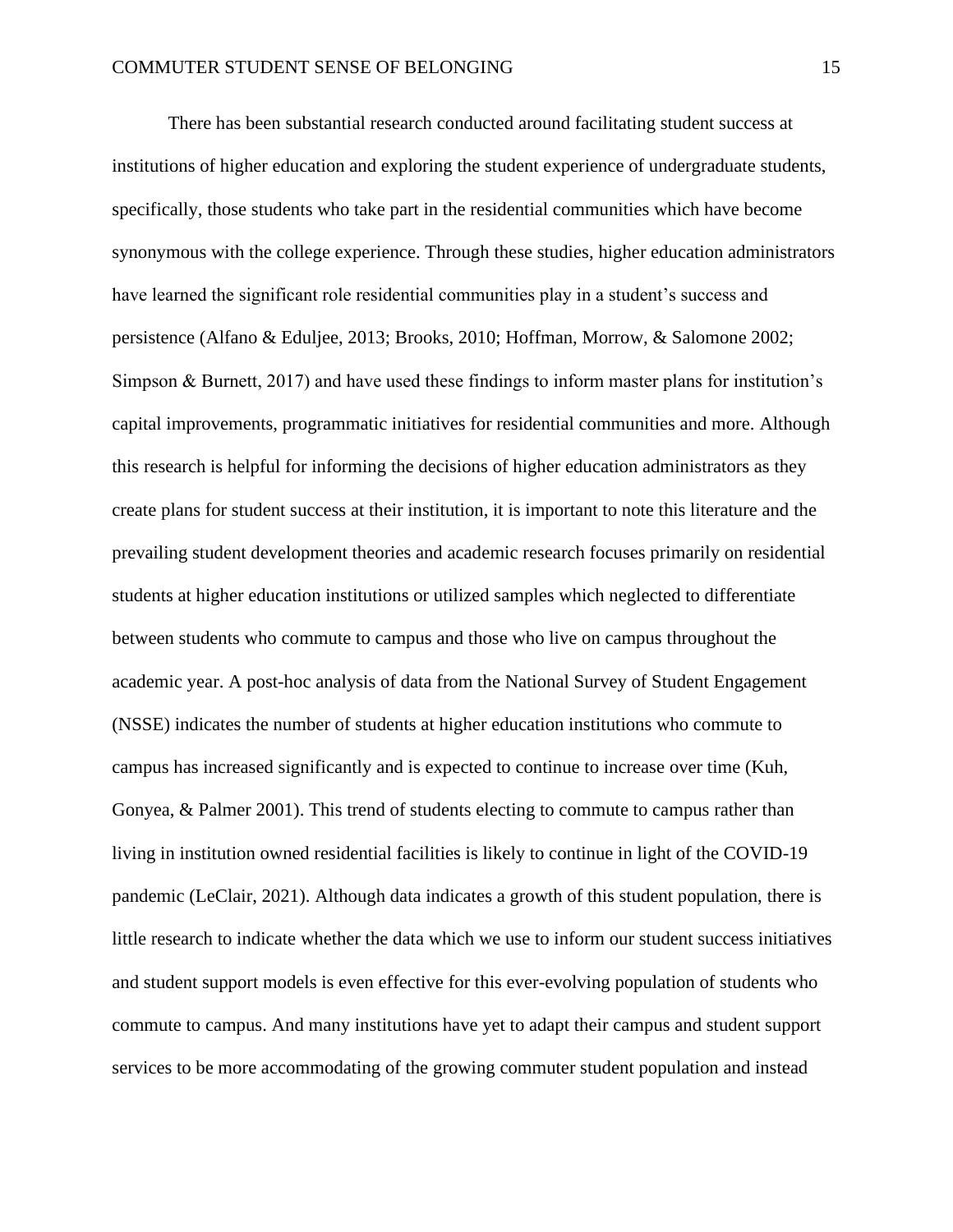view the student body, in its entirety, as residential students (Newbold, 2015). As this population continues to grow, it would behoove the field of higher education to more fully understand this population and what practices ensure their ultimate success.

#### Research Questions

- RQ1. What is the relationship between sense of belonging and student success for students who commute to campus?
- RQ2. Based off items in the General Belonginess Scale, what factors contribute to the sense of belonging of students who commute to campus?

#### **Theoretical Framework**

To explore the sense of belonging of students who commute to campus, this study utilized one of the first instances in which the psychological benefits of belonging was studied as the basis for the theoretical framework – that theoretical framework being Maslow's publication of *Motivation and Personality* (1954). In it Maslow postulated a hierarchy of needs one must satisfy in order to reach their full potential – a concept he identifies as "self-actualization". The model postulated an individual's physiological needs – food, water and shelter – must be satisfied for an individual prior to one being able to focus on their emotional and cognitive development. Once the basic needs of an individual have been met, they are able to experience growth, but development is hindered by an individual's desire to experience acceptance, belonging, friendship and accomplishment, the psychological needs of an individual. Only once an individual has attained a perception of belonging, as well as the gratification of their basic needs, is that individual able to reach their full potential (Maslow, 1954). Strayhorn (2019)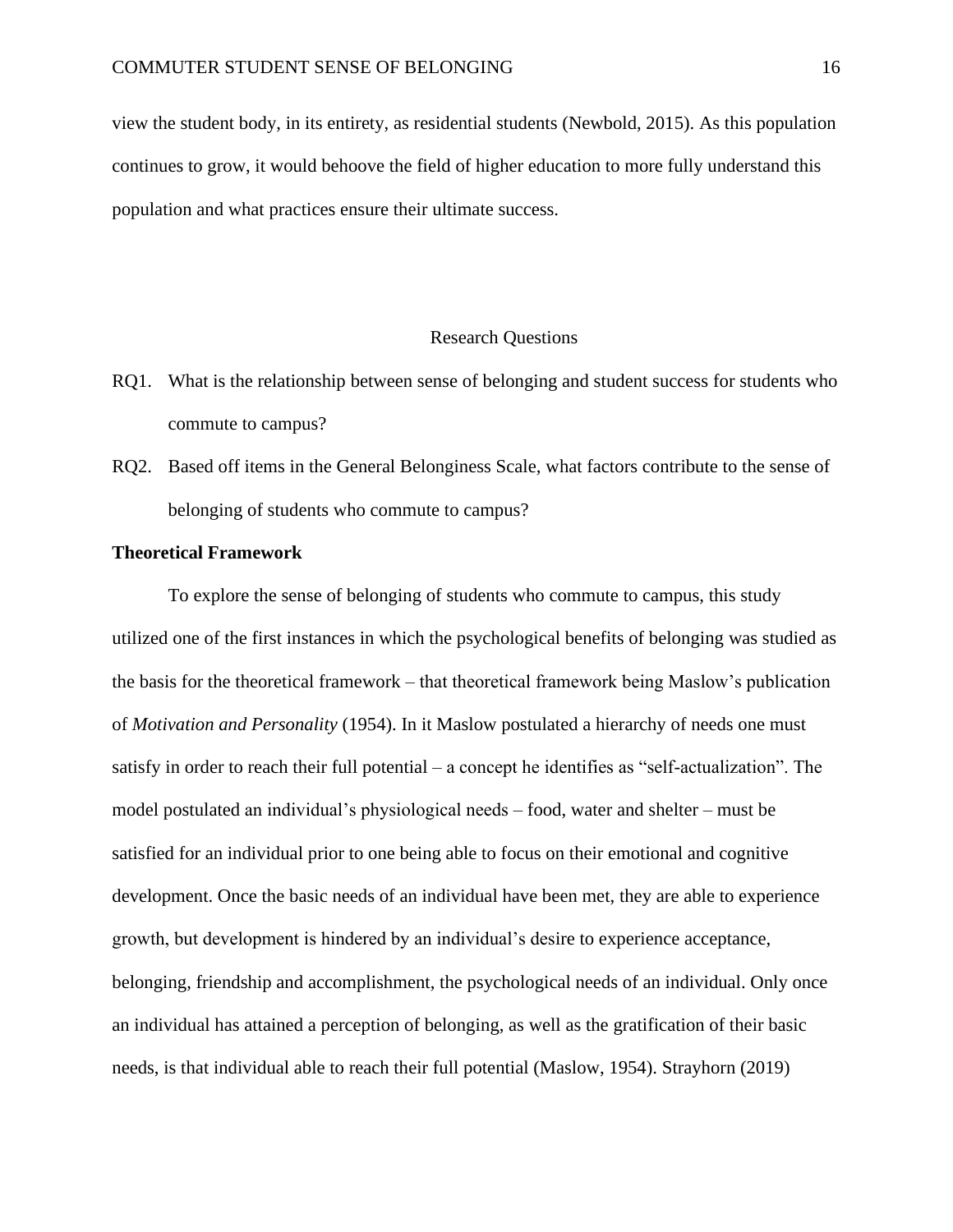expounded upon this foundation and postulated that belonging is context-dependent and establishing belonging in a particular context has the greatest influence on outcomes associated with that area (p. 34). That is to say, if a student struggles to find belonging within a classroom, academic unit, student organization, etc. they will struggle to achieve their desired outcomes in that particular space. A more in-depth explanation of Strayhorn's *College Students' Sense of Belonging* (2019) takes place in chapter 2.

#### **Summary of Methodology**

A quantitative approach was utilized to determine what, if any, relationship exist between a student's belonging and their success, as defined by their grade point average, and to identify what institutional factors have a positive influence on a student's sense of belonging. A quantitative instrument adapted from Strayhorn's (2011) Sense of Belonging in College Scale and the General Belonging Scale (Malone, Pillow & Osman, 2011) was utilized for measuring the perceived belonging of study participants at three private, not-for-profit, four year institutions in the eastern United States. The instrument utilized a Likert scale for twelve items to determine a general belongingness score for each participant; additional questions explored the student experience of the participants by inquiring about campus involvement, extra-curricular commitments and time spent on campus outside of the curricular setting. Private institutions are synonymous with smaller, intimate settings which are optimal for one to establish a sense of belonging. The utilization of a regression analysis was the chosen method for confirming the existence of a relationship between belonging and student success. Additional statistical analysis, such as an analysis of variance and correlations, will be employed to identify which factors, if any, have a positive effect on the establishment of a participant's belonging, as well as the overall influence the factors have on the participant's general belongingness score. The study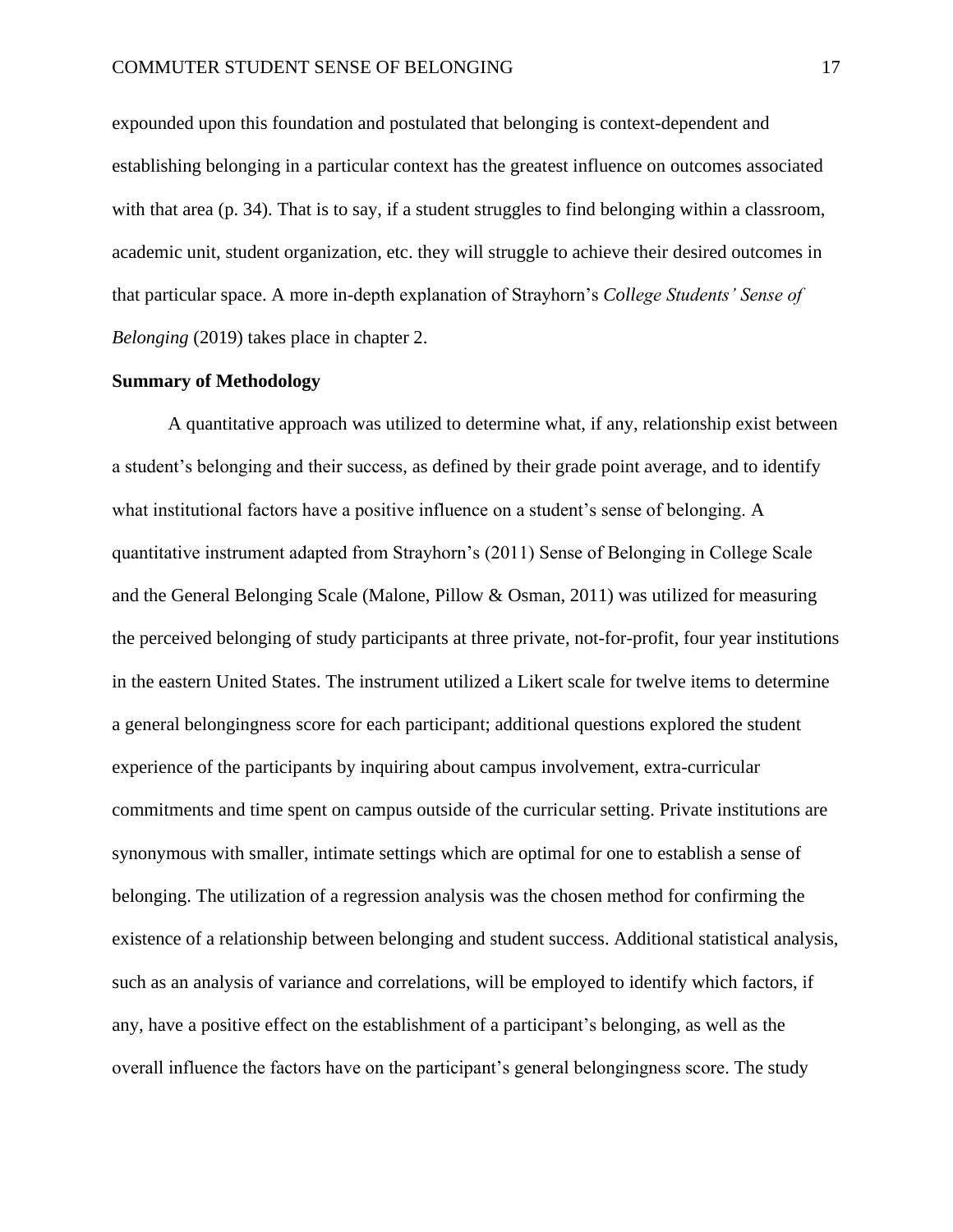was replicated at four separate institutions to increase generalizability and to confirm the findings are not unique to the commuter population at a specific institution.

#### **Significance**

As indicated previously, the undergraduate student is constantly evolving from the traditional student who resides on campus to one who commutes to campus for academic coursework and lives off campus with additional responsibilities. The perception of an institution being welcoming and accommodating to commuter students has effects that reach beyond positive optics for the institution as illustrated previously through the profound impact a sense of belonging has on a student's success and persistence towards degree completion. Data collected from the National Post-Secondary Student Aid Study has indicated students are capable of achieving a higher level of success in the classroom when residing in an on-campus housing option or when residing at home under the supervision of a parent (Lopez Turley & Wodtke, 2010; Simpson & Burnett, 2017). Additional research suggests student's residing on campus have a higher propensity for engagement with the campus community than a student residing at home or off-campus with friends (Alfano & Eduljee, 2013), suggesting individuals residing in on campus housing have a higher likelihood of experiencing success and persisting at an institution when compared to a student who commutes to campus. Interpretation of this data would suggest an individual's place of residence – and ultimately their success in college – is a result of the dichotomy of the haves and have nots. As institutions strive to advocate for and champion the scholastic endeavors of this growing population it will be critical for institutions to know how to facilitate opportunities for commuter students to establish their sense of belonging and be provided with the same opportunities for success as residential students.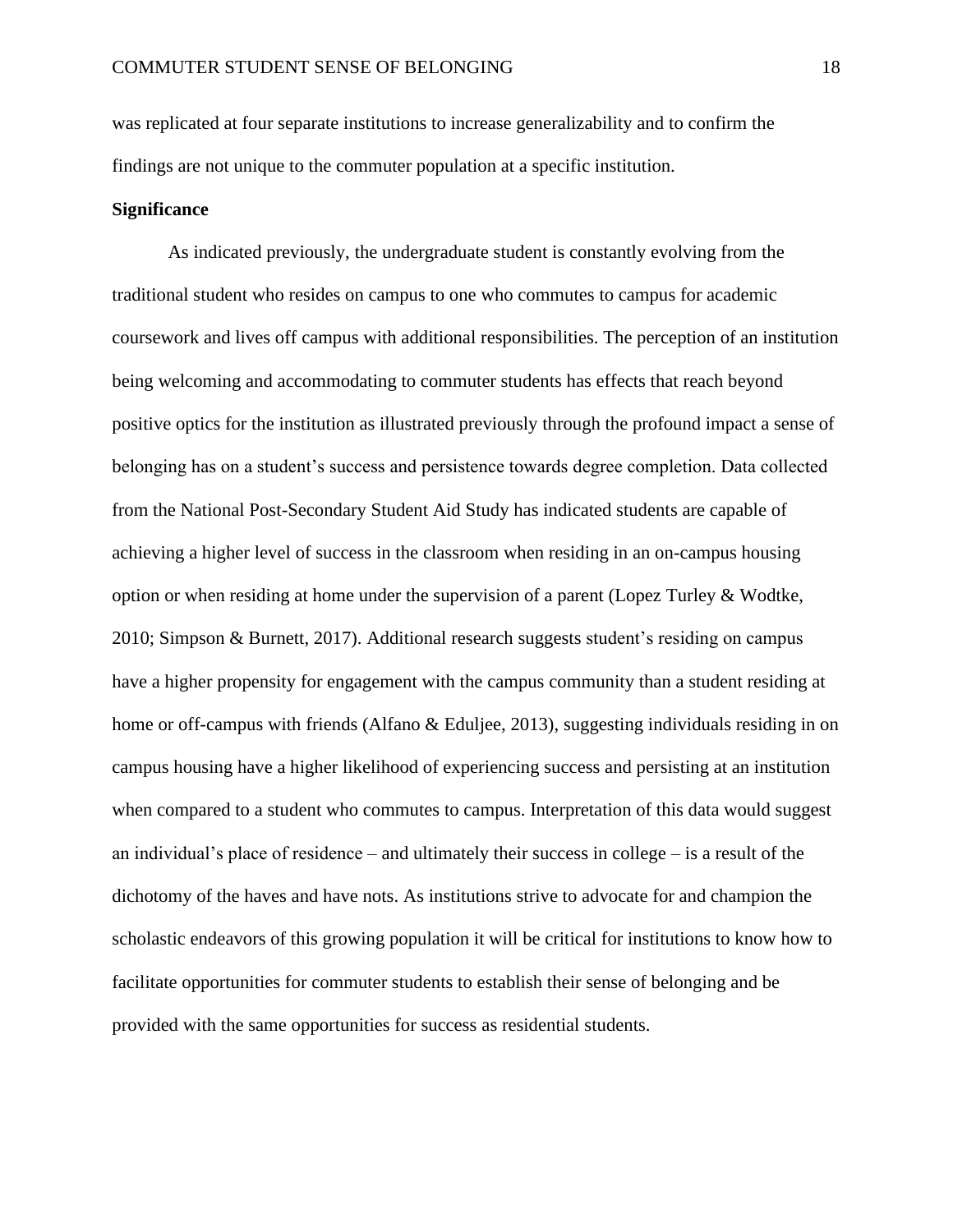#### **Limitations**

All data utilized in the study is self-reported and assumes study participants are providing honest and accurate answers to the survey questions regarding their involvement within the campus community and perceived level of belonging. It should be noted that data collection took place in the 2021-2022 academic year which was the first time many institutions return to a more traditional student experience following the COVID-19 global pandemic and had small periods of time in which institutions re-introduced mitigation efforts to control the spread of the virus on their campus. The vast changes mandated to mitigate the spread of COVID-19 encouraged solo and isolating behaviors which quite possibly will leave indelible marks on the student's collegiate tenure and thus might influence the survey responses.

#### **Definition of Terms**

- Belonging student's sense of being accepted, valued, included, and encouraged by others (Goodenow, 1993, p. 25).
- Commuter Student college student who lives off campus, not in university-owned housing, or resides off campus with family members or relatives (Jacoby, 1989)
- Engagement the initiatives employed by institutions to get students to participate in activities that lead to student success (Kezar & Kinzie, 2006).
- Involvement the amount of physical and psychological energy that college students devote to the college experience whether curricular or co-curricular in nature (Astin, 1999).
- Student Success academic achievement as determined by a student's grade point average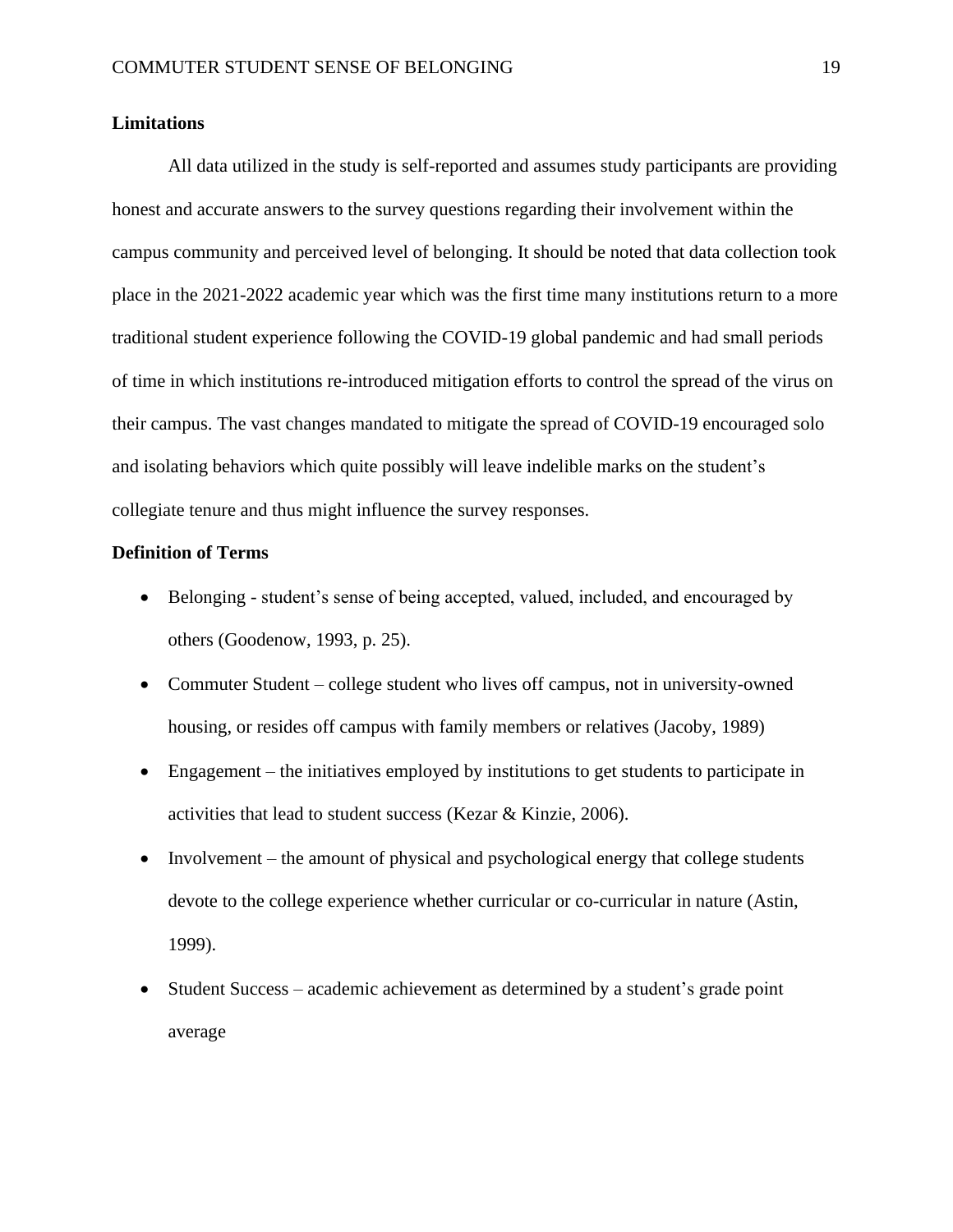#### **Introduction**

#### Chapter 2: Review of the Literature

The profile of a traditional undergraduate student, the theories explaining the psychological phenomenon of belonging and the theories postulating student success and persistence have evolved substantially over the past few decades. This chapter will provide an understanding of the current demographics that one could expect to find on the campus of a private not-for-profit post-secondary institution, as well as a foundational understanding of the relevant theories which inform student success initiatives and the relevant research studies which corroborate the theories.

The review of literature presented in this chapter will start with an exploration of the commuter student population including a synopsis of the population's historical and forecasted growth, and an overview of the profile and common experiences and non-academic commitments of a commuter student. The chapter will then review the literature of the theories utilized in this study including Astin's Theory of Student Involvement, Tinto's Theory of Student Departure, Maslow's Hierarchy of Needs and Strayhorn's Theory of College Student Belonging. The review of literature will conclude by exploring belonging: how it is measured and the associated benefits of belonging.

#### **Commuter Population**

All too often students in post-secondary institutions are viewed by the general public, faculty, staff, students – and even Hollywood –through the stereotypical lens that all students reside on campus. Yet that antiquated notion of a student's place of residence could not be further from the truth. When post-secondary institutions began to experience significant enrollment increases in the 1960s through the late 1900s post-secondary institutions had limited facilities for housing the ever-growing student population and many students elected to reside at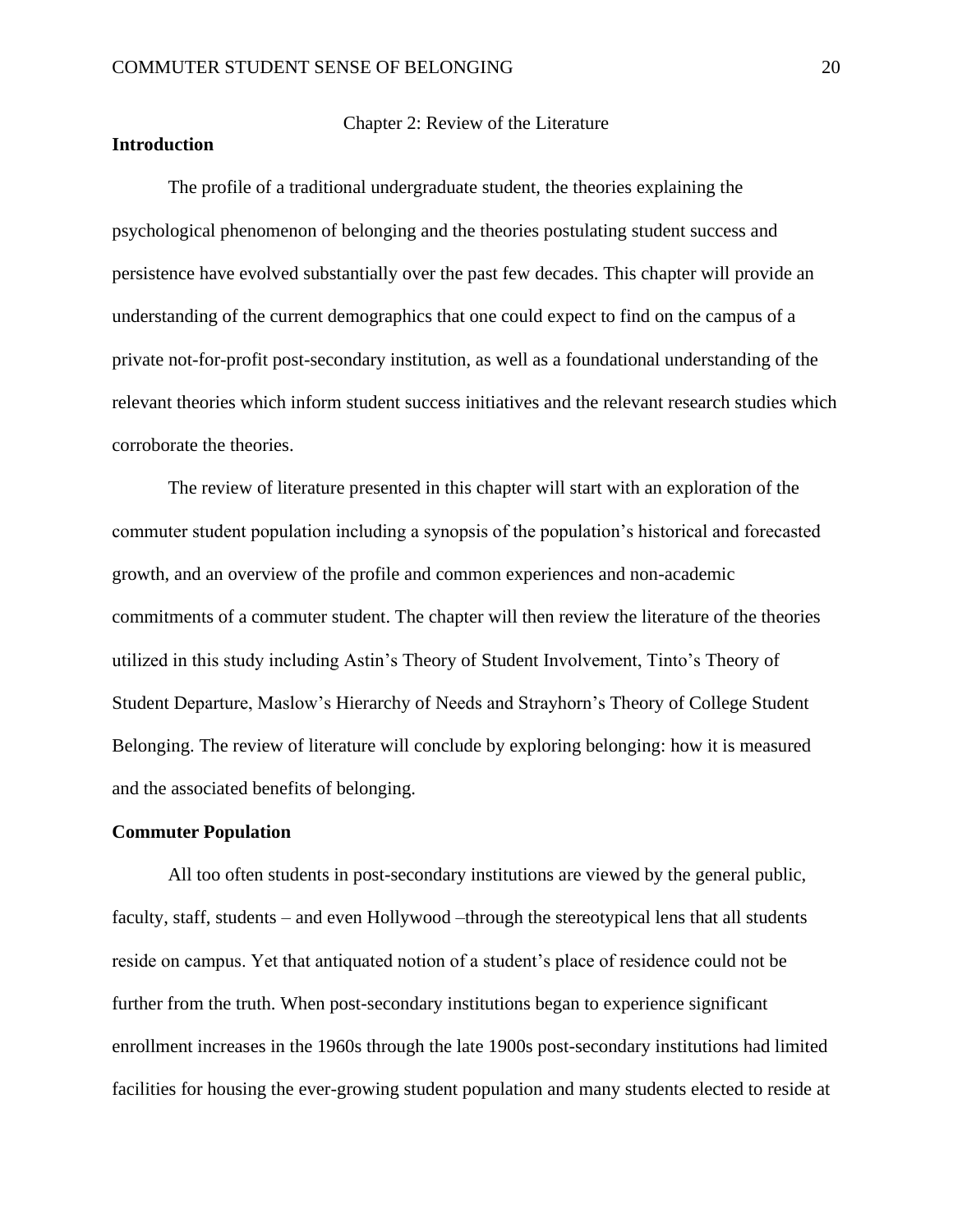home rather than compete for the scarce housing on campus. This period 20-year period of growth, 1960 – 1980, marked the point in which commuting to campus became a cultural norm for campus communities (Kim  $\&$  Rury, 2011). As post-secondary institutions evolved their campus facilities and renovated residential communities in response to the demand for a postsecondary education, many students still chose to commute to campus. In fact, commuter students represent the majority of today's undergraduate population of students at post-secondary institutions with approximately 16 million commuter students being found at institutions across the nation (NCES, 2014; Horn & Berktold, 1998).

The classification of residential and commuter student is one way to analyze a student population; however, this classification is complicated by the ever-increasing diversity found within the commuter population and the prevalence of commuter students at all institution types – public, private, four year, and two year (Jacoby, 2015). Take for instance the variation which exist within the commuter population: *dependent commuter* – those who reside off-campus with a family member or relative and continue to receive support and guidance from them, compared to, *independent commuter* – those who reside off-campus with friends and are self-reliant in their everyday life (Dugan et al., 2008; Martin & Kilgo, 2015). Although these variations within the commuter population exist, it is important to note all commuter students lack the institutional support given to residential students  $-e.g.$  immersive communities, invitations to campus activities from residential assistants, etc. There are many reasons for why a student might elect to reside on campus or commute to campus. A 2014 study published in the *College Student Journal* determined socioeconomic status, parental education levels, and the disbursement of financial aid packages were all significant variables in predicting a student's place of residence (Gianoutsos & Rosser, 2014). Interpretation of this data would suggest an individual's place of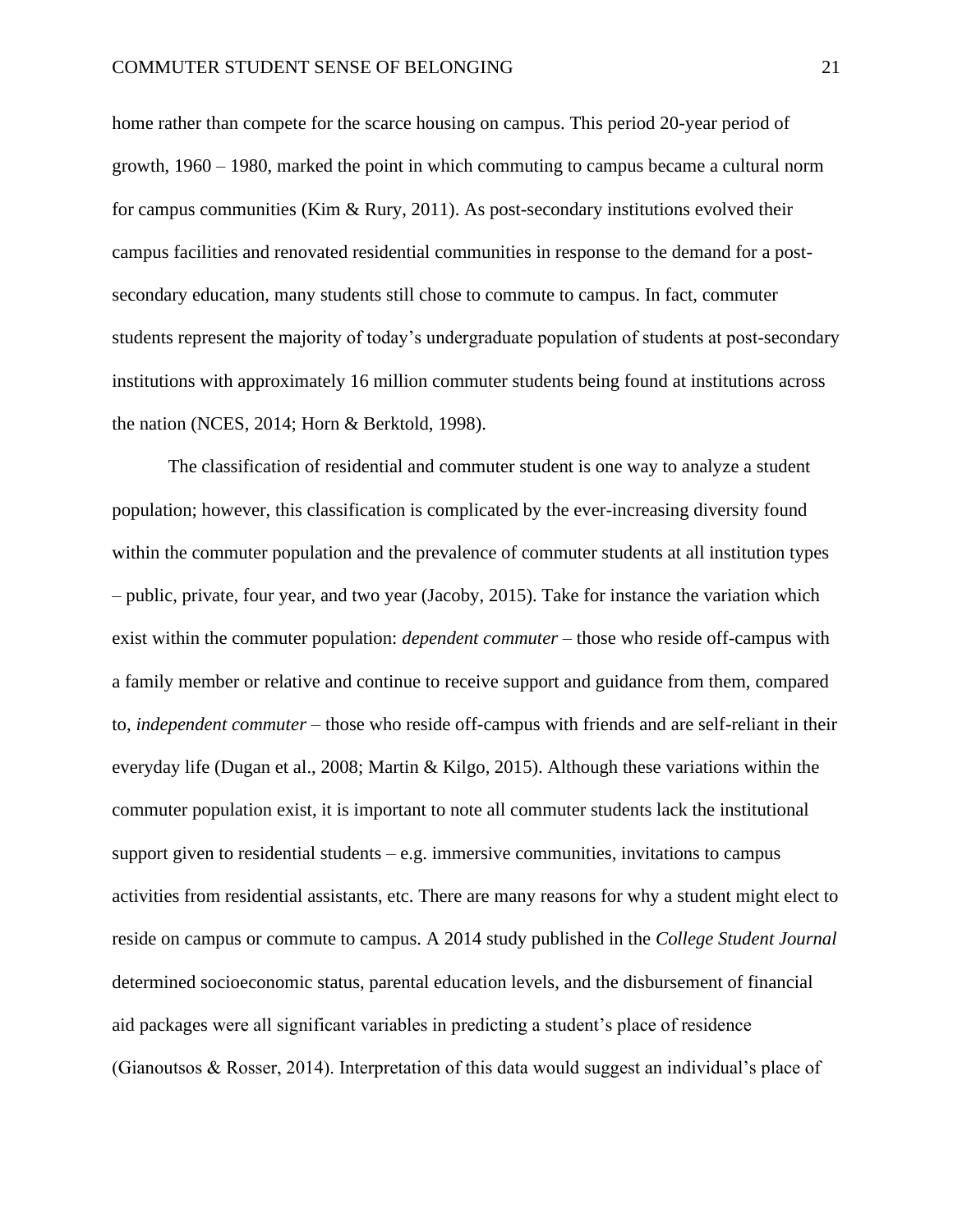residence is a result of the dichotomy of the haves and have nots, with those in the *haves* category being fortunate to reside on campus and those in the *have not* category commuting to campus for a more cost effective option.

#### **Commuter Student Profile**

Studies have found a student commuting to campus is more likely to have additional responsibilities when compared to their peers residing on campus (Burlison, 2015; Pascarella & Terenzini, 2005; Hall & Valine, 1977; Hybertson Hulme, Smith & Holton, 1992). A quantitative study by Alfano & Eduljee (2013) sought to explore the commitments of commuter students in the northeastern United States. Through their study of 108 undergraduate student who commute to campus, they identified a commuter student was more likely to have commitments within the community such as work and family than their peers who resided on campus. Alfano & Eduljee (2013) acknowledged that many of the residential students in their study held off-campus employment positions, but the hours of employment were greater for commuter students and the reason for employment differed with nearly 70% of commuter students indicating they held employment positions to pay bills or tuition while the majority of residential students indicated their employment was to have "spending money". Studies conducted within both public and private post-secondary institutions indicated commuter students frequently worked at off-campus employment 20+ hours each week while residential students worked at off-campus employment approximately nine hours each week (Alfano & Eduljee, 2013; Furr & Ellings, 2000; Newbold, et al, 2011). In addition to employment commitments, commuter students frequently have responsibilities with their families such as providing care for siblings or relatives (Burlison, 2015; Lowe & Gayle, 2007). Even when a commuter student has available time to spend on campus or engaging with campus activities, organizations or events, they will likely elect to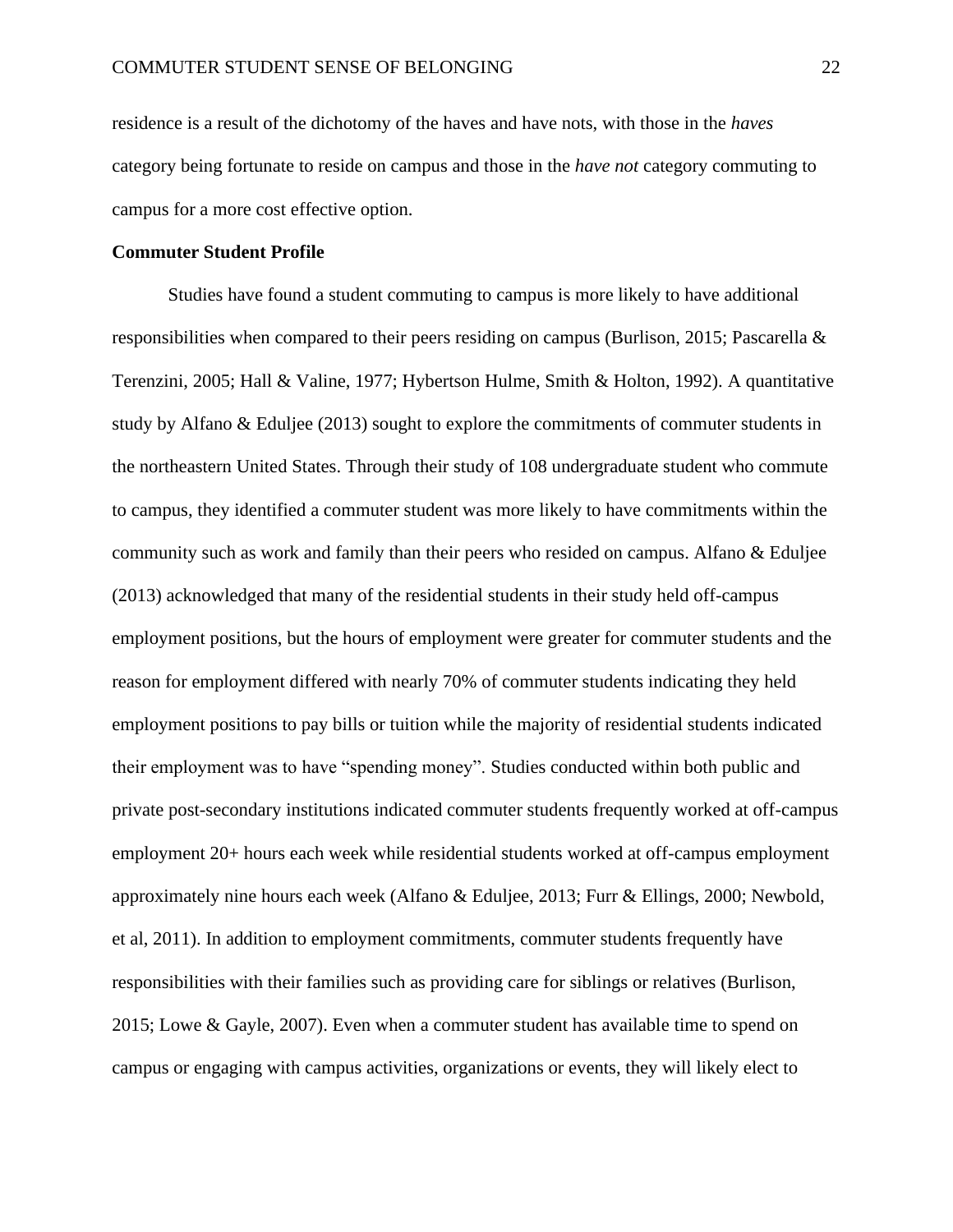spend time with their family instead as a result of feelings of guilt and abandonment of family responsibilities (Lowe & Gayle, 2007).

#### **Theoretical Framework**

#### **Astin's Theory of Student Involvement**

Astin's Theory of Student Involvement (1984) has served as the seminal research and theoretical framework for championing the importance of the co-curricular experience. Within his theory, Astin (1984) postulates a student's environment while enrolled in a given institution has a significant influence on the psychosocial and cognitive development of a student, with the student's environment being defined as their involvement with the institution. It is important to note that involvement frequently is categorized as membership within an institutional sponsored club or organization, but rather involvement refers to the student's investment of time and energy into any aspect of the institution's co-curricular experience – i.e. student activities, intercollegiate athletics, faculty research, peer mentoring, internships, studying, research, etc. (Kuh & Pike, 2005). In the theory, Astin (1984) makes five assumptions about involvement.

- 1. Involvement is the investment of physical and psychological energy into a given object
- 2. Involvement is continuous and investment varies by time and object
- 3. Involvement has both quantitative and qualitative features
- 4. Student learning and development in a given program is directly proportional the quality and quantity of student involvement in that program
- 5. Academic performance is correlated with student involvement

Astin's Theory of Student Involvement will serve as a guiding framework in understanding the importance of involvement within a student's post-secondary experience.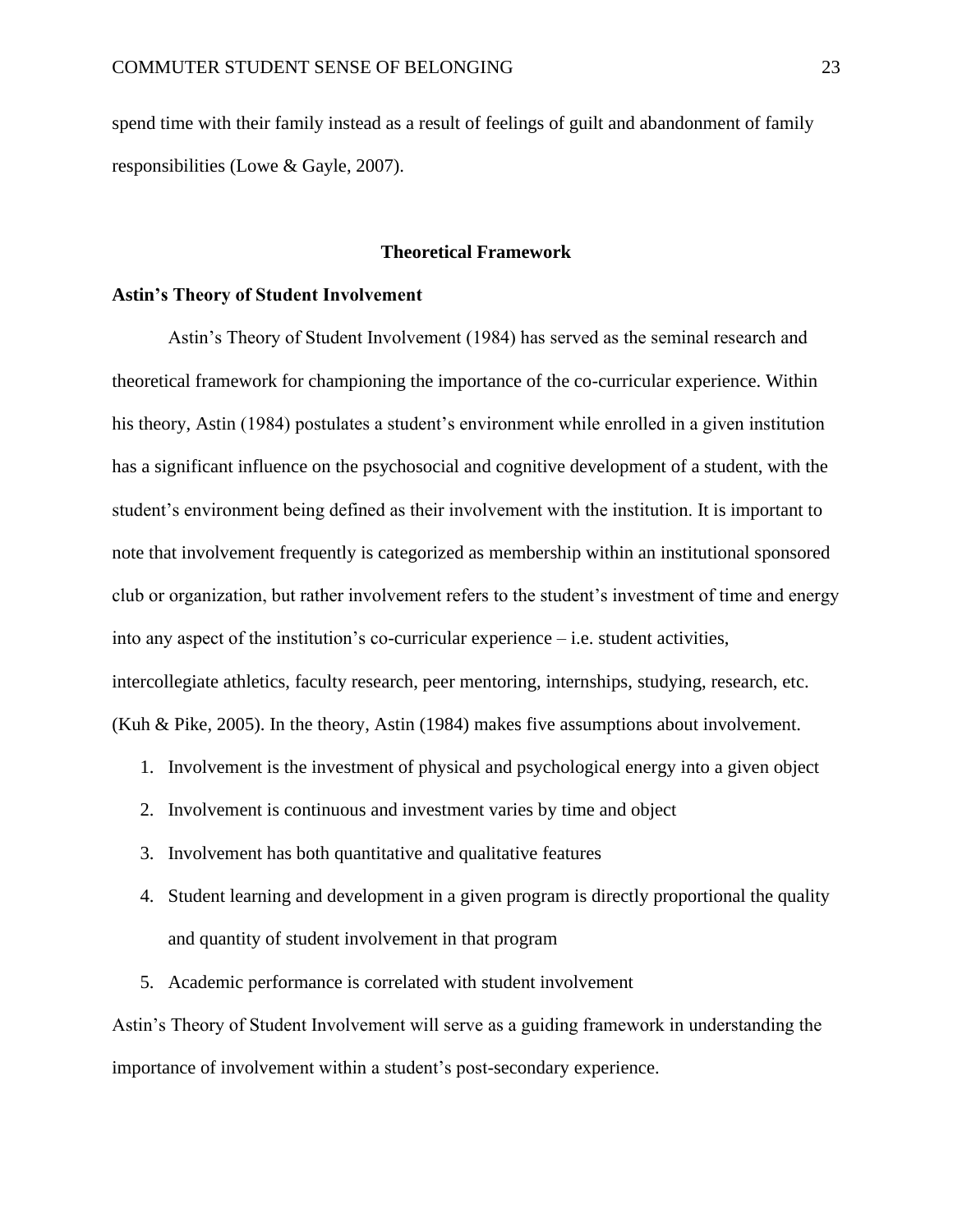#### **Tinto's Theory of Student Departure**

Tinto's Theory of Student Departure (1993) serves as the seminal work for student persistence in post-secondary institutions. In it, Tinto postulates the importance of formal and informal integrations into academic and social system; meaning, students should be engaging with the campus community –i.e. classmates, faculty and staff –both in the classroom and through co-curricular activities which provide opportunities for campus involvement.



Figure 2.3: Visual Representation of Tinto's (1993) Theory of Student Departure Although widely accepted as the foundational piece for understanding the motivation behind a student's decision to persist at a given institution, the theory is frequently critiqued for ignoring the influence of external factors such as family, friends and commitments outside of the student's academic endeavors (Cabrera, Nora, Castaneda, 1993). Similarly, a study by Milem & Berger (1997) found social integration solely, not both academic and social integration as postulated by Tinto (1993), to be statistically significant in predicting one's persistence.

The importance of social integration in predicting the persistence of a student has been further explored. Berger & Milem (1999) suggested early campus involvement – i.e. the fall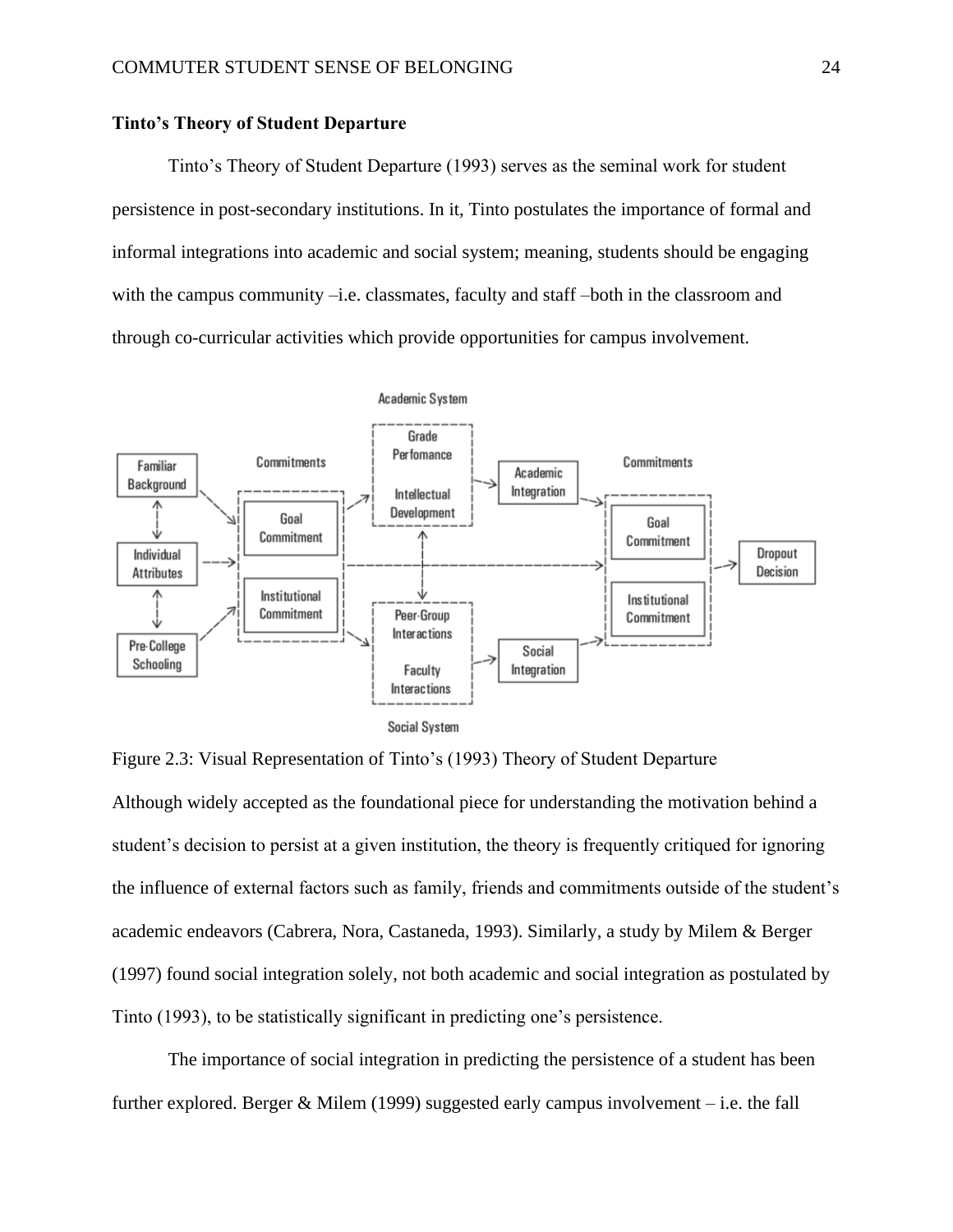semester of the first year – had statistically significant effects on the social and academic integration of a student and ultimately their institutional persistence. One could reasonably assume the curricular and co-curricular experience of a student could potentially vary depending upon the institution type; however, research has determined the categorization of public institution, private institution, two-year and four-year had no impact on the importance of academic and social integration in a student's persistence (Strauss & Volkwein, 2004).

#### **Maslow's Hierarchy of Needs**

The seminal document for the studying of the psychological phenomenon of belonging was Maslow's publication of *Motivation and Personality* (1954). In this work Maslow postulates a hierarchy of needs one must first satisfy in order to reach their full potential – a concept he identifies as "self-actualization". A visual representation of the theory is included in figure 2.1 with the most basic needs residing at the base of the pyramid and self-actualization serving as the pinnacle.

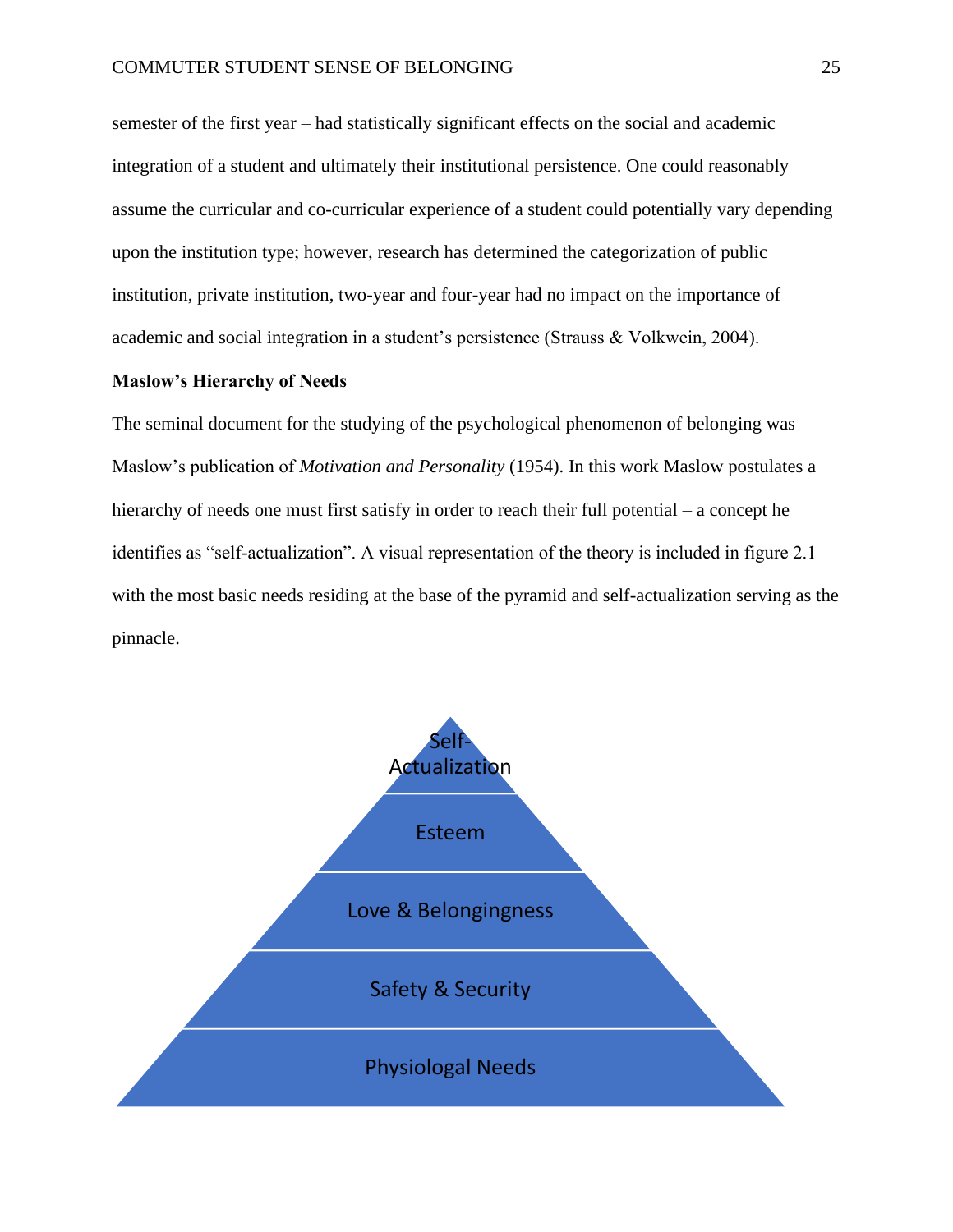Figure 2.1 Maslow's Hierarchy of Needs (1954)

The model postulates an individual's physiological needs – food, water and shelter – must be satisfied for an individual prior to one being able to focus on their emotional and cognitive development. Once the basic needs of an individual have been met, they are able to experience growth, but development is hindered by an individual's desire to experience acceptance, belonging, friendship and accomplishment, the psychological needs of an individual. Only once an individual has attained a perception of belonging, as well as the gratification of their basic needs, is that individual able to reach their full potential (Maslow, 1954). Critics of Maslow's Hierarchy of Needs argue that the needs of an individual are not hierarchal or linear in nature, but rather the needs of an individual are interactive and dynamic in nature and individuals are motivated by the need which is most pressing at that time (Rutledge, 2011). Additionally, Rutledge (2011) describes how none of an individual's basic needs, such as food, shelter, warmth – the base of the hierarchal pyramid – or an individual's safety and protection needs – the second level of the model – are possible without the assistance or collaboration of others; however, Maslow's Hierarchy of Needs (1954) does not postulate the importance of social connection and belonging until the third level of the model. Although problematic for the conceptional understanding of an individual's needs, the critiques of Maslow's Hierarchy of Needs compliment the assertion that an individual's sense of belonging is pivotal in the success of an individual in their endeavors.

#### **Strayhorn's College Student's Sense of Belonging**

The theoretical foundation of belonging and acquisition of basic needs has been further explored by scholars in an attempt to explain the relationship between belonging and attainment. Building off of Maslow's Hierarchy of Needs (1954), Motivation Theory of Self-Determination,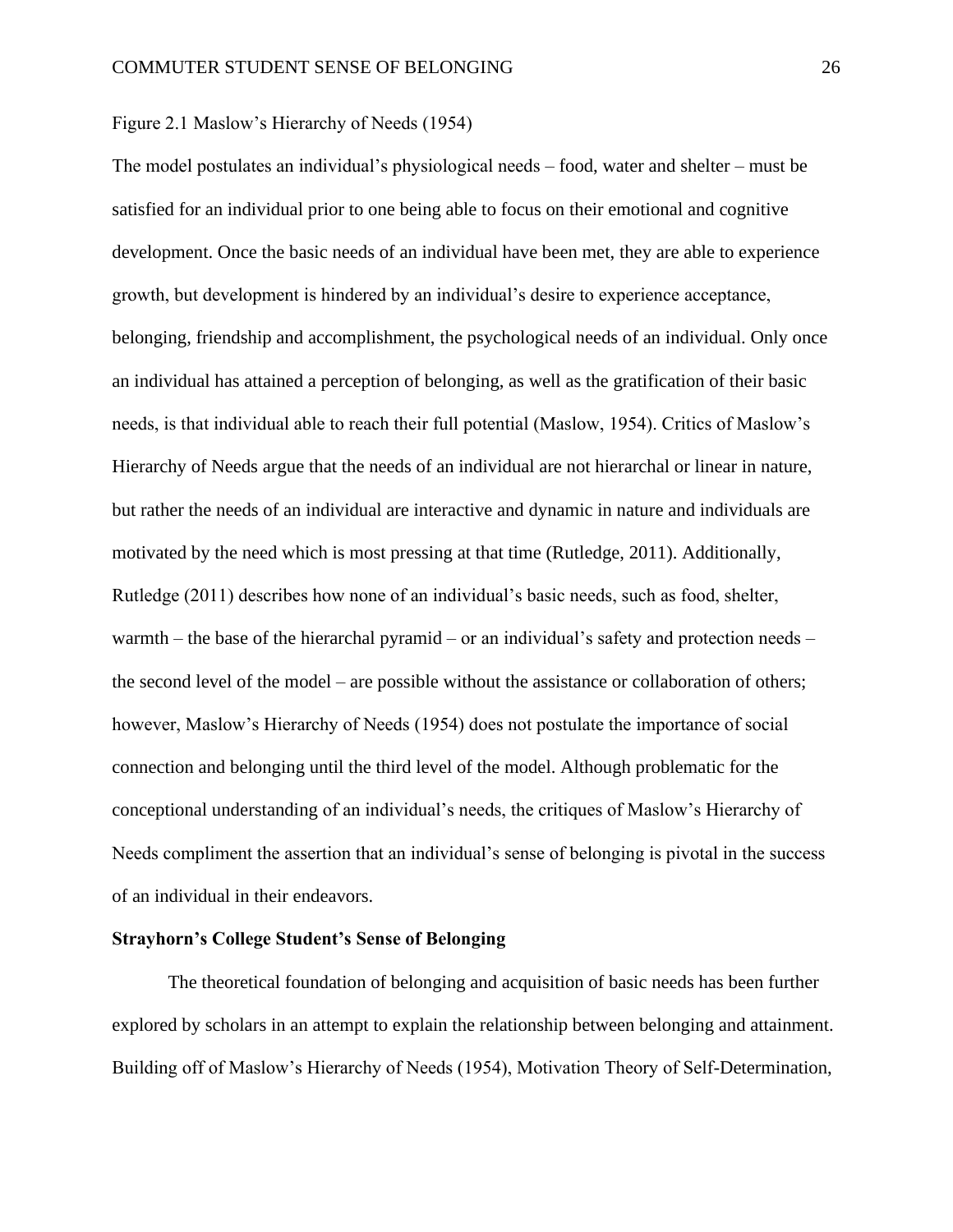postulates that individuals spend their time and energy seeking to satisfy their desires; if needs such as food, water, or belonging are not met, the individual will devote all of their attention to satisfy those needs first, rather than devoting resources to their intended project (Deci  $\&$  Ryan, 2000; Strayhorn, 2019). With an educational setting, one could see Motivation Theory in action when a student who has not yet made connections to the campus community, devoting a substantial amount of their time and energy into being accepted within the community rather than focusing on their scholastic endeavors. Using the premise of motivation theory, Strayhorn (2019) postulated a theory of college student sense of belonging which states the behaviors and perceptions of a college student are intentional efforts for the student to create belonging within a specific setting. Further, students who are successful in this quest for belonging are rewarded with achievements –both academically and co-curricular in nature –persistence, growth, and happiness, while those students who are unsuccessful have a propensity to experience frustration, unhappiness and mental health challenges (Strayhorn, 2019).

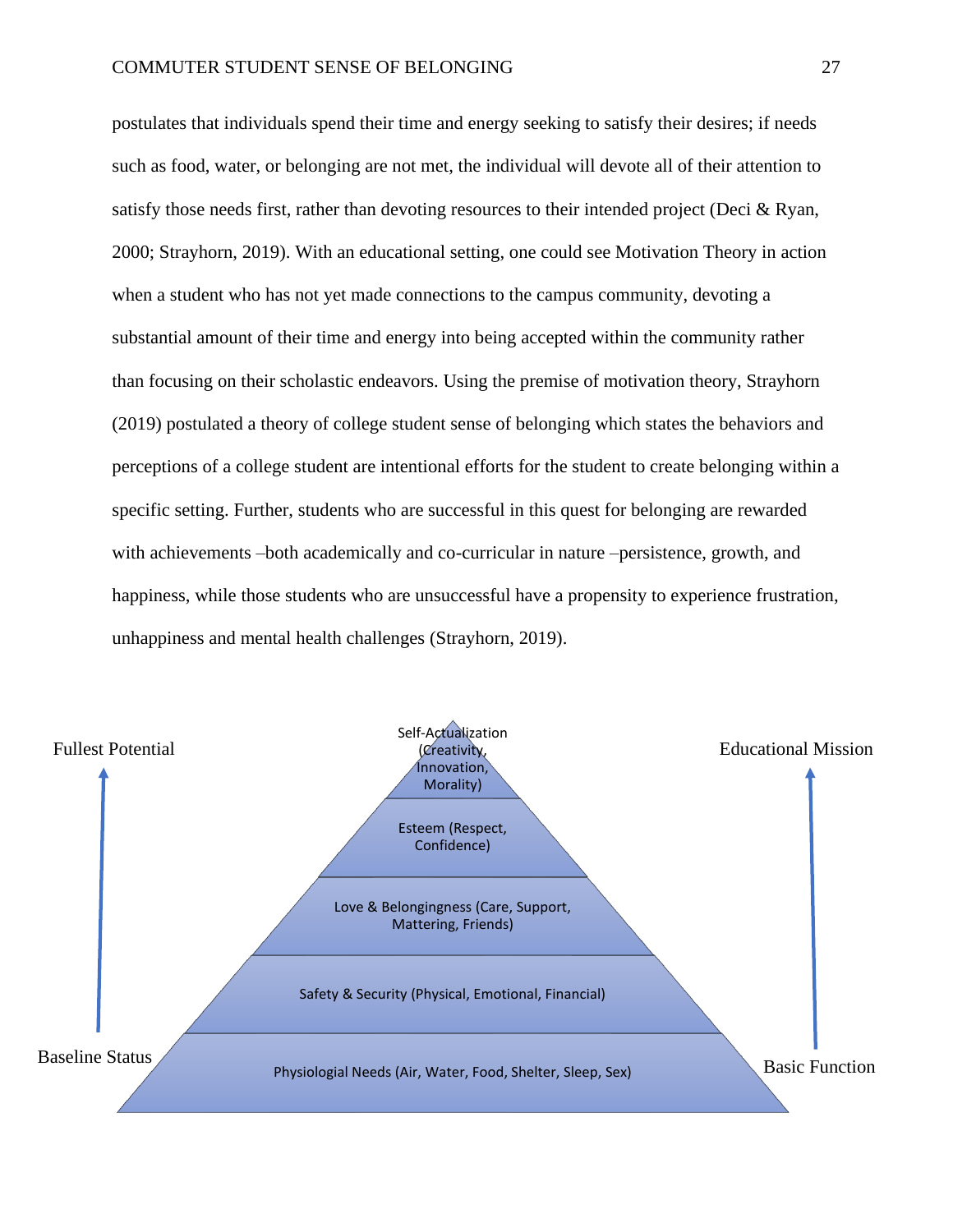Figure 2.2: Revised model of college students' sense of belonging (Strayhorn, 2019).

Strayhorn's theory is helpful in understanding the reasoning behind a student's decision to join a particular organization or team, or why they might select a specific area of study or courses. However, it is important to note a central tenet of the theory is the recognition of the multifaceted lives of a student are influenced by many factors such as their identity, beliefs, and values, with each of those factors having its own space or context of belonging which influences the others. This interconnectivity results in positive outcomes when a student is able to find belonging in all of their contexts but can have detrimental results when a student struggles to find belonging in one of their disparate contexts. For example, a student may appear to be well connected to the campus community through their involvement in the co-curricular realm and within their academic program, but has not found belonging through their identity, one could reasonably expect the students lack of belonging associated with their identity to have a negative effect on their ability to progress through the model toward self-actualization and ultimately their success and persistence.

#### **COVID-19 Pandemic & Belonging**

The COVID-19 virus, a highly contagious respiratory infection, drastically altered life in the spring of 2020. As a result of the ease in which the virus could spread from one individual to another, many common practices and activities were forced to be reimagined to take place in a virtual or physically distanced environment. These effects of these mitigation efforts were especially noticeable in the congregate settings of a college campus where classrooms defaulted to a virtual environment, institution dining halls converted to carry out facilities and the co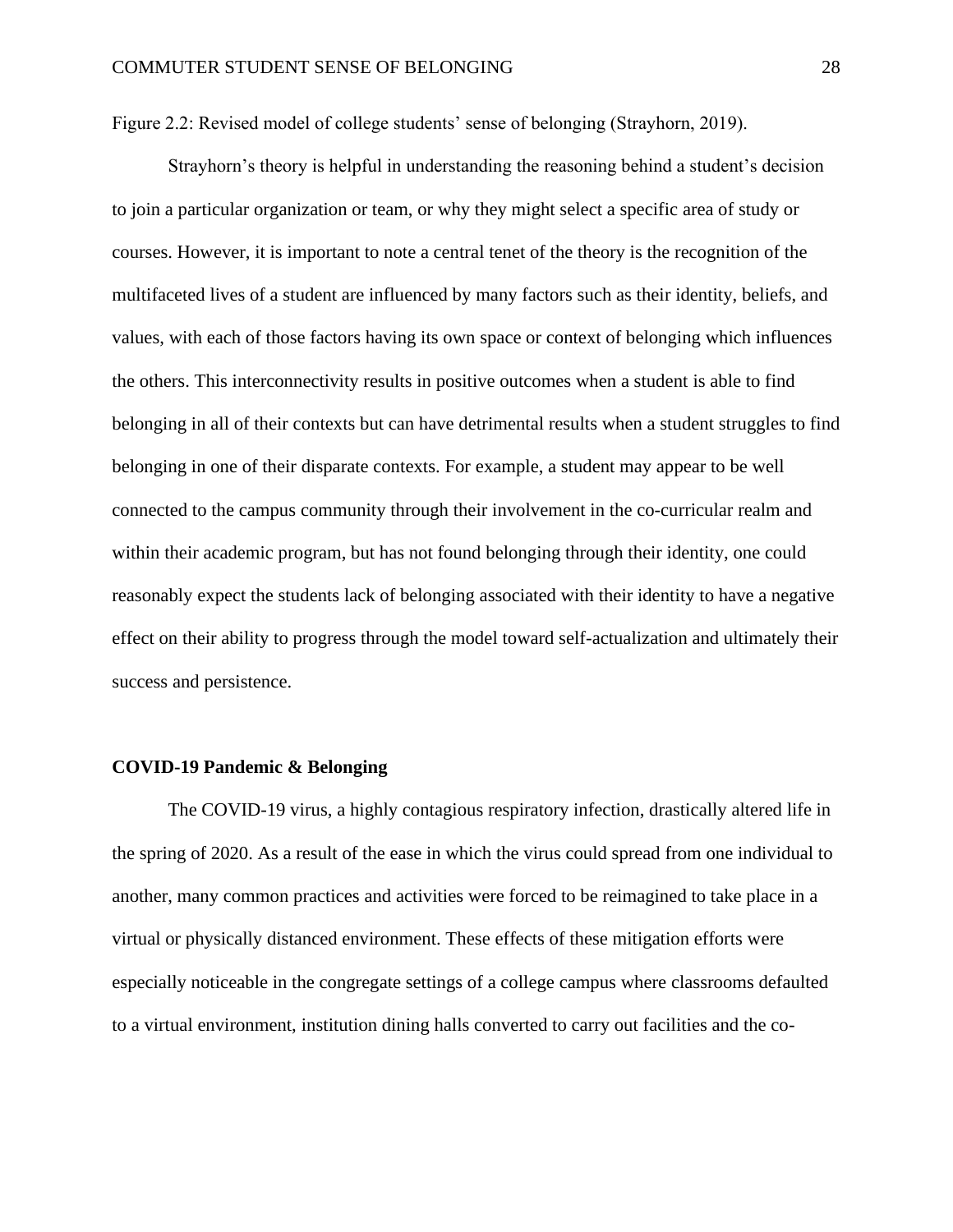curricular activities synonymous with a college experience became non-existent for many students (American College Health Association, 2020).

The annual wellness assessment (2021) conducted by The Ohio State University's Center for the Study of Student Life provides some insight on the effects COVID-19 mitigation efforts had on undergraduate student wellness and sense of belonging. Data in this study was collected at two separate instances, October 2020, which is identified as the pandemic data, and January 2020, which is identified as pre-pandemic data. To determine the sense of belonging score, students utilized a four-point Likert scale to state their level agreement with various questions regarding belonging on campus. These questions were used to identify an overall belonging score for the student out of a possible four points, with four being indicative of a strong sense of belonging. A comparison of the average sense of belonging scores of the pre-pandemic and pandemic data sets indicates a decrease in the overall sense of belonging of the undergraduate student population. The pre-pandemic data shows an average belonging score of 3.02 which decreased to 2.75 when remeasured during the pandemic. Similarly, a longitudinal study in Ireland explored the sense of belonging of computer science students prior to the COVID-19 pandemic and during the COVID-19 pandemic and found student sense of belonging scores during the pandemic had decreased compared to the sense of belonging scores prior to the COVID19 pandemic (Mooney & Becker, 2021). Both of these studies draw attention to an unintended outcome of the COVID-19 mitigation efforts and serve as a reminder that overall belonging scores during and after the COVID-19 pandemic may be lower than one would expect.

#### **Involvement, Belonging & Commuter Students**

As shared previously in this review of the literature, a typical commuter student has different commitment and focuses when compared to traditional aged students who reside on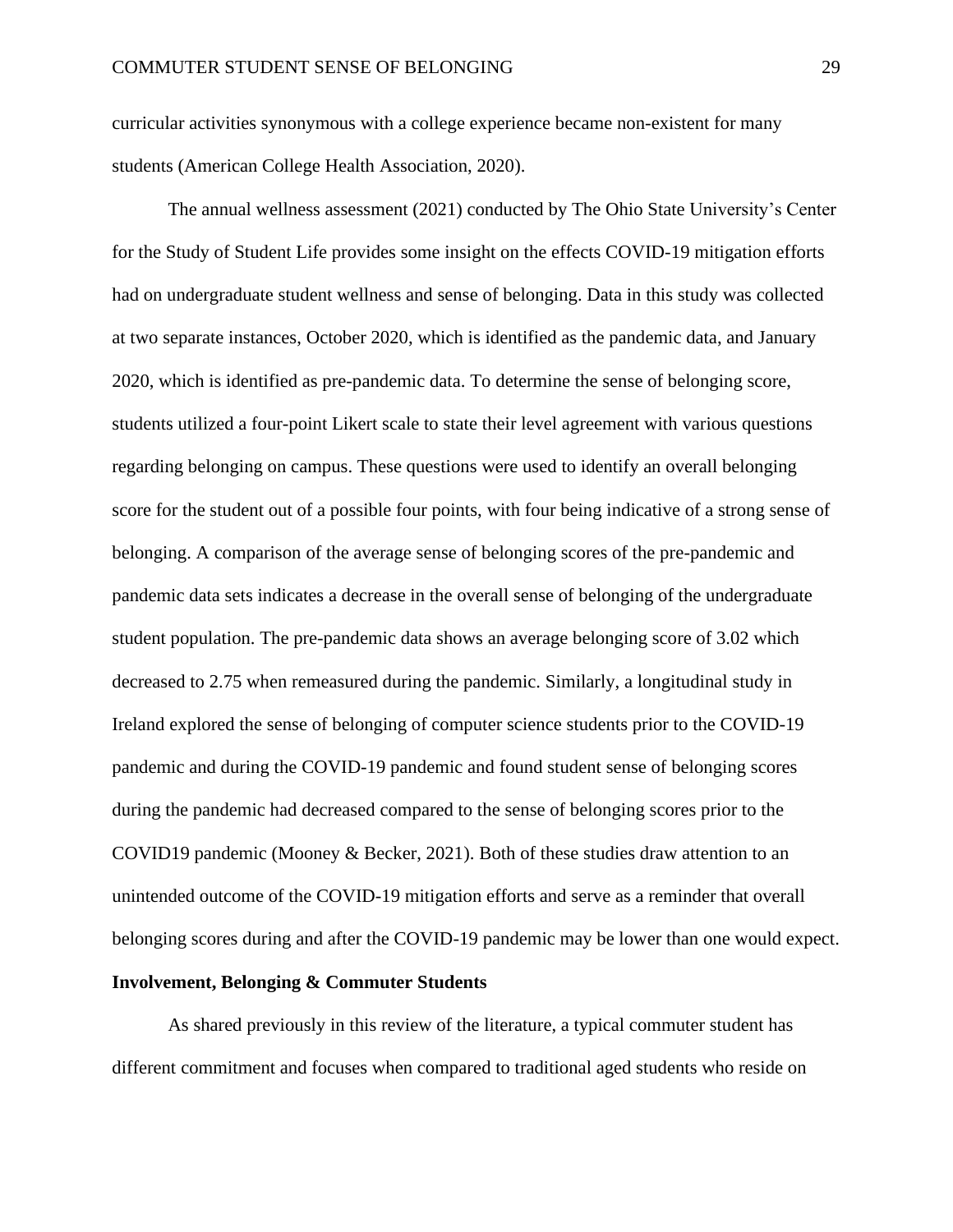campus. The additional commitments outside of the commuter student's academic pursuits have given rise to perception of commuter students being less-involved their residential peers. Studies exploring the co-curricular involvement of commuter students have confirmed this perception (Alfano & Eduljee, 2013; Kuh, et al., 2001); however, this perception is not true when exploring commuter student involvement within the campus community at large. In 2001, Kuh, et. al, conducted one of the most comprehensive explorations of the commuter experience when they conducted a post-hoc analysis on 105,000 responses from 470 different four-year post-secondary institutions across the nation as part of the National Survey of Student Engagement. As a result of their analysis, Kuh, et. al, (2001), found a student's distance from campus had a direct effect on the student's engagement with the campus community. Based on the findings of Kuh, et. al, (2001) students who commute to campus but are close enough to walk to campus are more likely to be engaged within the campus community through student organizations, campus activities, academic research, peer connections, etc. than those who commuted to campus via a car due to their distance from campus. Although commuter students are less likely to participate in campus events, intramurals and student organizations than their residential peers, they are inclined to be involved in the campus community through their academics such as through participation in major specific study groups, taking part in institutional offered tutoring or serving as a peer tutor, joining a faculty member within their department for research, etc. (Alfano & Eduljee, 2013; Kuh et al, 2001; Jacoby & Garland, 2004). In addition to the external commitments of a commuter student, one must also consider the commute time as a limiting factor for a commuter students campus involvement and overall time spent on campus. A longitudinal study of a small school in southern Indiana collected travel times for commuter students in a 100-level sociology course over seven semesters and determined the average commuter had a 30-minute one-way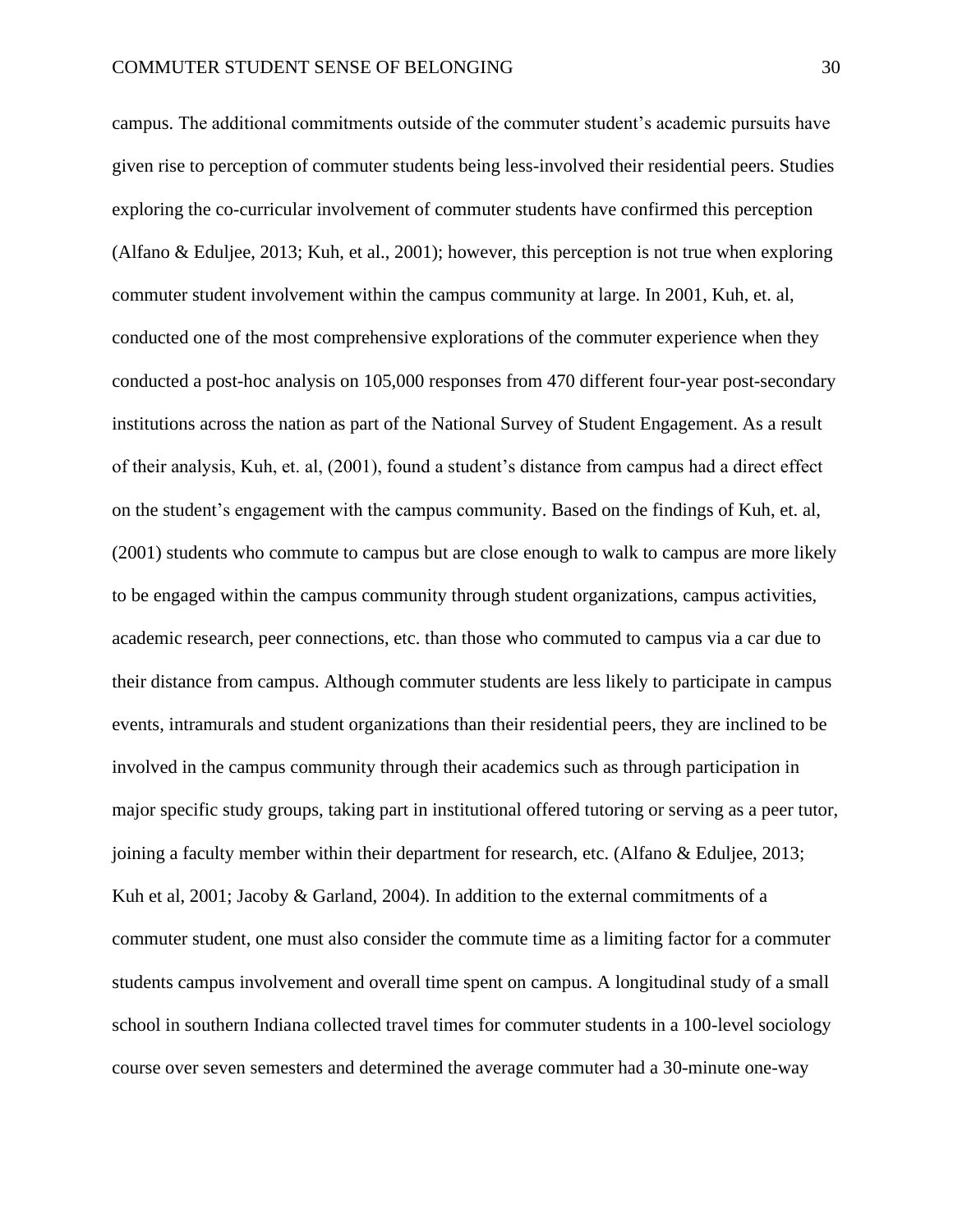commute to campus (Howard, 2005); a similar study was conducted by Alfano & Eduljee (2013) and determined the average commuter student had a 28.6-minute one-way commute to campus. The considerable investment of time to commute to campus has resulted in many commuter students being strategic in arranging academic schedules and selecting opportunities for involvement to maximize their time on campus (Bozick, 2007). The lack of time on campus and involvement with traditional student engagement initiatives creates a barrier for commuter students to identify with and relate to their peers and the institution at large (Gefen & Fish, 2013; Jacoby, 2000).

One of the most impactful studies to date for understanding the commuter student experience was a qualitative study of first year students commuting to campus at an Australian institution. Through the qualitative interviews Krause (2007) learned the pivotal influence social interactions with peers had on a student's motivation and highlighted the importance of small social gatherings for establishing social connections versus large group settings. The findings of Krause (2007) have influenced curricular modalities with the inclusion of discussion board and group work elements, as well as cohort bonding in the co-curricular setting.

It is important to note body of research related to commuter students and their involvement within the campus community is rather shallow. This section of the literature review explores the available works in the scholastic body and highlights the gap which exists since many of the studies to explore commuter student involvement were conducted in the early 2000s or prior. Burlison (2015) acknowledges the findings presented from these studies are important for facilitating student success but more research is needed determine the true differences which exist between involvement and engagement for commuter students compared to residential students. This dissertation will begin to address some of the deficits highlighted in the literature.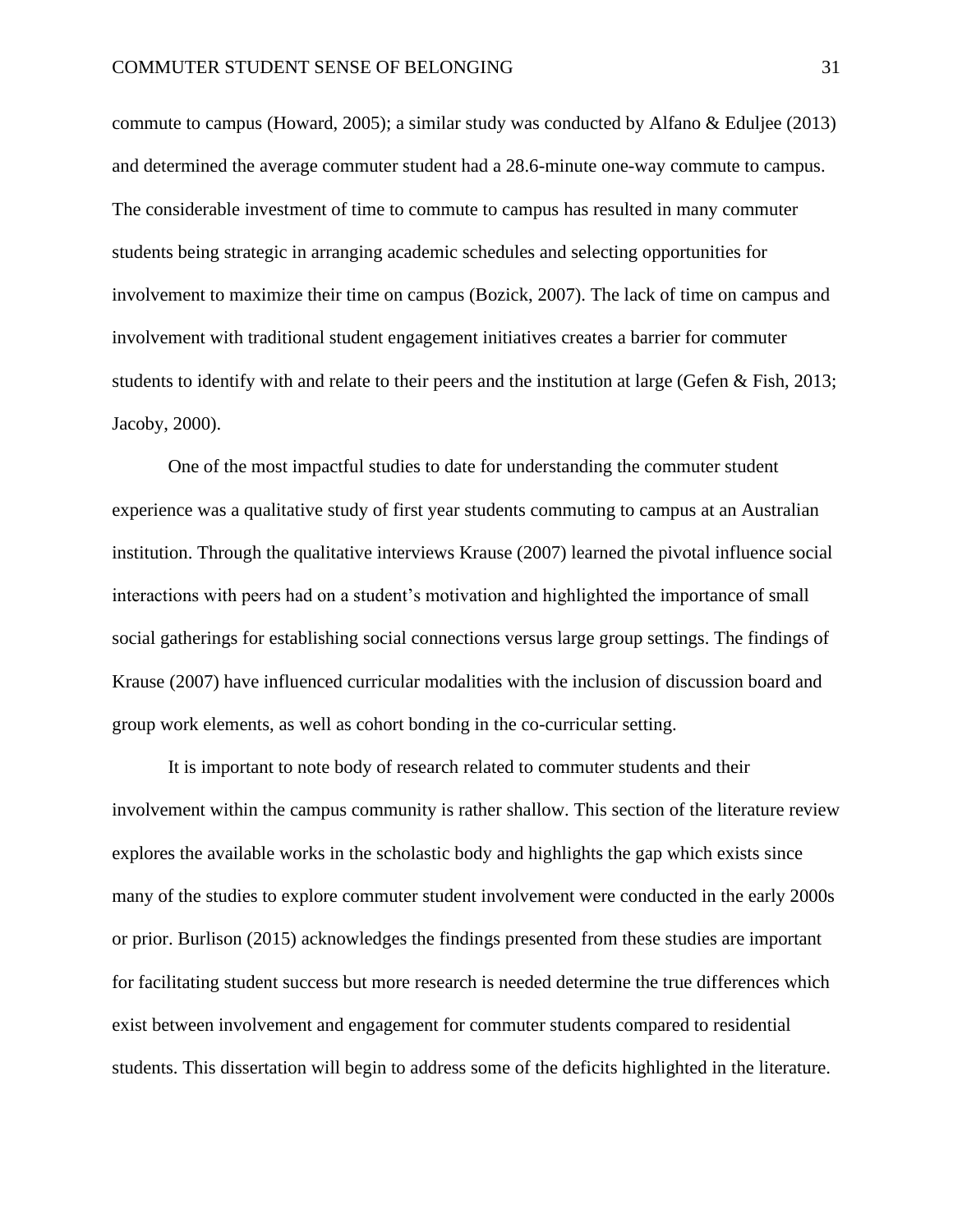#### **Measuring Belonging**

One of the first instruments seeking to quantify the levels of belonging for an individual began in the field of psychiatric nursing. Hagerty & Patusky (1995) created a 49 item Sense of Belonging Instrument (SOBI) used for measuring general psychometric properties. However, a factor analysis of the results indicated two distinct factors, not just general belongingness, was being measured through the instrument – psychological experiences and antecedents to belonging. Validity for this instrument was measured by administering the instrument to three populations – 379 community college students who had received no psychiatric treatment in the past year, 31 individuals receiving treatment for clinical diagnosed major depression, and 37 Roman Catholic nuns. An Analysis of Variance (ANOVA) was conducted on the data and confirmed a statistical difference between the mean results of the three populations as expected based on criteria for the populations. This instrument is widely used to assess the social and psychological functioning of an individual (Hagerty, et. al, 1996), but the scope of the instruments utilization is limited to psychiatric fields. Using Hagerty & Patusky's (1995) instrument as a guide, Malone, et. al. (2012) sought out to create a general scale for measuring an individual's belonging by creating a list of 30 items which when answered could provide insight into an individual's belonging. The 30 items  $-14$  positively phrased and 16 negatively phrased  $$ were reduced to 12 items based on results from an exploratory factor analysis and a secondary factor analysis of the 12 items accounted for 68.3% of the variance. To test validity of the instruments, participants were administered the 12 item General Belongingness Scale (GBS) and additional validated scales of happiness and belonging. Participant results for the GBS were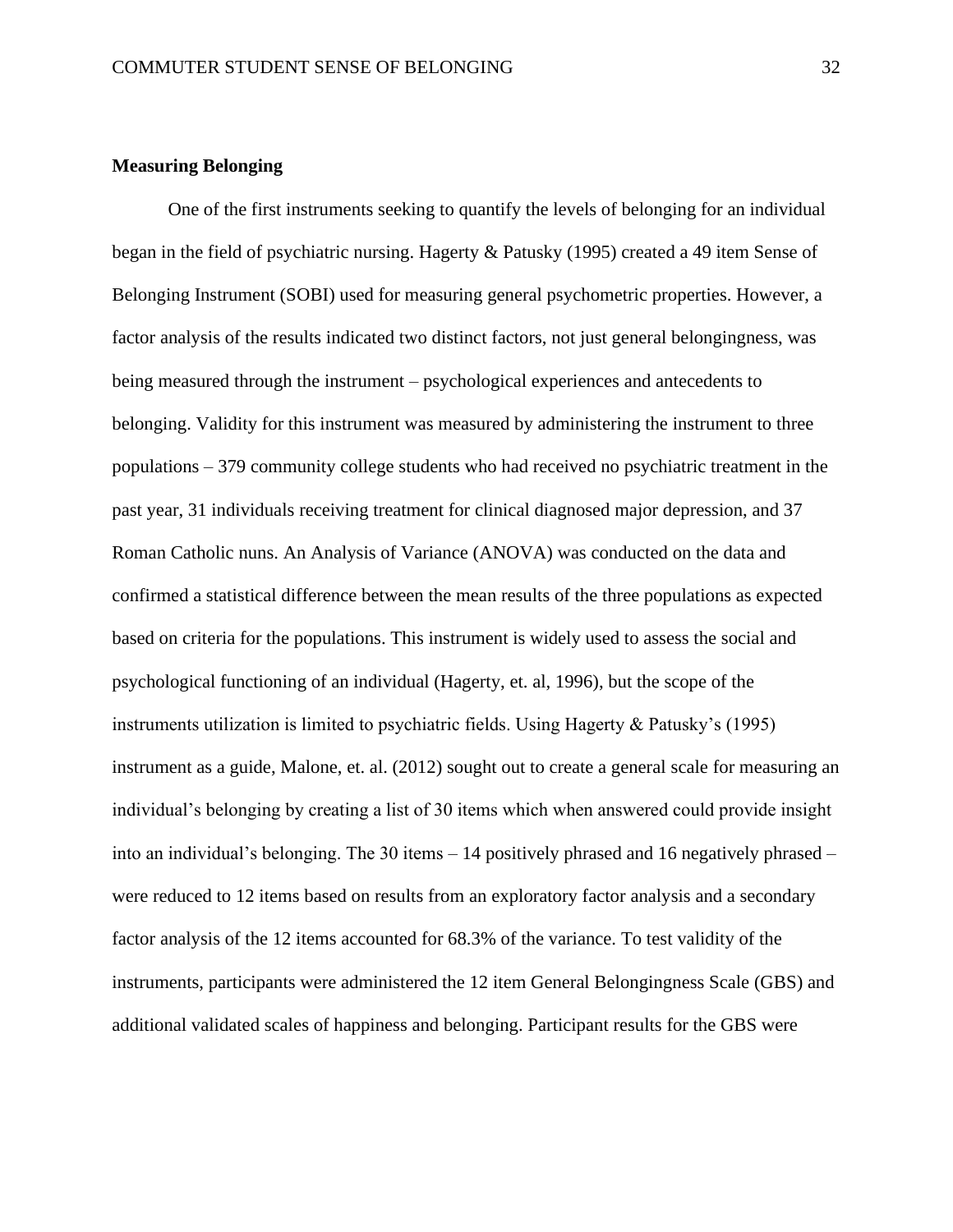compared to participant results for the validated scales through a confirmatory analysis and the GBS was shown to be reliable.

One of the seminal works for understanding the impact of sense of belonging within an educational setting was Goodenow's (1993) study of junior high students. Goodenow administered a 28 item Class Belonging and Support Scale instrument to 353 students in junior high to measure a student's perception on their acceptance within a group, alienation and acceptance at school. A multiple regression analysis found perceived teacher support was the highest predictor variable for student success followed by perceived acceptance by classmates which alone explained 40% of the variance (Goodenow, 1993). Although this study was specific to understanding the role of belonging within a K-12 setting, the study was later replicated within a higher education setting. Freeman, Anderman, & Jensen (2007) administered the 28 item Class Belonging and Support Scale instrument used by Goodenow (1993) to 238 first year students at a large public institution. A principal component analysis of the data indicated themes of (1) general sense of belonging, (2) faculty support, and (3) peer acceptance were found in all of the survey responses and all three had positive correlations to persistence (Freeman, Anderman, & Jensen, 2007). One of the first instances of belonging being measured on a specific population was with Jacobs and Archie (2008) as they sought to explore the sense of belonging of first year students. Jacobs and Archie (2008) utilized an adapted version of the Sense of Community Index to analyze what effect each aspect of community had on 305 first year students' intentions to persist. Similar to the studies of Freeman, Anders, & Jensen (2007), Jacobs and Archie (2008) found a positive correlation between a student's sense of belonging and a student's decision to persist with a given population. More importantly, this study identified membership within communal settings, such as being a member of a fraternity or sorority life organization, residing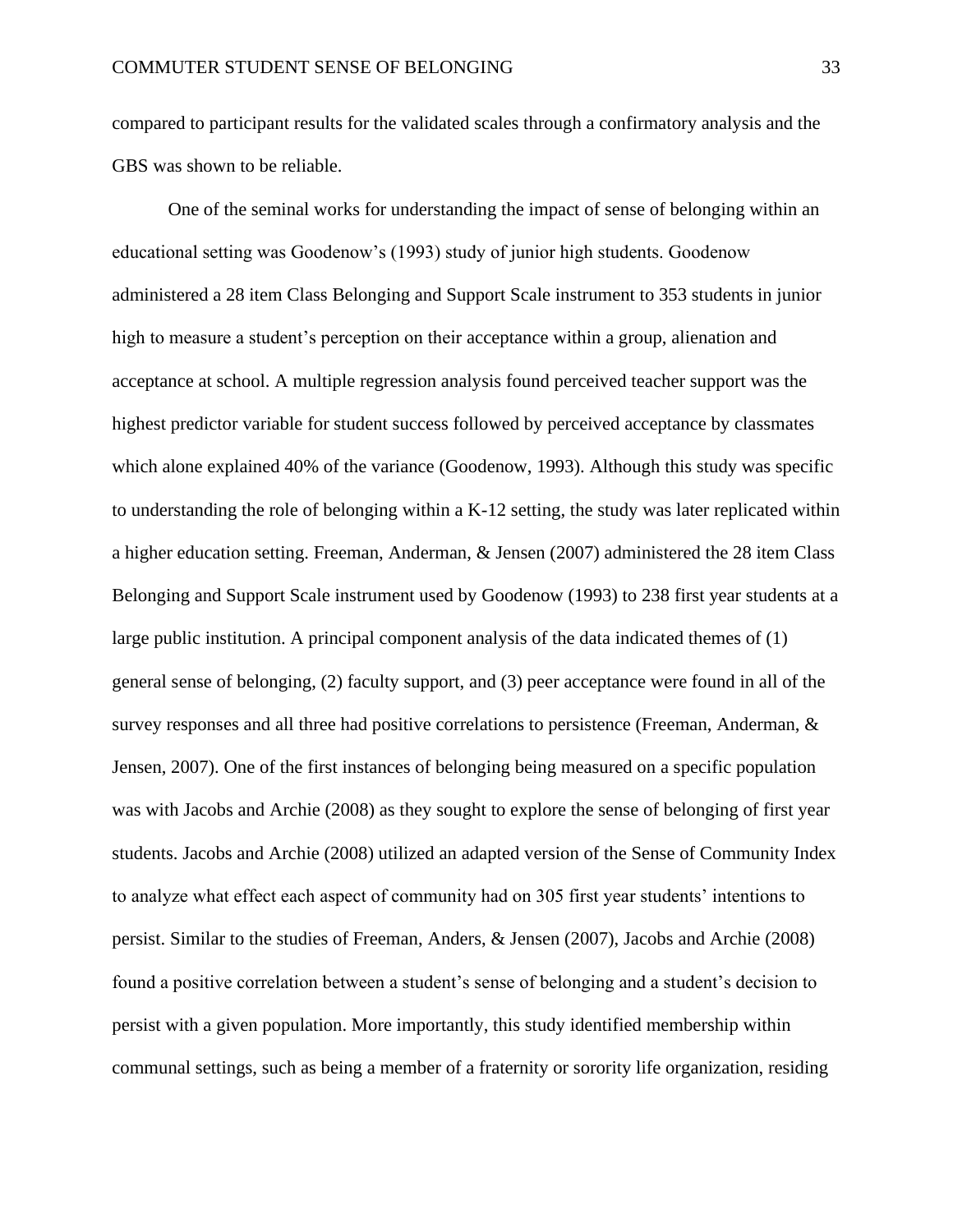in a residential community, or being a member of an affinity organization based on one's identity were instrumental in creating a sense of belonging (Jacobs & Archie, 2008); these findings of the benefit of community were a confirmation of the findings by Hoffman, Richmond, Morrow, & Salomone, (2002). Similarly, a quantitative study by Elkins, Forrester, and Noel-Elkins (2011), found students who participated in recreational sports, such as intramurals or club sports, reported a higher sense of belonging than their peers who did not participate in organized sports. The findings of Jacobs and Archie (2008) and Hoffman, et. al. (2002) extoll the benefits of the residential student experience and supports the importance of this dissertation study to explore whether students who commute to campus are at a disadvantage for establishing a sense of belonging and the benefits associated with the psychological phenomenon.

#### **Belonging & Student Success**

For many, the concept of belonging equates to involvement, but some would differ with that assumption. Research suggest connections within the curricular and co-curricular setting is integral to student success, but that connection piece, or the establishment of one's belonging, is created through involvement, it is not inherently involvement itself. This literature review thus far has identified the theoretical importance of establishing a sense of belonging in one's quest toward reaching their full potential. Beyond the obvious benefit of feeling accepted within a community, there are additional benefits associated with a student creating a sense of belonging within a post-secondary institution such as success in the classroom and persistence (Kuh, Cruce, Shoup, Kinzie, & Gonyea, 2008; Tovar & Simon, 2010; Abdollahi & Noltemeyer, 2018; Morrow & Ackermann, 2012). Astin (1993) postulated involvement of any kind on campus –curricular or co-curricular –would result in a positive outcome for the student; that is to say there is a direct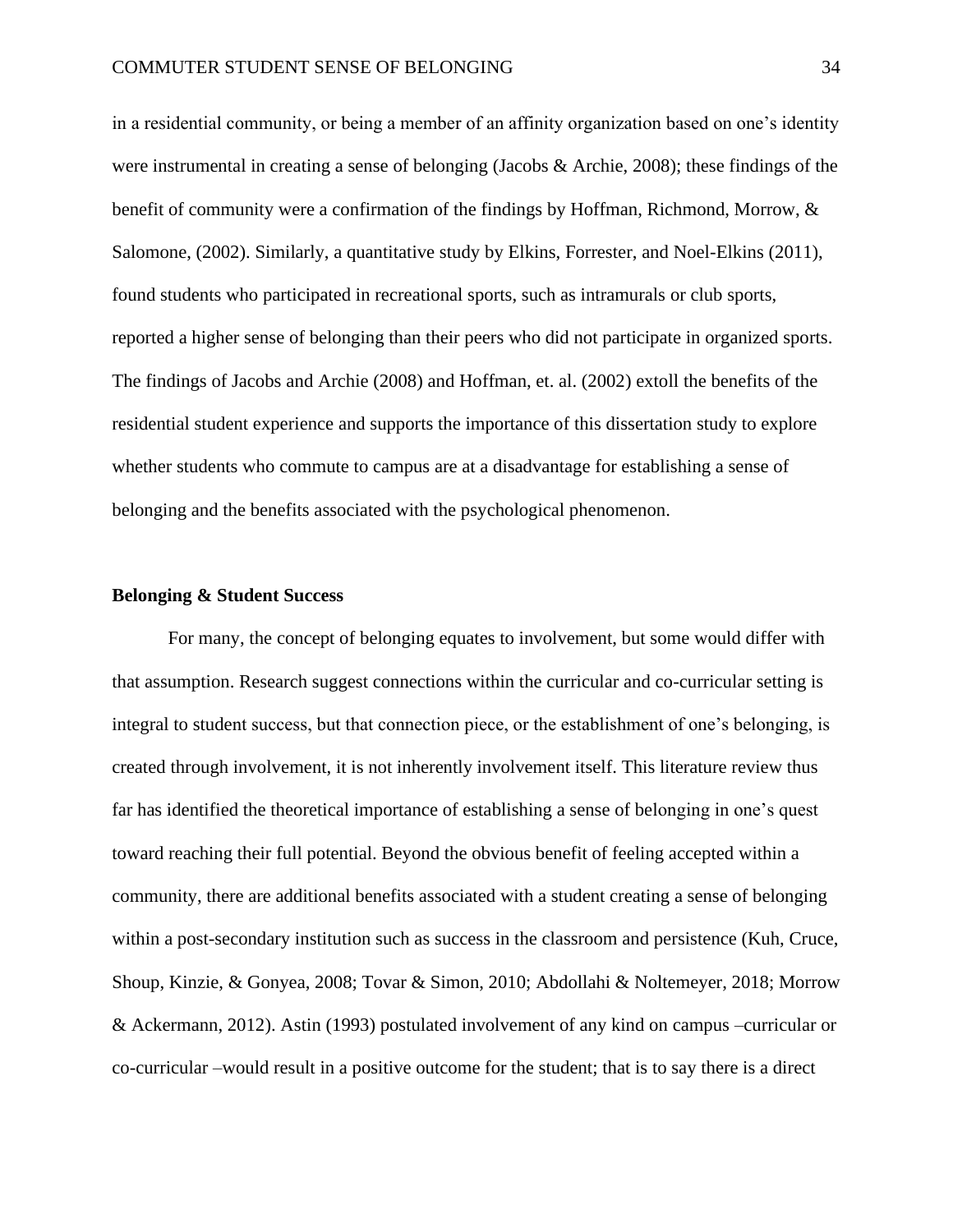correlation between the quality of student involvement –whether time study or time devoted toward co-curricular experiences --and the outcome experienced. Kuh, et. al, (2008) conducted a post-hoc analysis of grade point averages (GPAs) and data from the National Survey of Student Engagement (NSSE) data for eighteen institutions to further explore Astin's postulation. The NSSE is a bi-annual survey administered to faculty and staff at more than 1,600 four-year postsecondary institutions across the nation. Questions on the NSSE provide a snapshot of the ways in which students are involved on their campuses and how involvement differs by region, institution type and institution size. In this study, Kuh, et. al (2008) defined involvement as either (1) time spent studying, (2) time spent with co-curricular engagement initiatives, and (3) time spent with remaining NSSE items (engagement with campus community through fine arts, home athletic competitions, learning communities, etc.). The resulting model from the comparison of grade point averages to NSSE items indicated time spent with co-curricular engagement had the largest impact on a student's GPA and suggested a direct correlation between the involvement of a student and their resulting academic performance (Kuh, et. al, 2008).

Involvement with a post-secondary institution's co-curricular engagement initiatives is the not only way to establish an impactful sense of belonging. Gerdes & Mallinckrodt (1994) conducted a longitudinal study to determine whether belonging established through peer acceptance or faculty acceptance is most impactful for students. In the study, students at the six week mark of their first semester were asked to complete a 67 item assessment which measured institutional attachment, academic adjustment, social adjustment and emotional adjustment. There results indicated a student's academic standing served as a delineation for which route of social integration was most successful for them. Students in poor academic standing (5 or more D or F grades on a cumulative transcript) were more likely to persist at the institution and have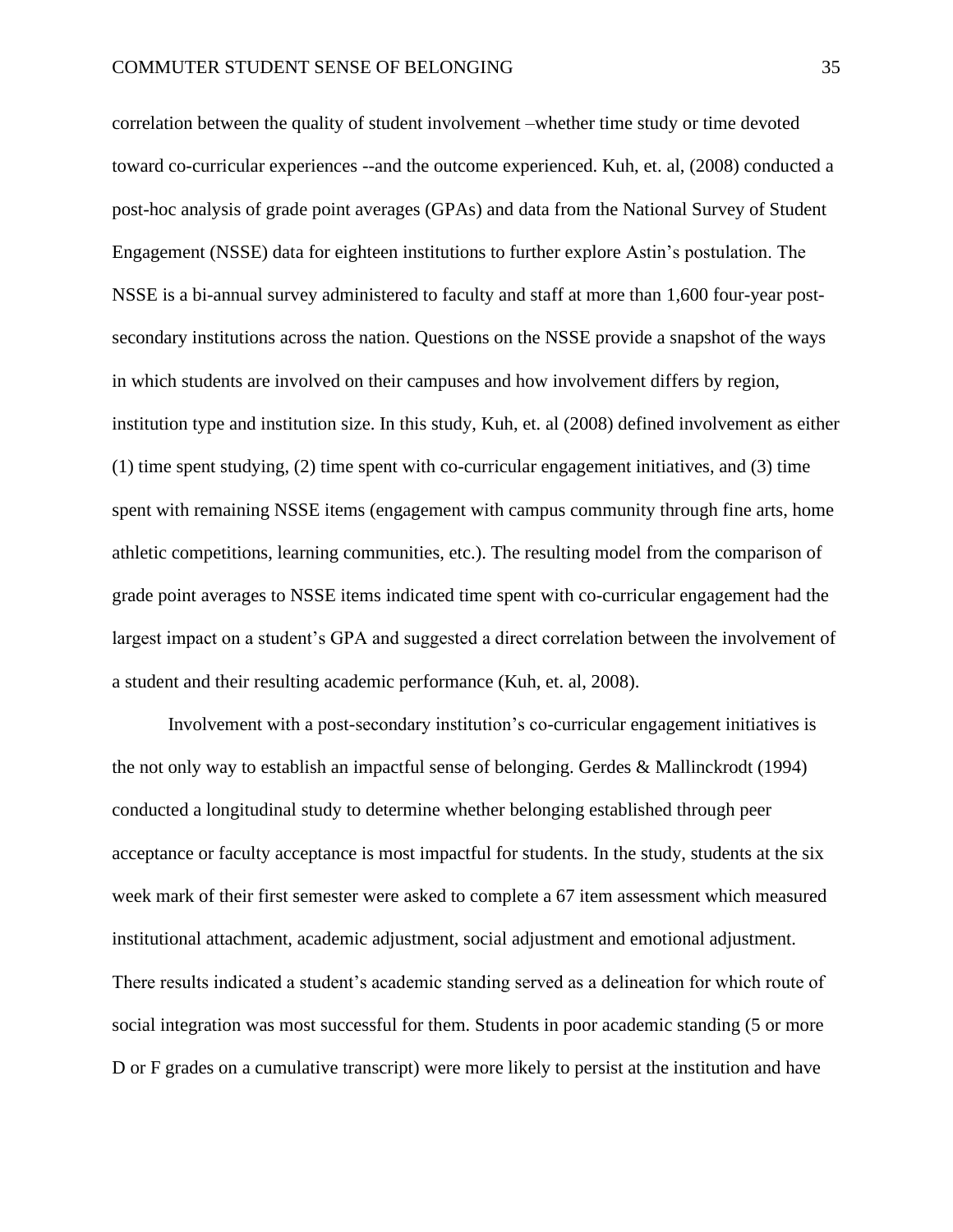an increased efficacy if they had social integration through the campus community and resources opposed to connection to the institution through faculty members. Individuals in good academic standing were more likely to persist if they had social integration through academic courses and a positive relationship with a faculty member opposed to connection to the institution through co-curricular engagement. However, it is not enough to have a positive relationship with a faculty member. Rather a student should experience empathy, responsiveness, and understanding of their situation from the faculty member in order for a feeling of belonging and mattering to truly be created (O'Keefe, 2013; Johnson, 1997). These key characteristics were identified through a qualitative study of student retention for students with a high risk for not being retained: underrepresented identity, academically underprepared, students with a disability and students from a low socioeconomic status. When characteristics of empathy, responsiveness and understanding were perceived by a student, they expressed a feeling of belonging at the institution and had a higher rate of persistence than their peers who did not perceive those characteristics at the institution.

A strong relationship through the curricular setting is impactful for ensuring student success, but the ability to create a sense of belonging does not rest solely on the ability of one to create a social connection with a faculty member. Perceived support from peers and acceptance in the classroom are also integral to establishing a sense of belonging and have shown to correlate with student success and strong academic performances (Tovar & Simon, 2010; Abdollahi & Noltemeyer, 2018; Brooman & Darwent, 2014; Morrow & Ackermann, 2012).

Tovar & Simon (2010) highlighted the importance of sense of belonging through their study seeking to confirm reliability of the Sense of Belonging Scales created by Hoffman, Richmond, Morrow, & Salomone (2002). Tovar & Simon (2010) used a confirmatory factor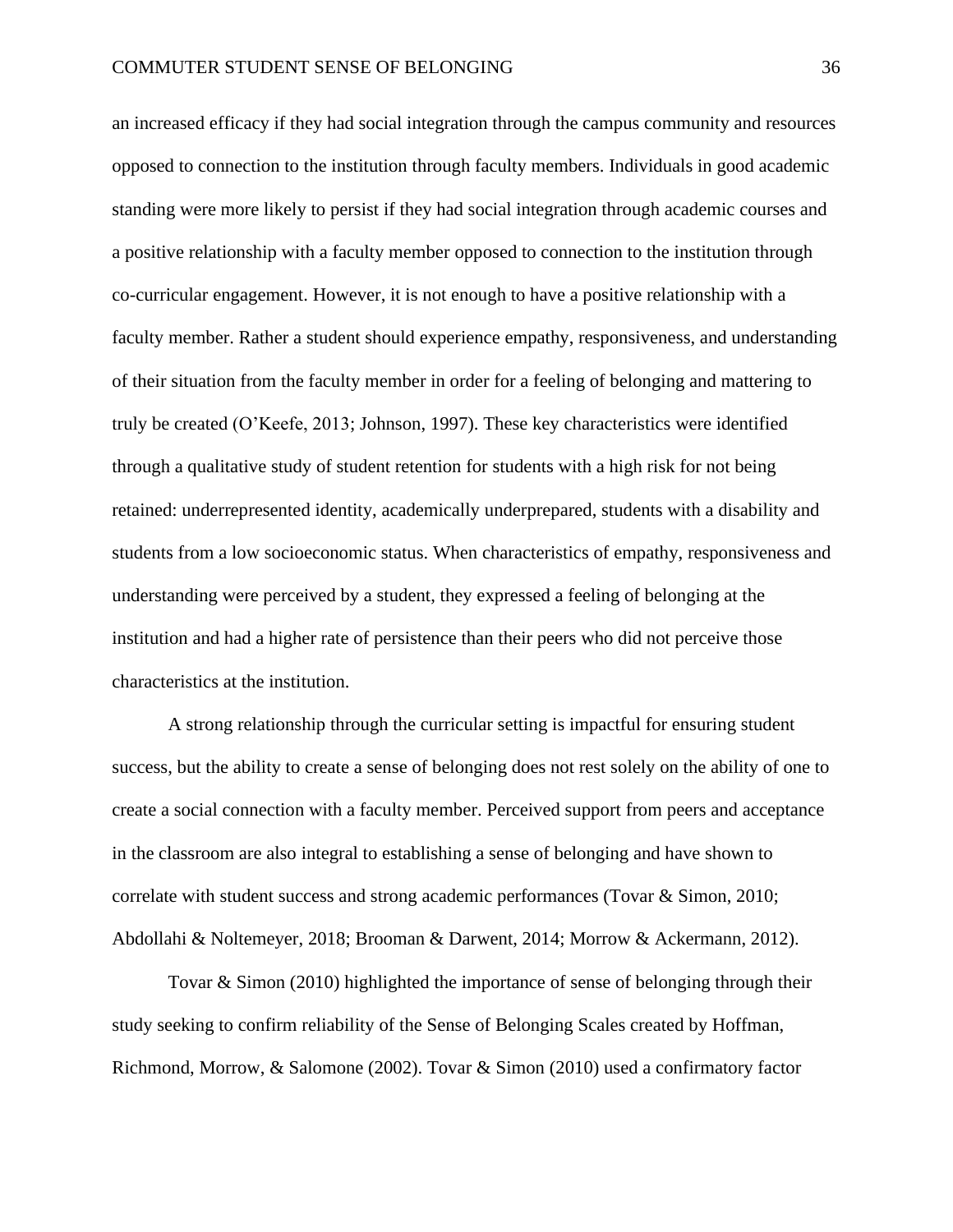analysis and exploratory factor analysis to validate this instrument. Students were provided with a 26-item survey, featuring 23 positive phrased items and 3 negative phrased items, to assess sense of belonging with a higher score on the instrument being associated with a higher sense of belonging. The survey invitation yield 916 responses which were divided into two randomly assigned separate sub-groups consisting of 463 students in group 1 and 453 students in group 2. An exploratory factor analysis was conducted on the data for group 1 and a confirmatory factor analysis was conducted on the data for group 2. Results from the exploratory factor analysis indicated three factors – perceived faculty understanding, perceived peer support, and perceived classroom comfort – were the main elements which contributed to an individual's sense of belonging and could be measured through 20 items on the survey. These three elements contributed to the hypothesized model for sense of belonging which would be used in the confirmatory analysis of the group 2 data. Results of the evaluation of the new three factor and 20 item survey data indicated a large numbers of residuals because of cross-loading of items. The four items associated with cross-loading were removed from the data set and a second confirmatory analysis was conducted on the three factor and 16 item respecified model for sense of belonging. Again, the model indicated a large error covariance between two items which both form part of the peer relationship factor, but the created model of sense of belonging was determined confirmed to have a good fit. Results from both the confirmatory and exploratory factor analyses indicated perceived support from peers and perceived support from faculty were statistically significant in establishing a sense of belonging and showed no invariance between class level (Tovar & Simon, 2010). This study validates much of the existing research which had been critiqued for not differentiating by class year.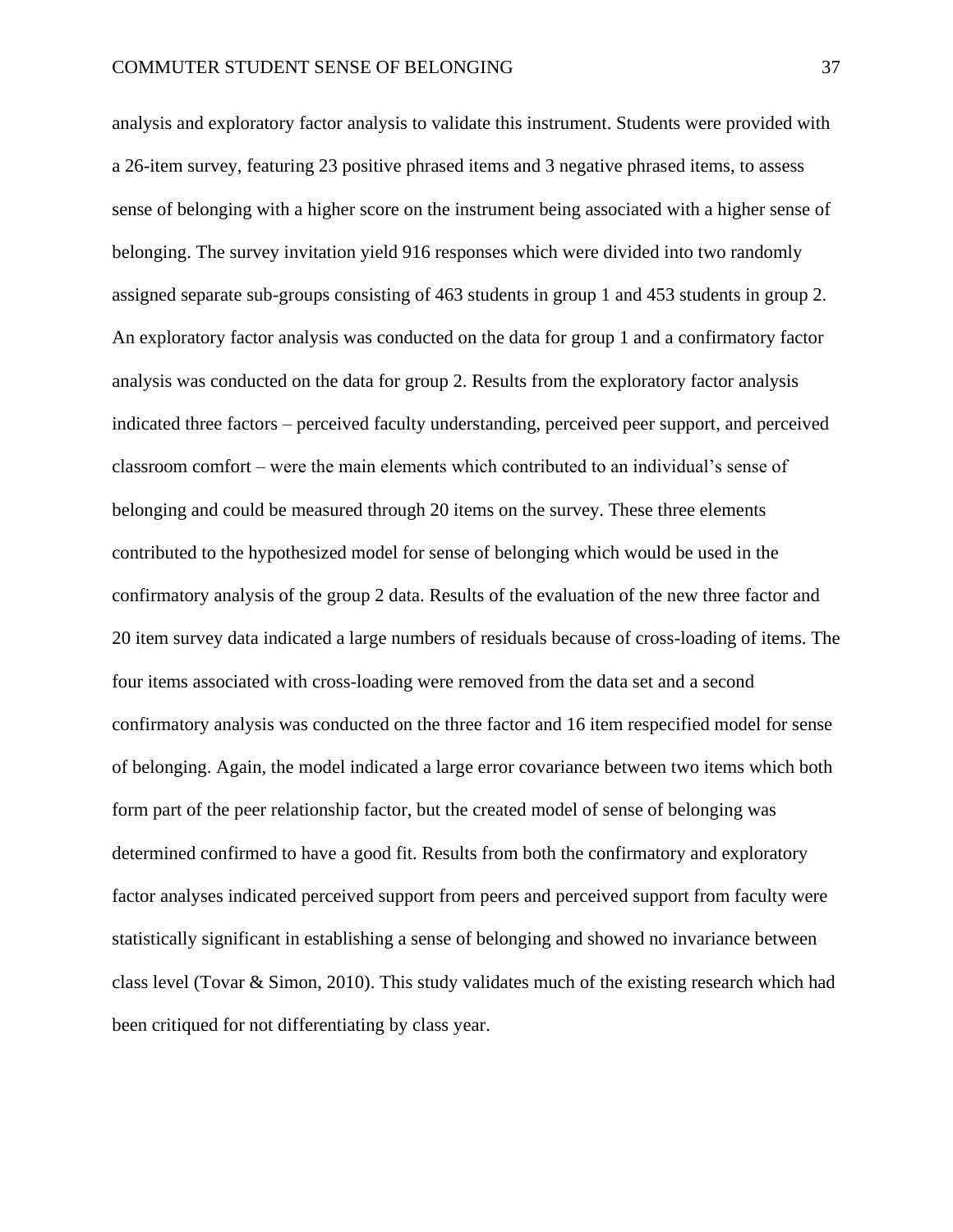Findings from Tovar and Simon (2010) were further explored by other researchers to determine the relationship between sense of belonging and persistence. Perceived support from peers and faculty, a foundational piece to establishing belonging, was shown by Morrow & Ackermann (2012) to be significant in predicting student persistence. In their study, 960 students were invited to participate in an online survey to explore the factors which contribute to a successful persistence rate. Out of the 960 invited participants, 156 completed the online survey. Similar to Tovar & Simon (2010), Morrow and Ackermann (2012) utilized the 26 item Sense of Belonging Scale created by Hoffman, Richmond, Morrow, & Salomone (2002) and a selfreported question regarding the student's intention to persist along with institutional data regarding the participants persistence for the next academic year. A multiple regression analysis approach was utilized to determine if a relationship existed between sense of belonging and intention to persist. Along with the overall sense of belonging score, sub-scores related to items determining peer support, faculty support, classroom comfort and perceived isolation were also regressed onto the intention to persist to determine if any relationships existed. Through the regression of these items, it was determined the overall sense of belonging score was not significant in predicting the persistence of a student; however, the sub-score for perceived faculty support was determined to be statistically significant in predicting the persistence of a student. The inferred benefits associated with student success and as a vehicle for social mobility beyond the student's career at the post-secondary institution highlight the importance of social integration during their collegiate tenure.

Building upon the existing research for sense of belonging, Brooman & Darwent (2014) sought to explore the role sense of belonging played in a first year student's transition to law school. Using a pre-test post-test approach, the researchers collected 141 survey responses which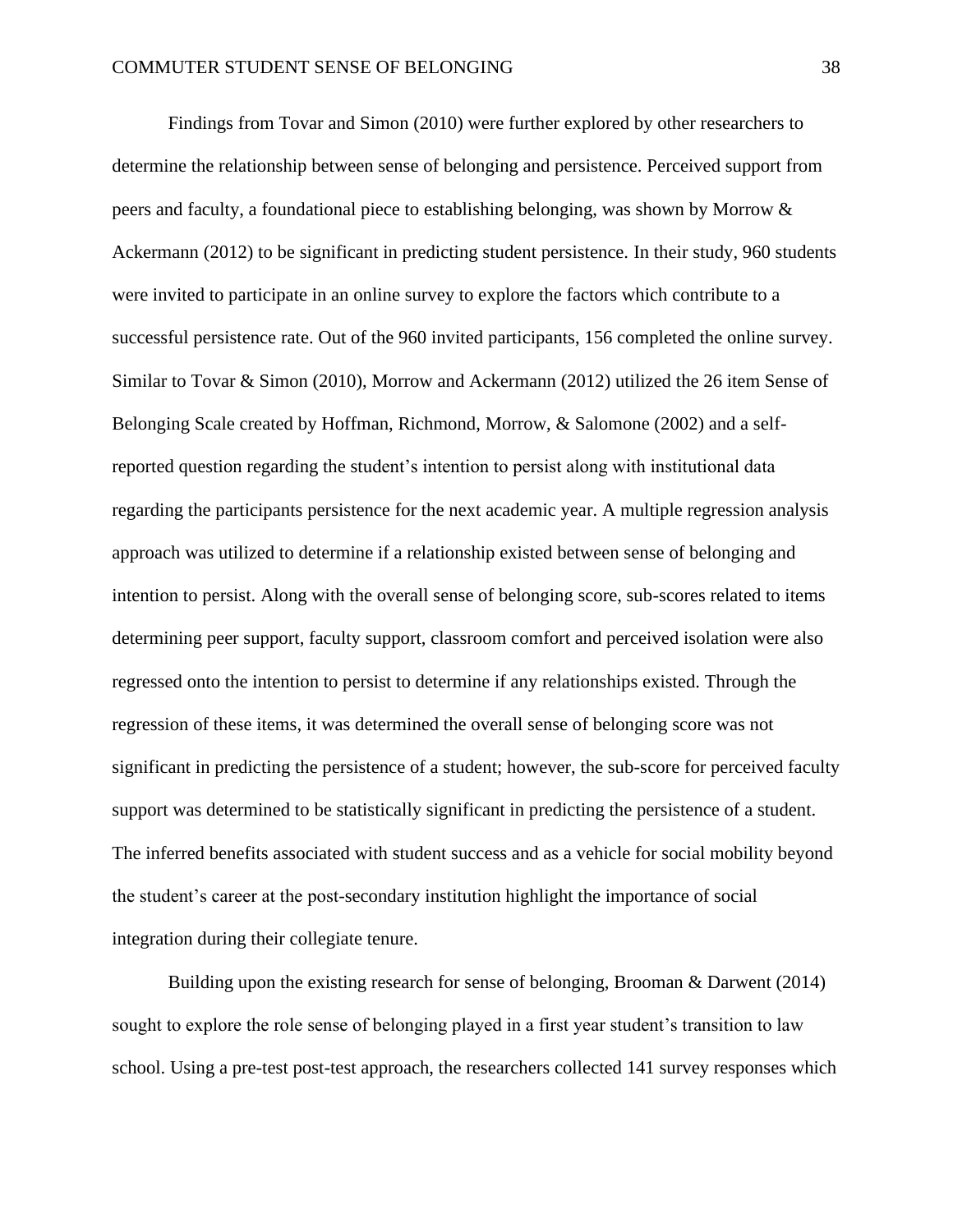measured self-efficacy, autonomous learning and social integration through a sense of belonging. The pre-test instrument was administered on the second day of class with the post-test instrument being administered four weeks later. Paired t-test and ANOVAs indicated a statistically significant relationship existed between sense of belonging and self-efficacy with an increase in self-efficacy levels from the pre-test to the post-test with those students who had a sense of belonging within their law school community. Findings of this study reiterate the importance of a student reaching their full academic potential only when they feel as if they belong in the institution and academic setting.

Similarly, Abdollahi and Noltemeyer (2018) explored the relationship between sense of belongingness and student success in a high school setting. The study administered Goodenow's (1993) 18 item instrument called the Psychological Sense of School Membership to 520 students at eight different high schools throughout Iran. Structural equation modeling was used to analyze the data and estimate structural path coefficients. A positive correlation was found to exist between a student's perceived sense of belonging at the school and the student's success in the classroom as determined by their grade point average. A mediation test was conducted to determine if this positive correlation was valid or if it was a result of a student's academic hardiness – the student's attitude regarding academic success (Benishek & Lopez, 2001). Mediation tests indicated a slight influence from academic hardiness, but the correlation between sense of belonging and student success was still determined to be statistically significant indicating a student's sense of belonging strongly influences the student's success in the classroom.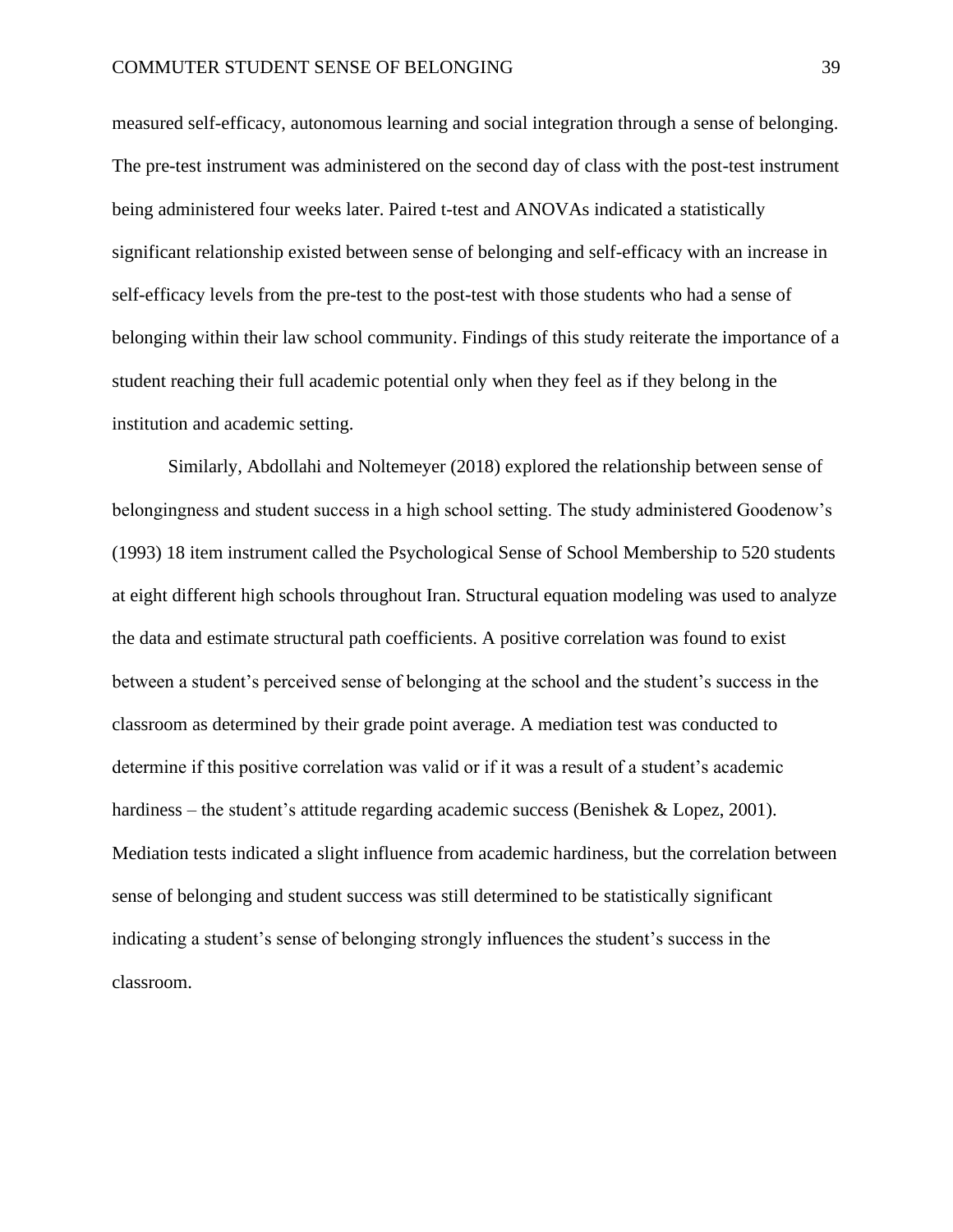### **Rationale for Study**

As indicated previously, much of what is known about student development and student success originated from the late 1900s and made no distinction between residential and commuter students. There has been considerable research outlining the associated benefits for belonging, persistence and success in the classroom for those students who reside in an institution's residential community (Jacobs & Archie, 2008), yet very little exist on commuter students. That research which does exist tends to focus on commuting to campus as a disadvantage and rare situation, as opposed to the predominate experience for most students in post-secondary institution. It is also important to note that most available research on commuter students rely on a single institution and utilize small sample sizes which makes generalizability recommendations challenging (Burlison, 2015). The findings of this study would provide an update to the available body of scholarship on commuter students and how they go about creating a sense of belonging while also exploring commuter students at private, not-for-profit institutions opposed to the existing literature which focuses on public institutions.

### **Research Questions**

RQ1. What is the relationship between sense of belonging and student success for students who commute to campus?

RQ2. Based off items in the General Belonginess Scale, what factors contribute to the sense of belonging of students who commute to campus?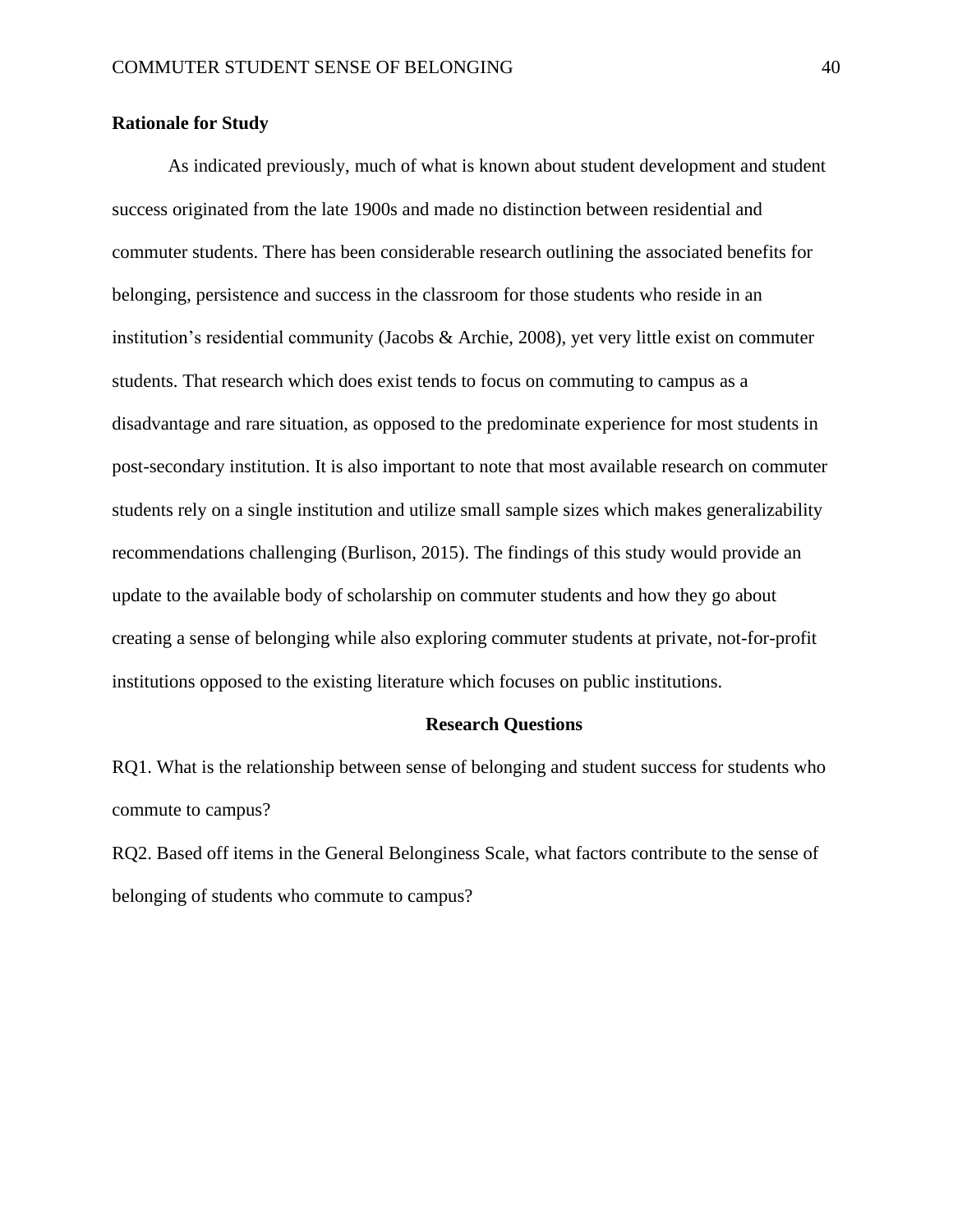### **Chapter Three: Methodology**

This chapter discusses the rationale for exploring the potential relationship which exist between student success and sense of belonging for students who commute to campus and which factors contribute to a student's sense of belonging. Prior to this study, no research was found to indicate relationships which exist between sense of belonging and student success for students who commute to campus, nor information about how students who commute to campus go about establishing a sense of belonging within their campus community. The following sections will describe the sites and participants who were invited to participate in the study, as well as an overview of the instrument used and statistical procedures followed for the data analysis.

### **Research Procedures**

#### **Site Selection**

The data for this study was collected at four separate, small, private, not-for-profit, fouryear, post-secondary institutions in the eastern United States. Private post-secondary institutions are synonymous with smaller, intimate settings which are optimal for one to establish a sense of belonging and present the most favorable conditions for a research study focused on belonging. The four research sites were selected for their similarity in overall population, percentage of students who commute to campus and identification as "peer institutions" according to site A's Office of Institutional Research & Effectiveness.

• *Site A* – is a private, co-educational, Roman Catholic institution located in an urban setting. The institution has approximately 2,500 undergraduate students with 60% of the undergraduate population commuting to campus.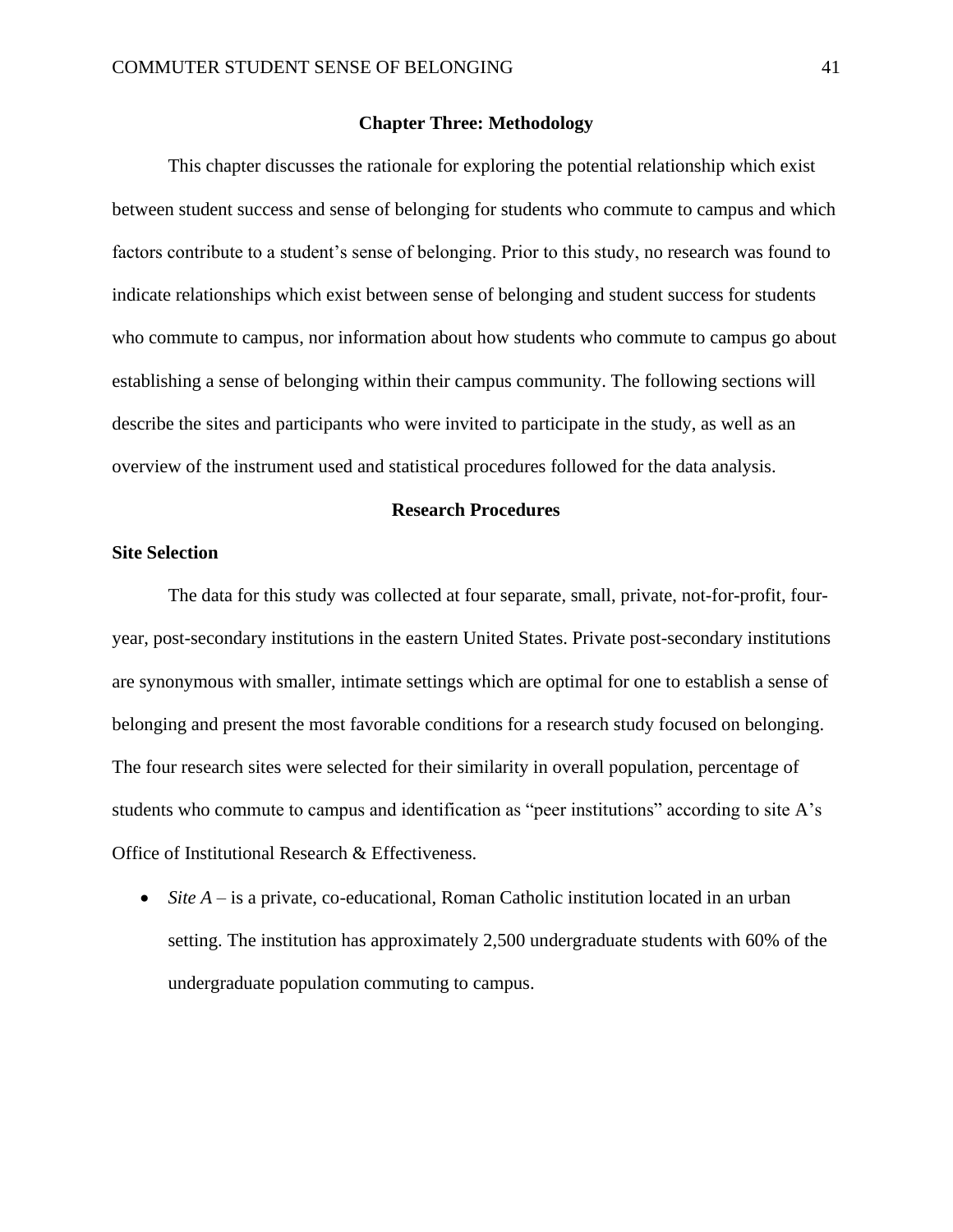- *Site B* is a private, co-educational, Christian institution located in an urban setting. The institution has approximately 1,000 undergraduate students with 42% of the undergraduate population commuting to campus.
- *Site C* is a private, co-educational, Methodist institution located in an urban setting. The institution has approximately 2,300 undergraduate students with 40% of the undergraduate population commuting to campus.
- *Site D* is a private, co-educational institution located in an urban setting. The institution has approximately 1,800 undergraduate students with 65% of the undergraduate population commuting to campus.

## **Participant Selection**

This study drew upon the Fall 2021 enrollment rosters for full-time undergraduate students at the four sites. Demographic information was collected through the survey instrument and data was filtered to ensure participants met the following criteria:

- Classified as a "commuter student" meaning the participant was not currently residing in on-campus housing.
- Has commuted to campus for at least one semester
- Has been at the institution for at least one semester

### **Instrument**

This study utilized an adaptation of the General Belongingness Scale (Malone, et. al, 2012) to measure a participant's sense of belonging. The General Belongingness Scale is a twelve-item instrument which uses a mixture of positive and negative phrased questions to assess an individual's perception of belonging. The instrument utilizes a five point Likert Scale to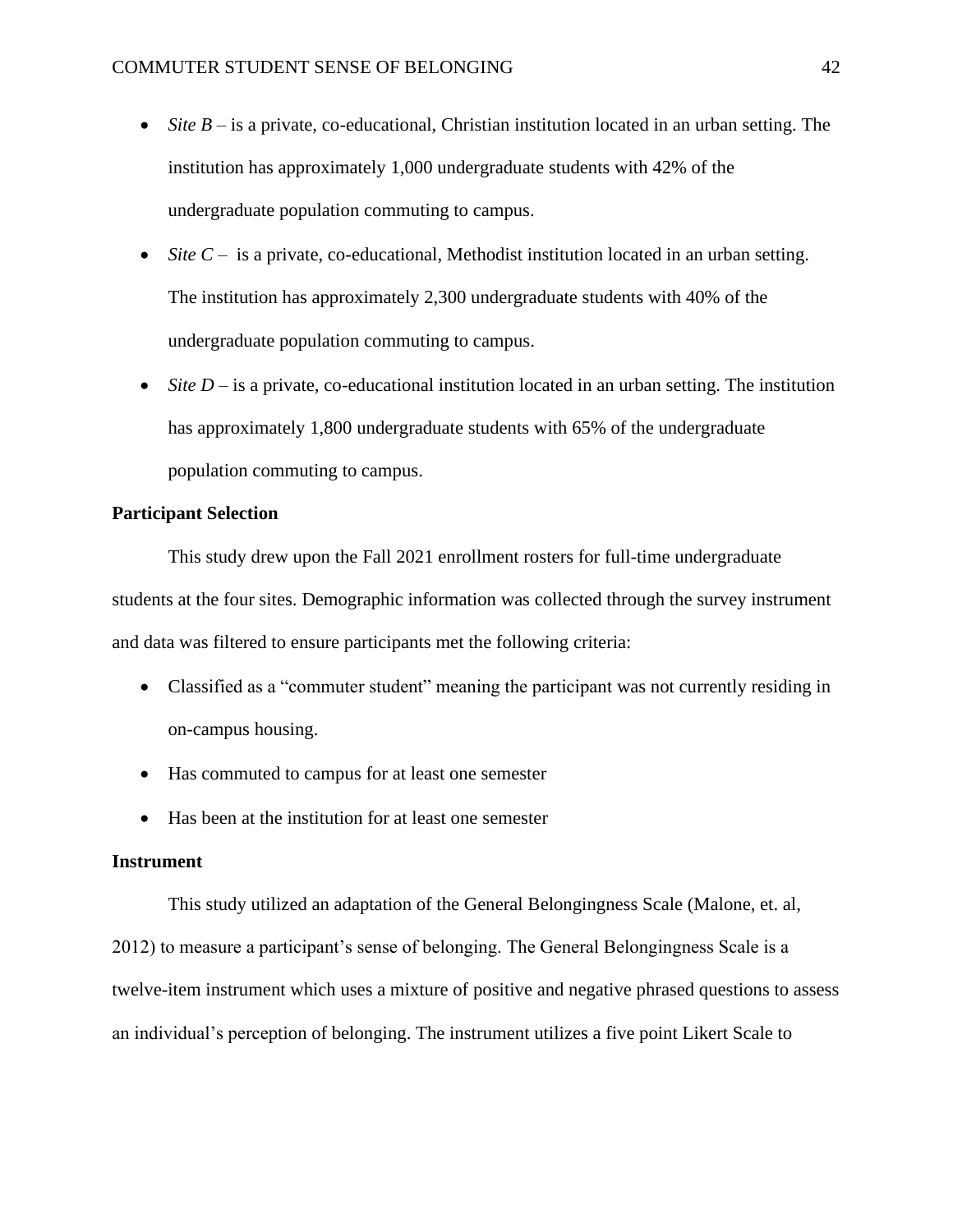### COMMUTER STUDENT SENSE OF BELONGING 43

identify an overall General Belongingness Score for the individual. Half of the statements were positively phrased and were scored in the following manner:

Strongly Agree  $-5$  points Agree  $-4$  points Neither Agree or Disagree – 3 points Disagree  $-2$  points Strongly Disagree – 1 point

The six statements which were negatively phrased had a reverse scoring associated with them, so a "strongly disagree" response would receive 5 points and a "strongly agree" response would receive 1 point. A participant's total score for the twelve questions would be calculated to determine the overall belonging score for the individual. General Belongingness Scores closer to 60 indicate a stronger perception of belonging for the individual. The instrument has been shown to explain 68% of the variance and has an overall reliability of .92. The reliability coefficient, also known as Cronbach's alpha, is a number between 0 and 1.00, with a number closer to 1 indicating a higher degree of reliability (Gravetter & Forzano, 2011).

General Belongingness Scale

- 1. I feel connected with others on campus.
- 2. I have found my place within the campus community.
- 3. When I am on campus, I feel like a stranger.
- 4. Because I don't belong, I feel distant campus events and gatherings.
- 5. People will save me a seat in class or the dining hall.
- 6. I have close bonds with members of the campus community.
- 7. I feel isolated from the campus community.
- 8. I feel like a social outcast.
- 9. When I am on campus, I feel included.
- 10. I feel accepted by the campus community.
- 11. I feel as if people on campus don't care about me.
- 12. I feel like an outsider when I am on campus.

Reverse score questions 3, 4, 7, 8, 11, and 12. Higher scores indicate a greater sense of belonging within the campus community.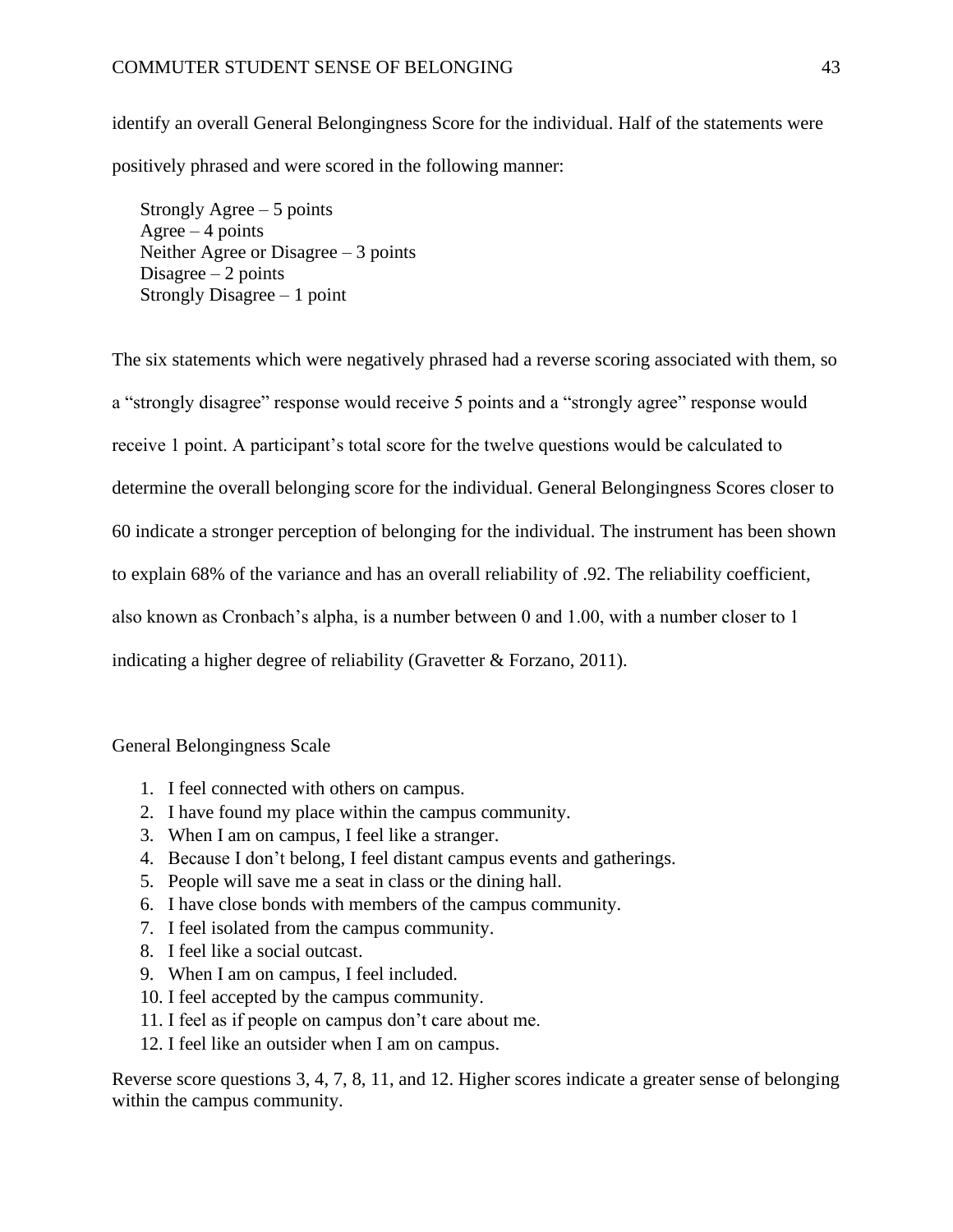In addition to assessing the participants sense of belonging, the instrument asked participants to report their cumulative college grade point average (GPA) using the following scale:

- 1. 2.00 or lower
- 2.  $2.01 2.50$
- 3.  $2.51 3.00$
- 4.  $3.01 3.50$
- 5.  $3.51 4.0$

Supplemental questions were asked to identify how the participant is engaging with the campus community:

- 1. How many semesters have you commuted to campus?
- 2. Where do you live? Off-Campus with family, with friends, on own, in Greek housing or residence hall
- 3. Do you belong to a Greek Life Organization?
- 4. Do you belong to a student organization?
- 5. How many student organizations do you belong to?
- 6. Do you hold a leadership position within a student organization?
- 7. How many university sponsored activities (home athletic games, campus programs, student organization meetings, intramurals, etc.) do you attend each month?
- 8. Do you participate in club sports or intramurals?
- 9. How many club sports or intramurals do you participate in?
- 10. Do you have an on-campus job?
- 11. Do you have an off-campus job?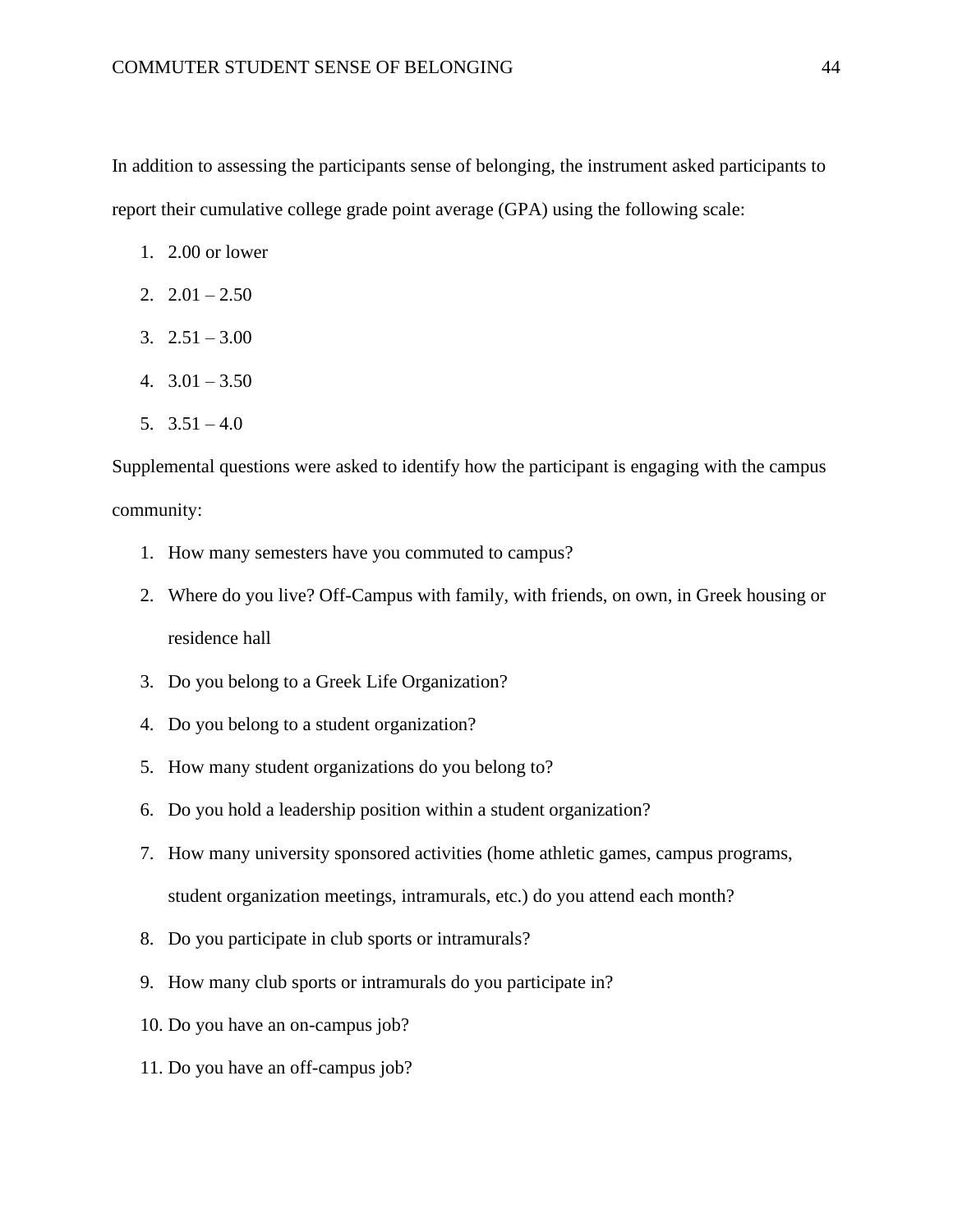- 12. How many hours do you work each week?
- 13. How many hours do you spend on campus each week outside of class?
- 14. Do you have a faculty/staff mentor on campus?
- 15. What is your identity? Race & LGBTQ+
- 16. Have you connected with individuals on campus who share your identity?
- 17. How have you connected to the campus community?

The researcher recognizes there are many other factors which contribute to belonging which are not explored within the scope of this study. In order to help quantify a student's sense of belonging through their connection to the campus community and to inform future research, the survey included an optional open-ended question at the end which asked participants to briefly describe how they are connected to the campus community. Responses to this question will be categorized and the frequency in which the response occurred will be reported.

### **Study Variables**

### **Research Question 1**

Table 1

| <b>Research Question 1 Variables</b> |                     |
|--------------------------------------|---------------------|
| Independent Variable                 | Dependent Variable  |
| Belonging Score from GBS             | Grade Point Average |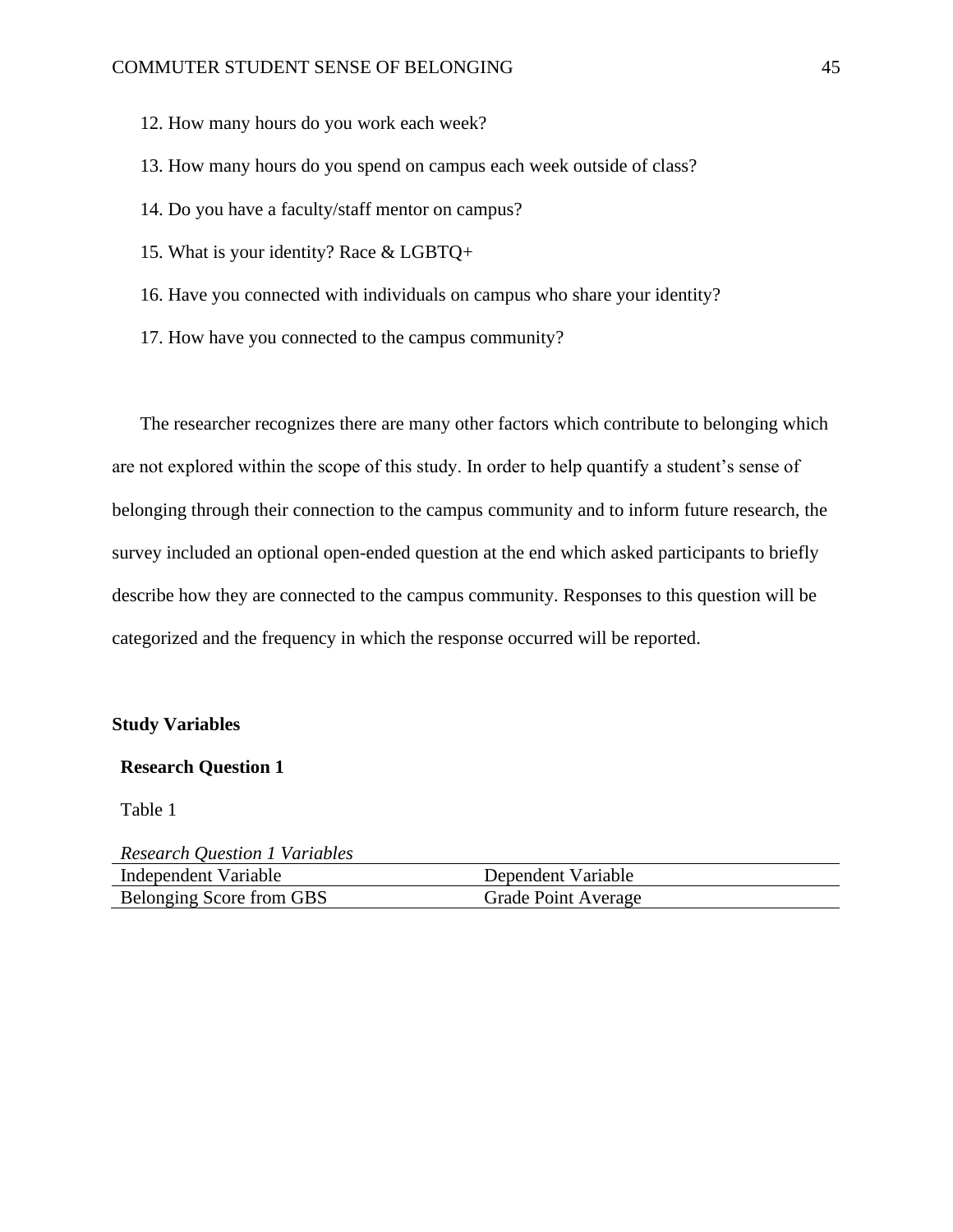#### **Research Question 2**

Table 2

*Research Question 2 Variables* 

| Independent Variable                   | Dependent Variable       |
|----------------------------------------|--------------------------|
| # Semesters Commuting                  | Belonging Score from GBS |
| Belong to Greek Life Organization      |                          |
| Belong to Student Organization         |                          |
| Leadership Position in Organization    |                          |
| Number of Organizations                |                          |
| Intramural / Club Sports Participation |                          |
| Number of Intramural or Club Sports    |                          |
| # of Monthly Events Attended           |                          |
| <b>On-Campus Employment</b>            |                          |
| Off Campus Employment                  |                          |
| <b>Hours Worked Each Week</b>          |                          |
| Hours On-Campus Outside of Class       |                          |

### **Survey Distribution**

The instrument was turned into an online survey for ease in both disseminating the survey and the data collection process (Creswell, 2014). Student Affairs leaders at each site were contacted to serve as a "champion" of the survey at their institution. In this role, they were responsible for either providing a list of emails for prospective study participants or sharing the link and survey information to the identified population on their respective campuses. For those champions who were sharing the survey on the researcher's behalf, they were provided with an introductory email and survey link unique for their institution to share with participants at their site.

In exchange for encouraging participation from their commuter student population, the champion at each institution was provided with a final report of both commuter student belonging and the ways in which their students are connected to the campus community. As an incentive for survey completion, participants at each institution site were provided an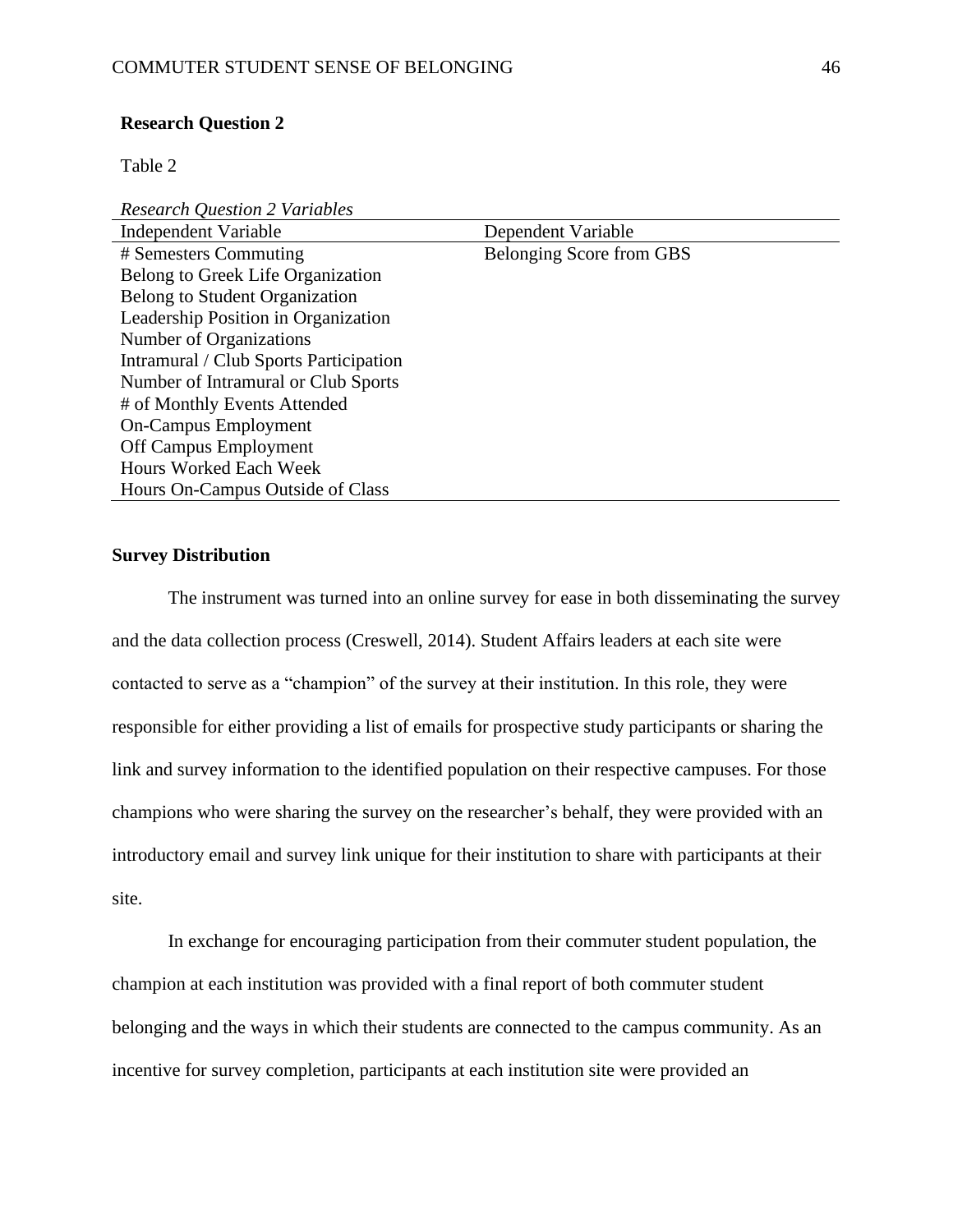opportunity to take part in a drawing for a number of Amazon gift cards in exchange for completing the survey.

### **Research Questions**

RQ1. What is the relationship between sense of belonging and student success for students who commute to campus?

RQ2. Based off items in the General Belonginess Scale, what factors contribute to the sense of belonging of students who commute to campus?

### **Analysis of Research Questions**

To investigate research question one, a bivariate correlation was used to determine if a relationship exist between a participant's sense of belonging score, as determined by the General Belongingness Scale, and the participant's GPA. The ordinal scale for identifying GPA resulted in a non-normal distribution of responses with a large number of responses indicating a  $3.5 - 4.0$ GPA and very few responses indicating a GPA below 2.0. To create a more normal distribution, responses indicating a GPA of 2.0 or lower,  $2.01 - 2.50$  and  $2.51 - 3.0$  were grouped together and recoded to be 3.0 or lower. Numerous statistical tests exist for identifying the correlation between data points; however, specific tests are more appropriate depending upon the characteristics of the data. Spearman Rho correlations are most appropriate for non-parametric data sets which utilize ordinal scales (Fields, 2013). Since the data being analyzed was nonparametric in nature, the Spearman's Rho correlation test was utilized. A univariate analysis of variance (ANOVA) was used to further examine the relationship between sense of belonging and student success as defined by GPA.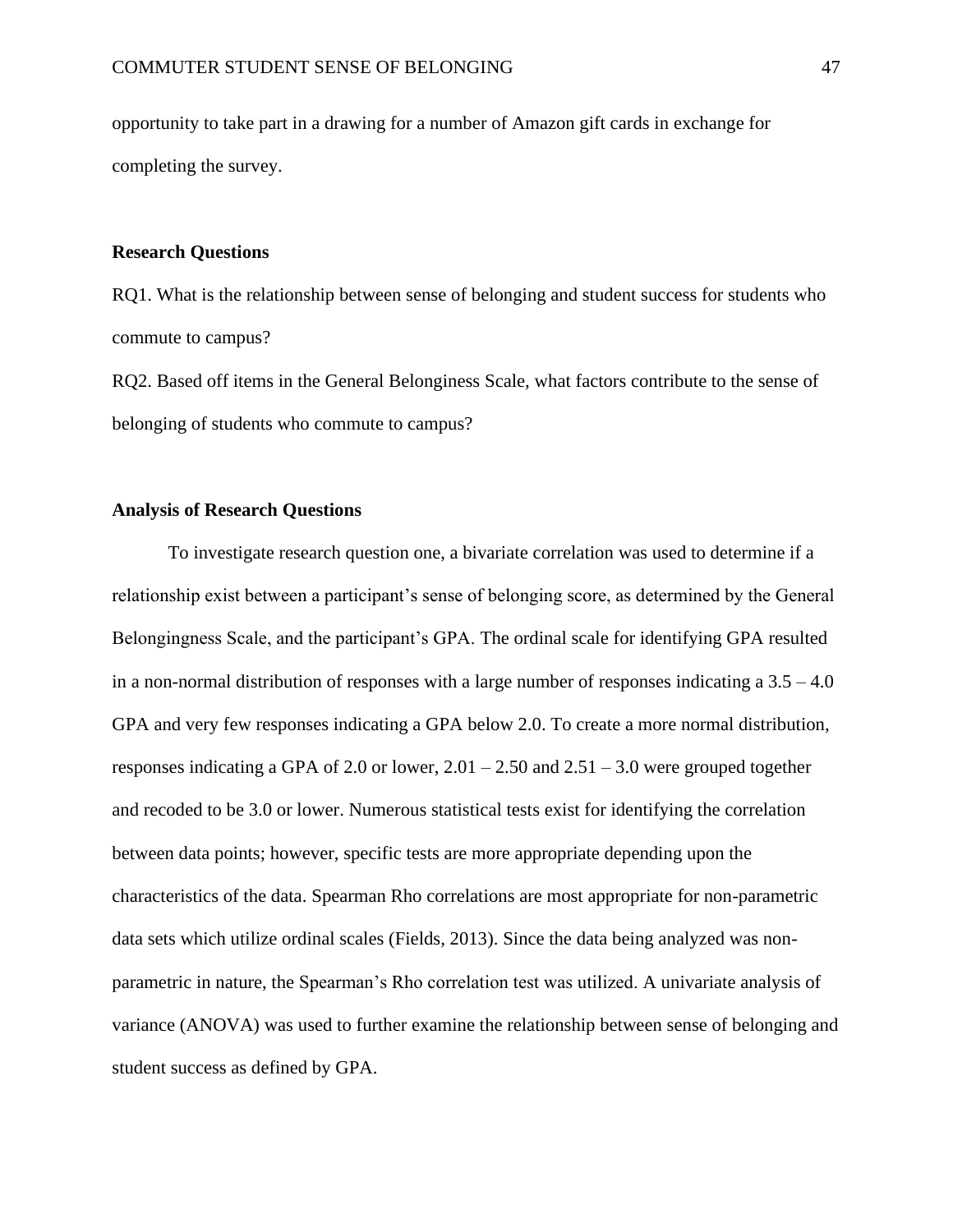To investigate research question two, the independent variables collected through the supplemental questions in the survey were analyzed using linear regression and ANOVAs to determine which variable were independently significant in predicting sense of belonging. Those variables which were determined to have a statistically significant influence on sense of belonging on their own were then included in a comprehensive model and analyzed for significance using an analysis of covariance (ANCOVA).

### **Summary**

This chapter discussed the research methodology for the study through a description of the selected institutions, participants, instrument and survey distribution and an overview of the data analysis to be conducted. Chapter four will present the results of the data analysis.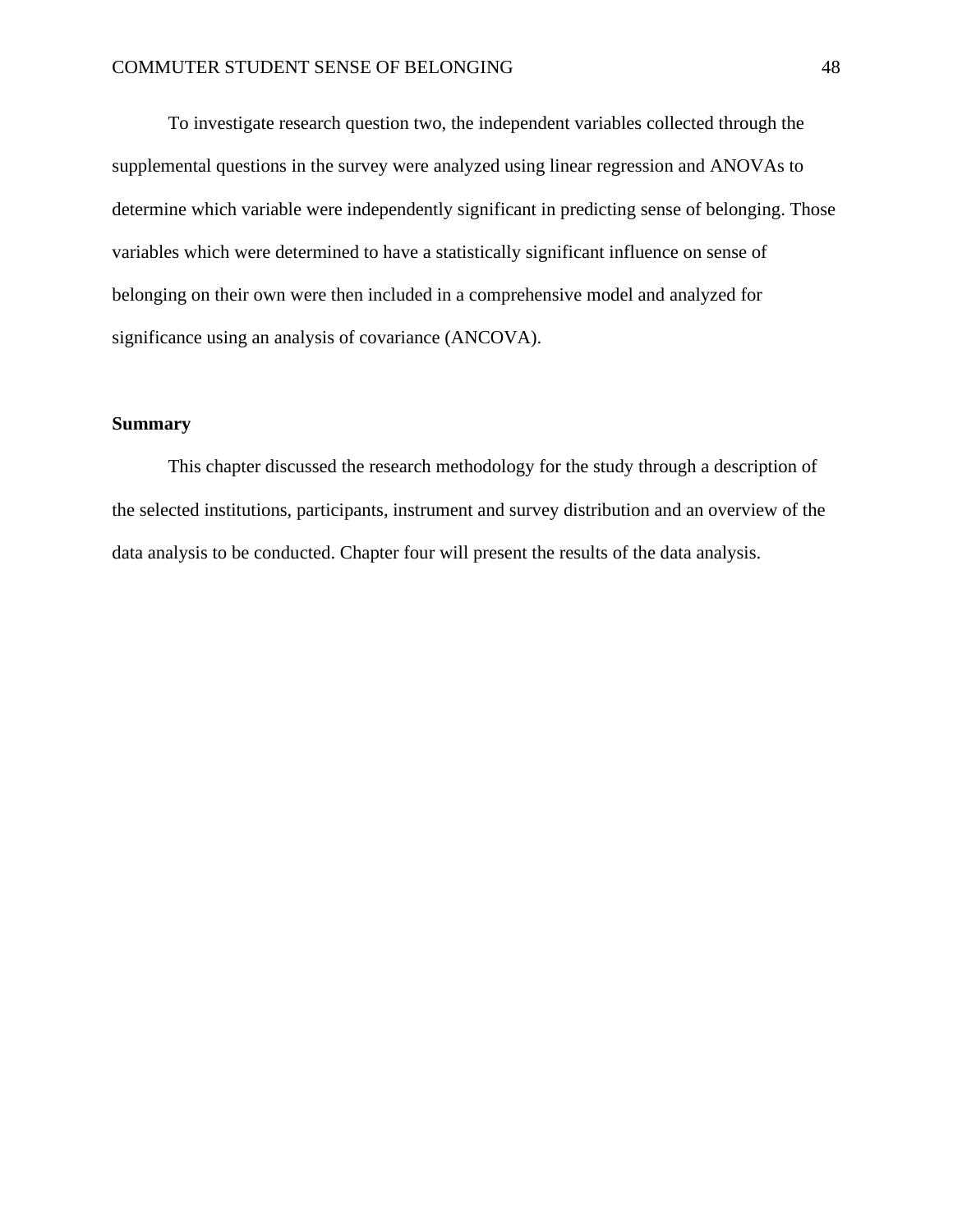### **Chapter Four: Results**

The purpose of this research study was to explore the effects of one's sense of belonging through the following research questions:

RQ1. What is the relationship between sense of belonging and student success for students who commute to campus?

RQ2. Based off items in the General Belonginess Scale, what factors contribute to the sense of belonging of students who commute to campus?

#### **Study Demographics**

The total number of respondents in the study was 319 which included a mix of students who commuted to campus and those who live on campus in residence halls. All study participants completed the same survey and data was segregated into two groups – students who commuted to campus and a comparative group of residential students –based on a participant's response indicating their residential status. Of the 319 participants, 232 were classified as a commuter student and 85 were classified as a residential student. Summary descriptive data for these two groups is outlined in Table 3.

The belonging scores for residential and commuter students for each institution are reported in Table 5. A 2x4 2-way univariate analysis of variance (ANOVA) between sense of belonging scores at study sites and between commuter and residential students was not significant suggesting no significant difference exist between the two populations ( $p = 0.662$ ,  $F =$ 0.712). This finding of non-significance meant it was appropriate to continue the study by combining the data from all four institutions into one large data set which was segregated by commuter status.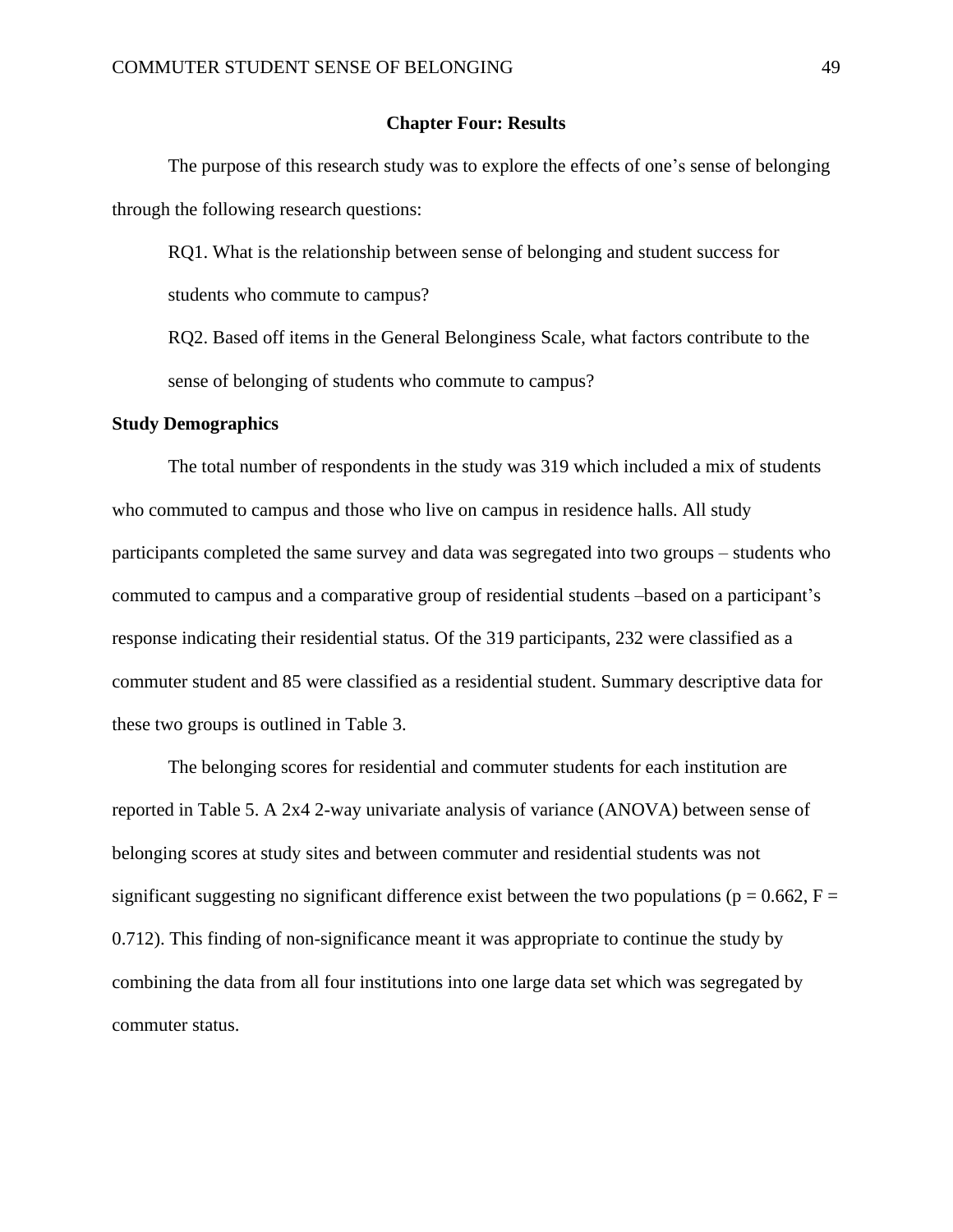Table 3

| Summary of Participants by Site |     |
|---------------------------------|-----|
| Site                            |     |
| Site A                          | 159 |
| Site B                          | 126 |
| Site C                          | 16  |
| Site D                          | 16  |

## Table 4

*Summary of Participant Demographics*

| Identity                          |     |
|-----------------------------------|-----|
| Asian or Pacific Islander         | 21  |
| <b>Black or African American</b>  | 13  |
| Hispanic                          | 11  |
| Native American or Alaskan Native | 3   |
| White                             | 257 |
| Multiracial or Biracial           | 21  |
| GBT                               | 63  |

### Table 5

*Group Statistics for Belonging Score*

|        | <b>Study Site</b> | N              | Mean  | <b>SD</b> |
|--------|-------------------|----------------|-------|-----------|
| Site A | Commuter          | 157            | 41.24 | 10.47     |
|        | Residential       | $\overline{2}$ | 40.00 | 19.79     |
| Site B | Commuter          | 55             | 40.15 | 9.98      |
|        | Residential       | 71             | 42.05 | 12.70     |
| Site C | Commuter          | 2              | 41.07 | 9.75      |
|        | Residential       | 14             | 54.5  | 4.94      |
| Site D | Commuter          | 6              | 40.33 | 14.06     |
|        | Residential       | 10             | 37.7  | 8.24      |
| Total  | Commuter          | 232            | 40.94 | 10.35     |
|        | Residential       | 85             | 41.78 | 12.35     |

*Note: ANOVA of belonging scores between sites and commuter status: p=0.662, F=0.712*

# **Research Question 1**

Means and standard deviations of the measured variables are shown in Table 6 while Table 7 shows the bivariate correlation of sense of belonging scores and grade point average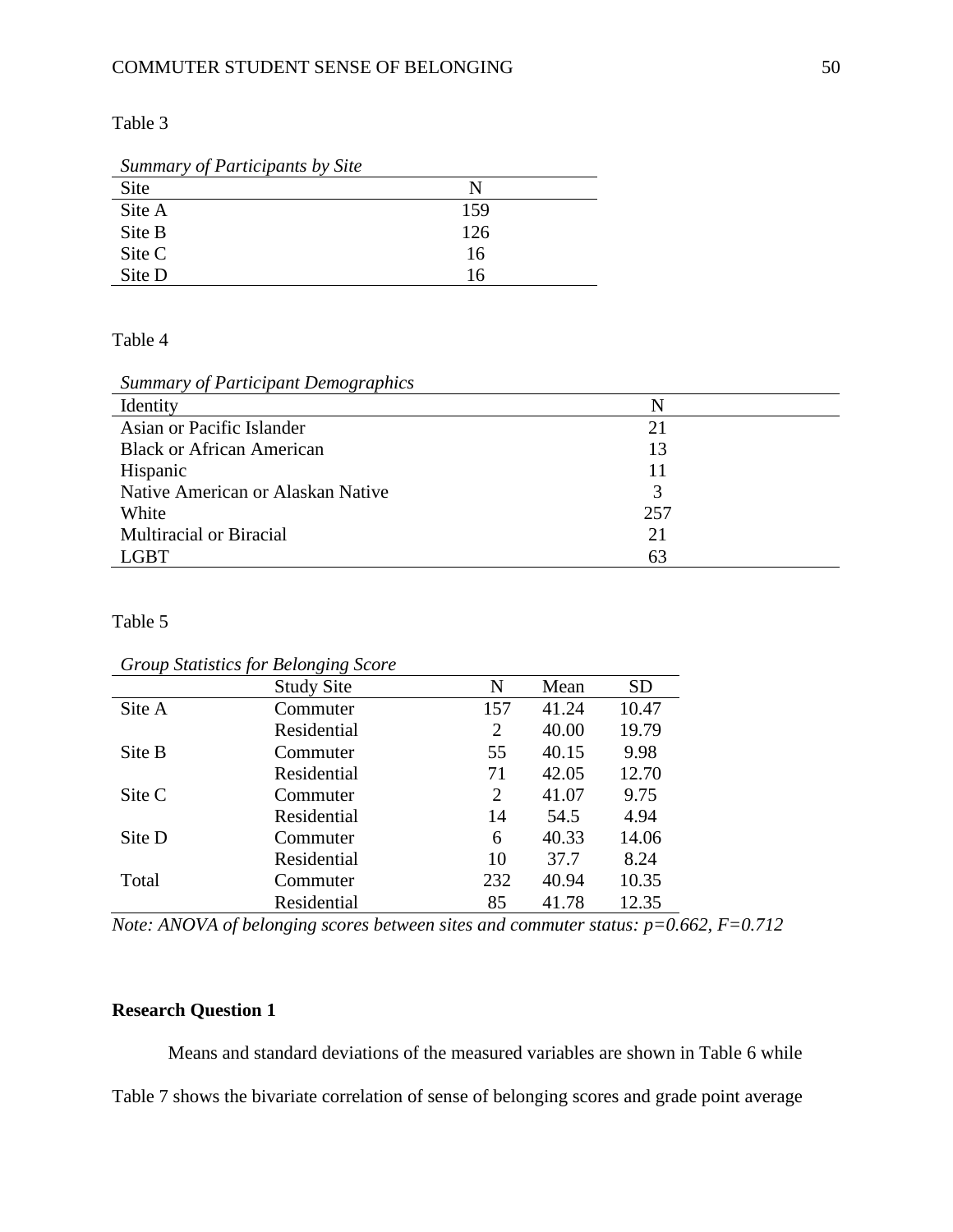(GPA). An examination of the bivariate correlations in Table 7 shows a significant relationship does exist between sense of belonging and student success ( $r = 0.205$ ,  $p = 0.002$ ).

### Table 6

| Means and Standard Deviations of the Measured Variables |              |       |       |     |  |
|---------------------------------------------------------|--------------|-------|-------|-----|--|
| Variable                                                |              | М     | SD    |     |  |
| <b>GPA</b>                                              | $0 - 3.0$    | 37.97 | 9.95  |     |  |
|                                                         | $3.01 - 3.5$ | 39.23 | 10.65 | 61  |  |
|                                                         | $3.51 - 4.0$ | 42.59 | 10.34 | 133 |  |
| <b>Belonging Score</b>                                  |              | 40.95 | 10.35 | າາາ |  |

### Table 7

| Spearman's Rho Correlation Among Measured Variables |  |
|-----------------------------------------------------|--|
|-----------------------------------------------------|--|

|                        | <b>Belonging Score</b>                                                       | GPA   |
|------------------------|------------------------------------------------------------------------------|-------|
| <b>Belonging Score</b> |                                                                              | 0.205 |
| GPA                    | 0.205                                                                        |       |
|                        | Note: All correlations are significant at $p \le 0.01$ (2-tailed), $N = 232$ |       |

*Note: All correlations are significant at p <0.01 (2-tailed). N = 232* 

An ANOVA was conducted to determine the effects of student success on sense of belonging (see Table 8). Results from the ANOVA suggest as a student's GPA decreases below a 3.5 so will their overall sense of belonging: p=0.016, F=4.185. Students with a GPA from 3.01 – 3.5 could expect to see a 3.36-point decrease in their sense of belonging score and students

with a 3.0 or lower could expect to see a 4.61-point decrease in their belonging score.

### Table 8

| <b>Test of Between-Subject Effects</b> |          |           |       |             | 95% Confidence Interval  |                         |
|----------------------------------------|----------|-----------|-------|-------------|--------------------------|-------------------------|
| <b>GPA</b>                             | B        | <b>SE</b> | Sig   | Partial Eta |                          | Lower Bound Upper Bound |
|                                        |          |           |       | Squared     |                          |                         |
| $3.0$ or                               | $-4.613$ | 1.879     | 0.015 | 0.026       | $-8.315$                 | $-0.911$                |
| <b>Below</b>                           |          |           |       |             |                          |                         |
| $3.01 - 3.5$                           | $-3.357$ | 1.580     | 0.035 | 0.019       | $-6.469$                 | $-0.245$                |
| $3.51 - 4.0$                           |          |           |       |             | $\overline{\phantom{0}}$ |                         |
| $R^2 = 0.035$ ; p = 0.016; F = 4.185   |          |           |       |             |                          |                         |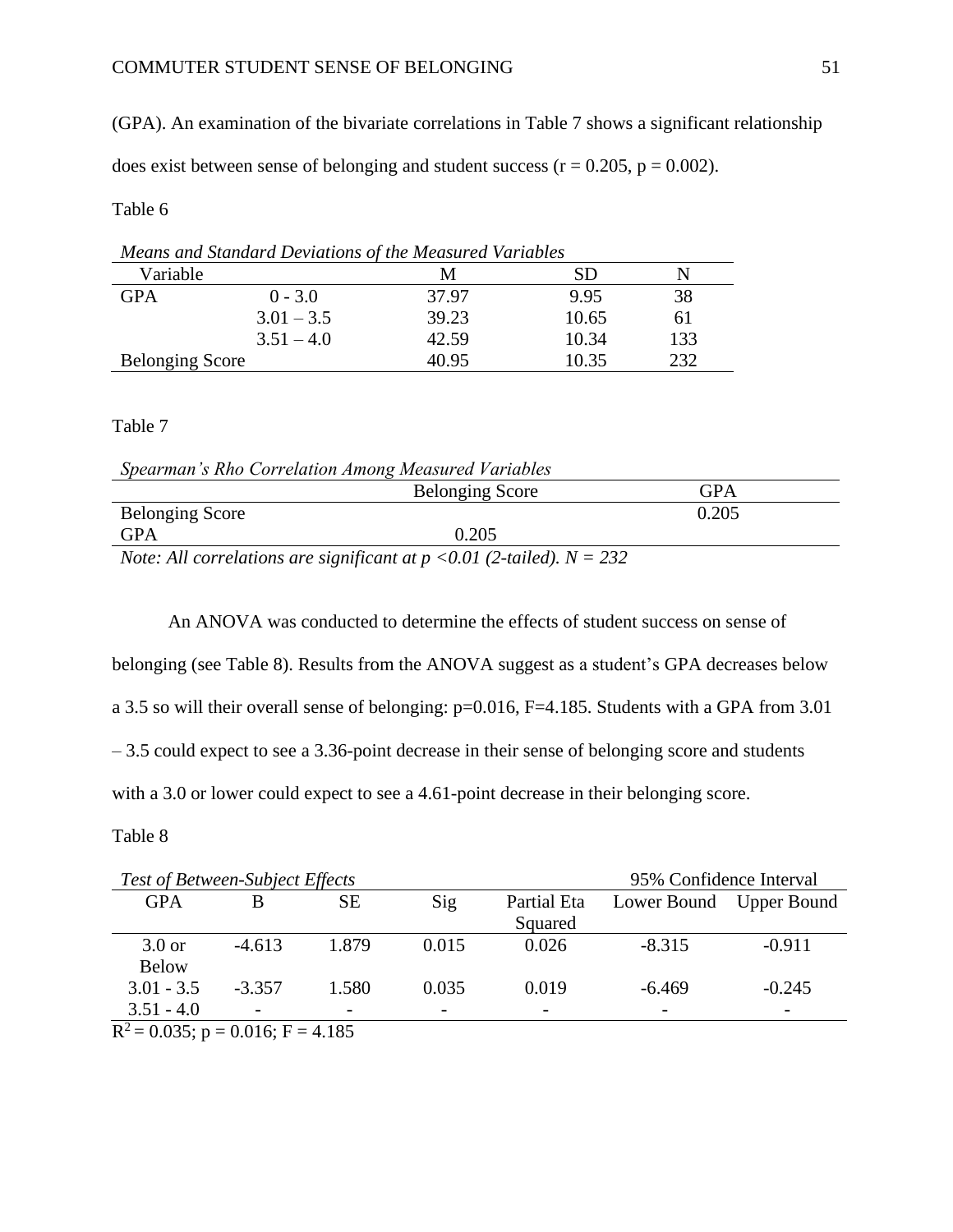### **Research Question 2**

A regression analysis and ANOVA were utilized to determine which of the independent variables contributes to a commuter student's sense of belonging. Results of the regression analysis (see Table 9) suggest the numbers of semesters a student commutes to campus has a negative effect on their sense of belonging while the number of events attended each month and the amount of time spent on campus each week outside of class have a positive effect on the student's sense of belonging.

### Table 9

*Summary of Regression Analyses of Independent Variables*

| Variable             | B        | b        | <b>SE</b> | <i>p-value</i> | E     | $\mathbb{R}^2$ |
|----------------------|----------|----------|-----------|----------------|-------|----------------|
| # Semesters          | $-0.963$ | $-0.189$ | 0.349     | 0.006          | 7.60  | 0.036          |
| Commuting            |          |          |           |                |       |                |
| <b>Monthly Event</b> | 1.95     | 0.413    | 0.28      | < 0.01         | 47.02 | 0.17           |
| Attendance           |          |          |           |                |       |                |
| Weekly Hours on      | 0.945    | 0.256    | 0.24      | < 0.01         | 16.18 | 0.066          |
| Campus               |          |          |           |                |       |                |
|                      |          |          |           |                |       |                |

The results of the regression analyses suggest that for each semester a student commutes to campus, the student's sense of belonging will decrease by 0.963 points ( $p=0.006$ ,  $F=7.60$ ). Similarly, the results suggest that a student's sense of belonging will increase by 1.95 points for each university sponsored event (student organization meetings, campus programming, home athletic events, etc.) the student attends each month and the student's sense of belonging will increase by 0.945 points for each hour outside of class the student spends on campus each week.

The results from the ANOVA of categorical variables (see Table 10) suggest a student's participation in Greek life, student organizations, campus leadership roles and intramurals or club sports all have a small, but positive influence on one's sense of belonging. While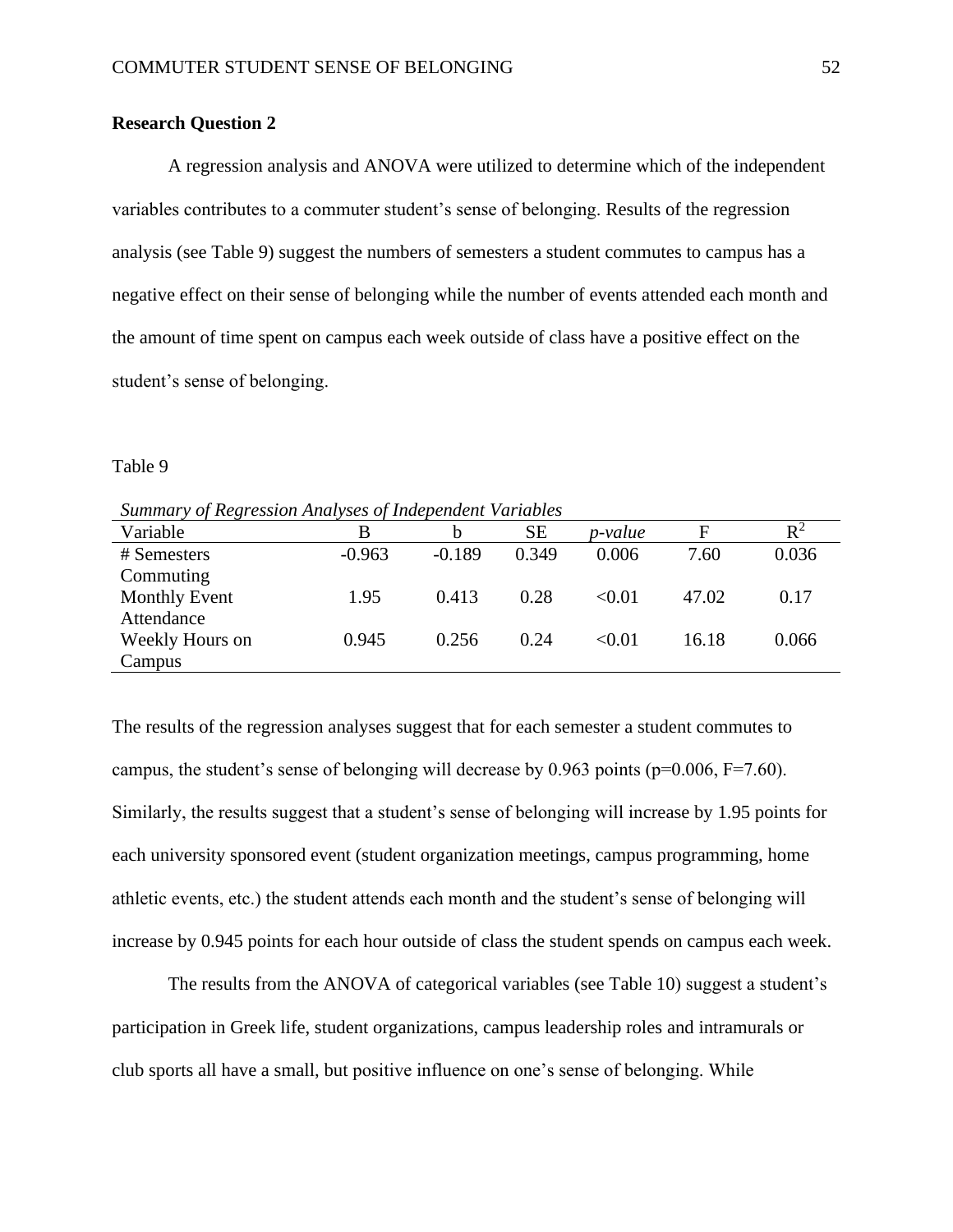identifying as an underrepresented minority – either ethnic or being a member of the LGBTQ+ community – and not having a connection to others who share your identity were associated with a negative effect on one's sense of belonging.

Table 10

| Summary of Individual ANOVA Results |          |        |                |         |
|-------------------------------------|----------|--------|----------------|---------|
| Variable                            | В        | F      | $\mathbf{R}^2$ | p-value |
| No Greek Life                       | $-5.651$ | 9.387  | 0.039          | 0.02    |
| No Student Organization             | $-3.852$ | 7.998  | 0.034          | 0.005   |
| No Leadership Role                  | $-5.521$ | 13.032 | 0.062          | < 0.001 |
| No IM / Club Sport                  | $-5.549$ | 9.665  | 0.040          | 0.002   |
| <b>No URM Status</b>                | 6.148    | 24.817 | 0.075          | < 0.001 |
| No Identity Connection              | $-7.180$ | 23.263 | 0.068          | < 0.001 |

Independent variables which were found to be statistically significant in isolation were placed into a model to determine their effect on sense of belonging when all variables were present – a situation which would more accurately represent a typical student experience. Results of this ANCOVA (see Table 11) suggest the average monthly event attendance for an individual, the number of hours one spends on campus outside of class and whether or not the individual holds a leadership position on campus are the only variables which significantly influence one's sense of belonging:  $p < 0.001$ ; F = 2.857; R<sup>2</sup> = 0.388.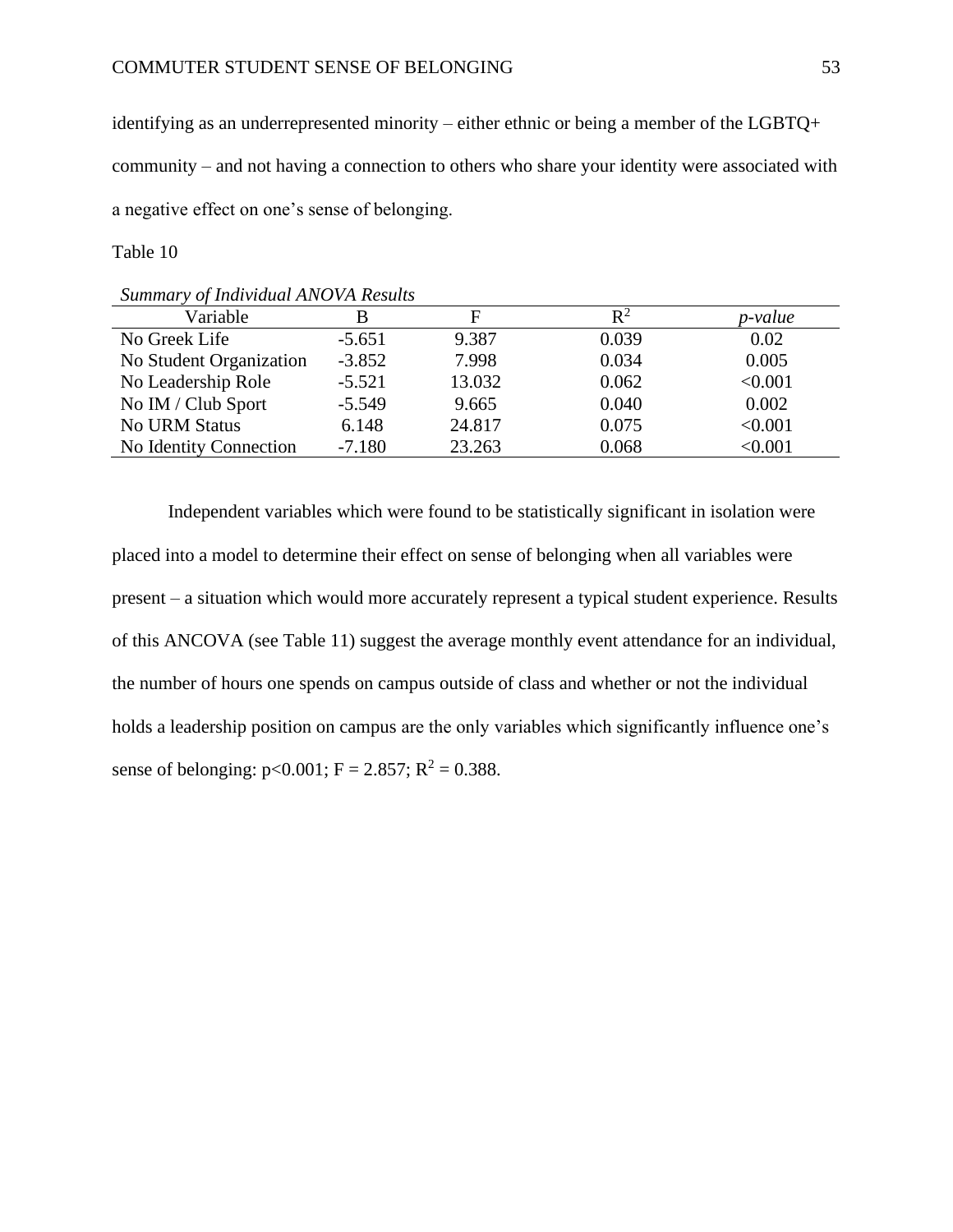| Subject Effects & Parameter Estimates |  |  |
|---------------------------------------|--|--|

| ANCOVA Results: Between-Subject Effects & Parameter Estimates |        |            |       |                |
|---------------------------------------------------------------|--------|------------|-------|----------------|
| Variable                                                      | F      | B          | $R^2$ | <i>p-value</i> |
| <b>Semesters Commuting</b>                                    | 1.274  | $-0.433$   | 0.009 | 0.261          |
| *Event Attendance                                             | 13.790 | 1.439      | 0.087 | $< 0.001*$     |
| *Hours on Campus Outside                                      | 8.417  | 0.861      | 0.055 | $0.004*$       |
| Class                                                         |        |            |       |                |
| Participates in Greek Life                                    | 0.093  | 0.478      | 0.001 | 0.760          |
| Member of Student Organization                                | 0.628  | 6.397      | 0.004 | 0.429          |
| *Has a Leadership Role                                        | 6.161  | 12.096     | 0.041 | $0.014*$       |
| Participates in IM / Club Sport                               | 3.055  | $-17.617$  | 0.021 | 0.083          |
| Member of a URM                                               | 1.528  | $-4.954$   | 0.01  | 0.218          |
| Indicates an Identity Connection                              | 1.644  | $-.29.457$ | 0.011 | 0.202          |
| <b>Model Summary</b>                                          | 2.857  |            | 0.388 | $< 0.001*$     |

*\*Indicates significance at 0.05 or below*

It is likely that individuals have ways in which they feel connected to the campus community and establish a sense of belonging which were not included as independent variables in this study. To identify if there are other ways in which one's sense of belonging is positively influenced, study participants were provided an opportunity at the end of the survey to share how they define their connection to the campus community. A summary of these responses is included in Table 12.

Table 12

Table 11

Connected How? Frequency of Response No or Minimal Connection 31 Student Organizations or Campus Activities 65 Peers in Class/Major/Academic Program 55 Faculty 10 Friends On Campus 42 Teammates / Athletic Program 18 Recognizing People / Feeling Comfortable on Campus 7 Volunteering 1

*Response Frequencies for How Participants Define Their Connection to Campus Community*

Participants were asked to identify the barriers which prevent them from being more involved in

the campus community. A summary of these hindrances is included in Table 13.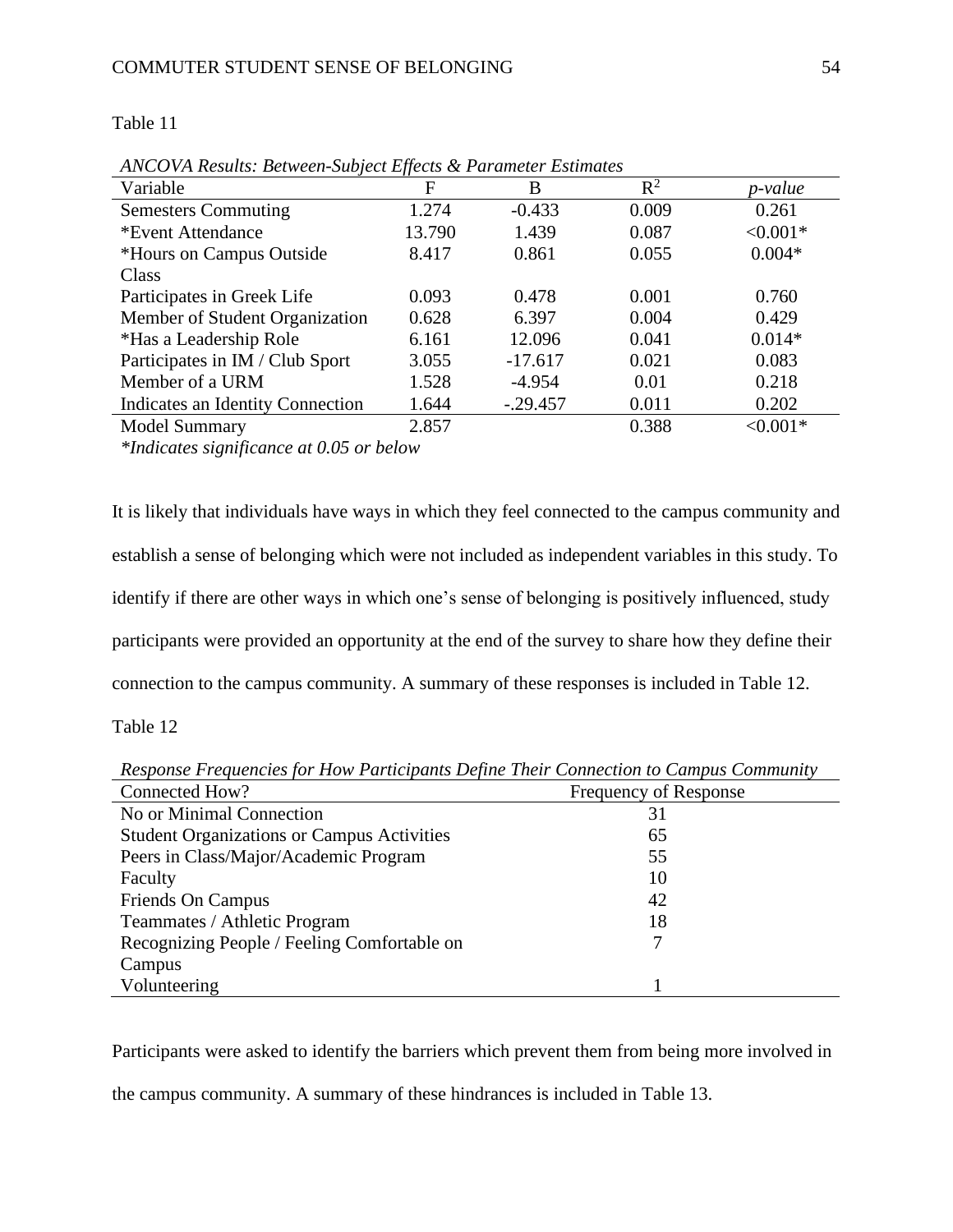### COMMUTER STUDENT SENSE OF BELONGING 55

### Table 13

| Response Frequencies for Hindrance to Involvement in the Campus Community |                       |  |  |
|---------------------------------------------------------------------------|-----------------------|--|--|
| Hindrance                                                                 | Frequency of Response |  |  |
| Employment                                                                | 139                   |  |  |
| <b>Family Obligations</b>                                                 | 85                    |  |  |
| Friends Outside of Campus Community                                       | 80                    |  |  |
| Studying                                                                  | 215                   |  |  |
| Other                                                                     | 98                    |  |  |

*Response Frequencies for Hindrance to Involvement in the Campus Community*

*Note: Participants were encouraged to select all that apply*

#### **Summary**

Chapter Four presents results of the 319 individuals from four different institutions who completed the Commuter Student Sense of Belonging Survey. Of the 319 participants, 232 of the participants were classified as commuter students and 87 were classified as residential. There was no statistically significant difference between the means reported for commuter students and residential students. The data collected in the survey indicated a correlation does exist between student success, as defined by GPA, and one's sense of belonging. Statistical analyses of the data suggest the average number of events one attends each month, the amount of time one spends on campus outside of class and involvement on campus as a student leader all have a significant positive impact on one's sense of belonging. Further discussion of these findings and recommendations for increasing sense of belonging for students who commute to campus will be addressed in chapter Five.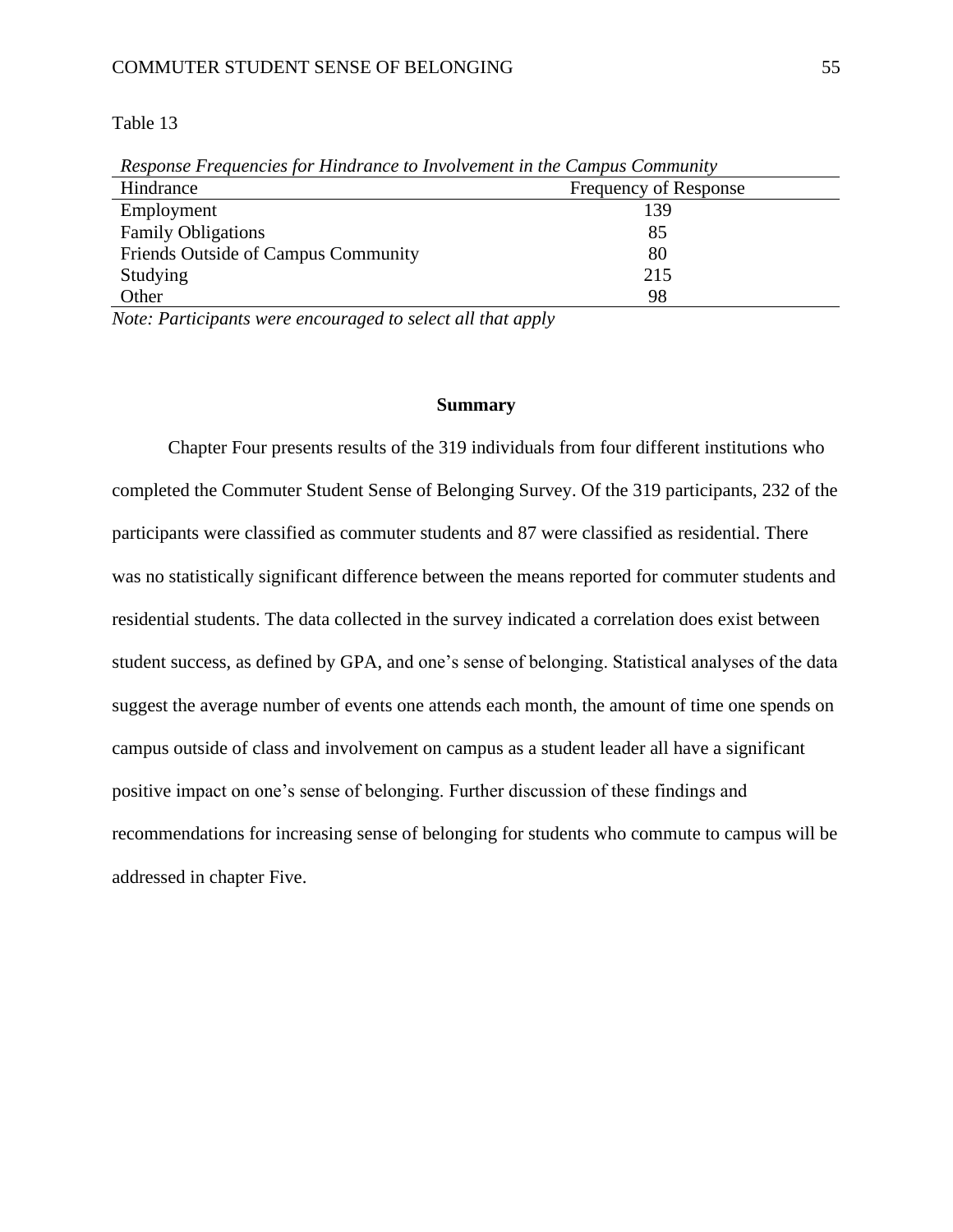### **Chapter Five: Discussion**

### **Overview**

This study sought to expand the available literature on students who commute to campus by exploring their student experience. Prior to this study, the available research on students who commute to campus was both minimal and dated. Additionally, many of the prevailing theories for student development and facilitating student success either explored jointly students who lived on campus and students who commuted to campus as undergraduate students, even though they have very different student experiences, or the researchers ignored commuter students entirely and focused only on those students who lived on campus. As a reminder from the review of literature in Chapter 2, students who commute to campus traditionally lack institutional support when compared to the support offered to their residential counterparts such as residential assistants to encourage connection and involvement in the university community and immersive experiences with the surrounding campus community. Specifically, this study explored the relationship between sense of belonging and student success as defined by grade point average and the factors which contribute to one's sense of belonging. To measure sense of belonging, participants were asked to rank their agreement with twelve statements about belonging using a five-point Likert scale. Participants were also asked to answer questions which quantified their involvement outside of the classroom, mainly around traditional student engagement initiatives such as campus activities, student organizations, intramurals, etc. Additionally, participants were asked to share the identities they hold and whether they had a connection to other individuals with those identities.

This chapter will present the significant findings from this dissertation study and discuss the practical implications associated with the research findings. Additionally, this chapter will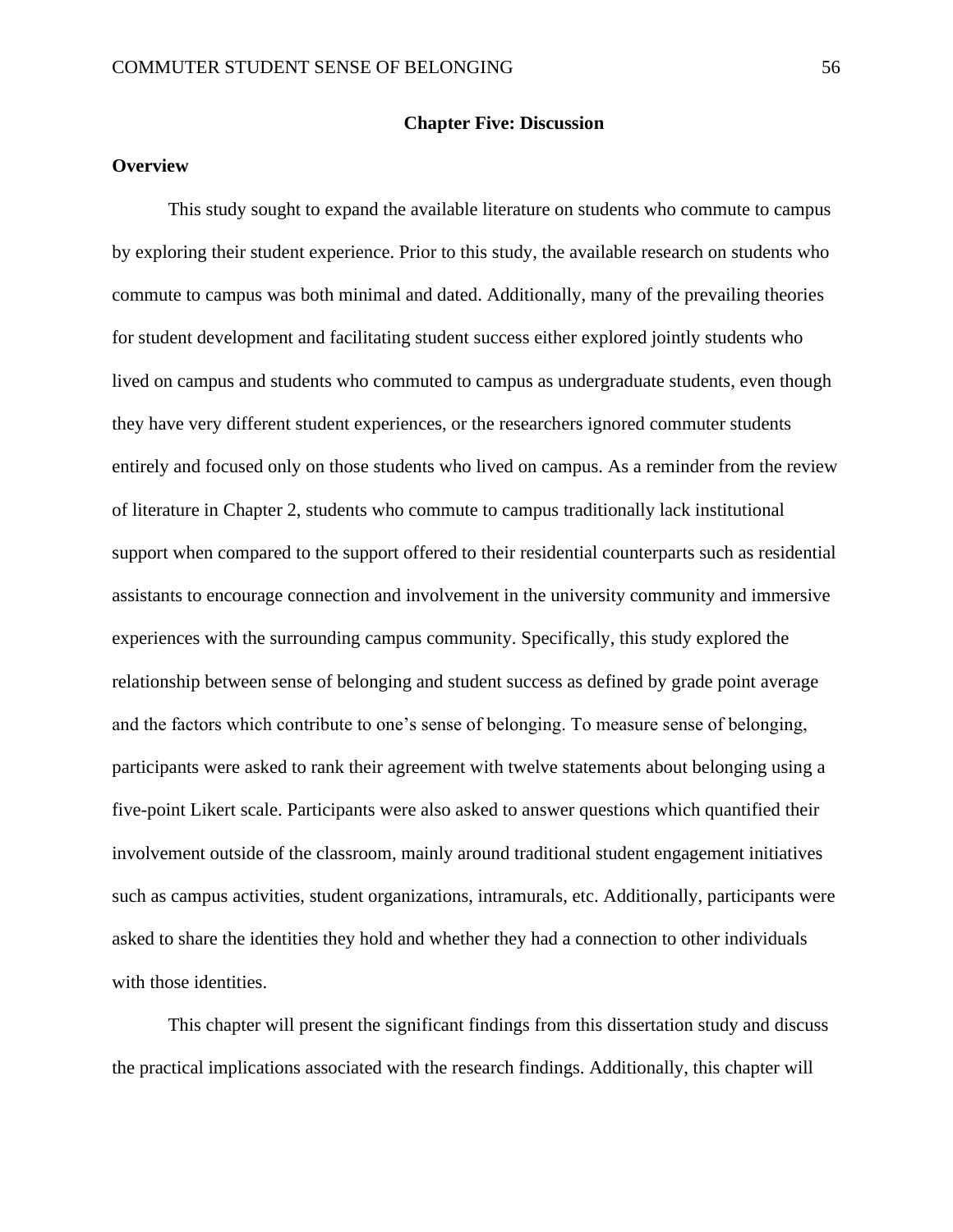discuss the limitations of this research study and make recommendations for future research studies as a result of these findings and this research process. As a review, this dissertation research study had two questions it sought to answer.

RQ1. What is the relationship between sense of belonging and student success for students who commute to campus?

RQ2. Based off items in the General Belonginess Scale, what factors contribute to the sense of belonging of students who commute to campus?

#### **Summary of Significant Findings**

### **Student Success & Belonging**

Existing research has suggested a correlation exist between student success and a student's involvement in the campus community. Astin (1984) found that academic performance is a direct correlation of student involvement and Kuh (2008) suggest a student's involvement within the campus community is a strong predictor of the student's success; however, neither of these studies segregated the campus population to determine if the findings are applicable to a commuter population alone – a student population thought to be less connected to the campus community due to their absence in traditional aspects of the college student experience associated with creating a sense of belonging. The data analysis from this study found that a student's involvement in the campus community, whether through the number of campus events attended, time spent on campus outside of class, belonging to a student organization, etc., are statistically significant in predicting one's sense of belonging. With this understanding, one could reasonably infer that a student's overall sense of belonging score is also indicative of their involvement in the campus community. The data collected in this study suggest that a correlation exists between student success and sense of belonging for students who commute to campus ( $R =$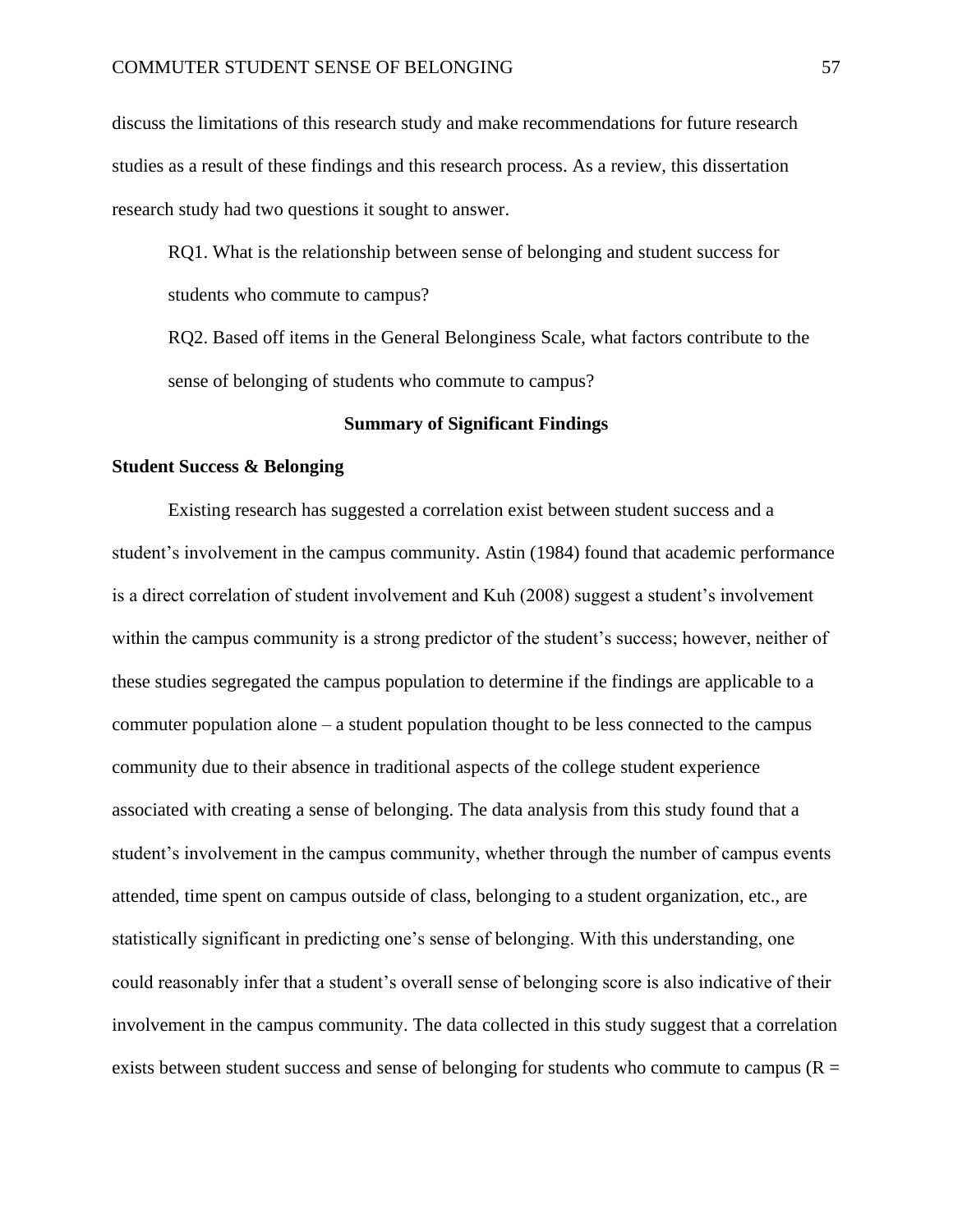0.205 and  $p = 0.002$ ), confirming the findings of Astin (1984) and Kuh (2008) and extending the available scholarship on student development theory by indicating these theories are also applicable to the sub population of students who commute to campus.

This correlation between the student's success and sense of belonging was further explored through a regression analysis to identify the strength of the relationship between student success, defined by grade point average, and a student's sense of belonging. Results of the regression analysis suggest that as a grade point average decreases, one could expect the student's sense of belonging to also decrease. An individual with a grade point average below 3.5 points could expect to have a decrease in their overall sense of belonging score by 3.36 points and for students with a grade point average below 3.0 points, the student could expect their sense of belonging score to drop 4.61 points. The relationship between sense of belonging and student success have been documented by other studies (Goodenow, 1993; Abdollahi & Noltemeyer, 2018; Benishek & Lopez, 2001), but findings from this study are unique to the impact a commuter student's sense of belonging has on their success in the classroom and highlight the importance institution's should place on student engagement to provide opportunities for student success.

#### **Identity & Belonging**

Data from this study suggests the number of semesters one has commuted to campus had a negative impact on the student's sense of belonging. A regression analysis of the number of semesters one commutes to campus and the sense of belonging score suggests that for each semester a student commutes to campus, one could anticipate the belonging score for that student to decrease 0.96 points. Meaning, as a commuter student one is already at a disadvantage in terms of their sense of belonging and potential for student success which means it is critical for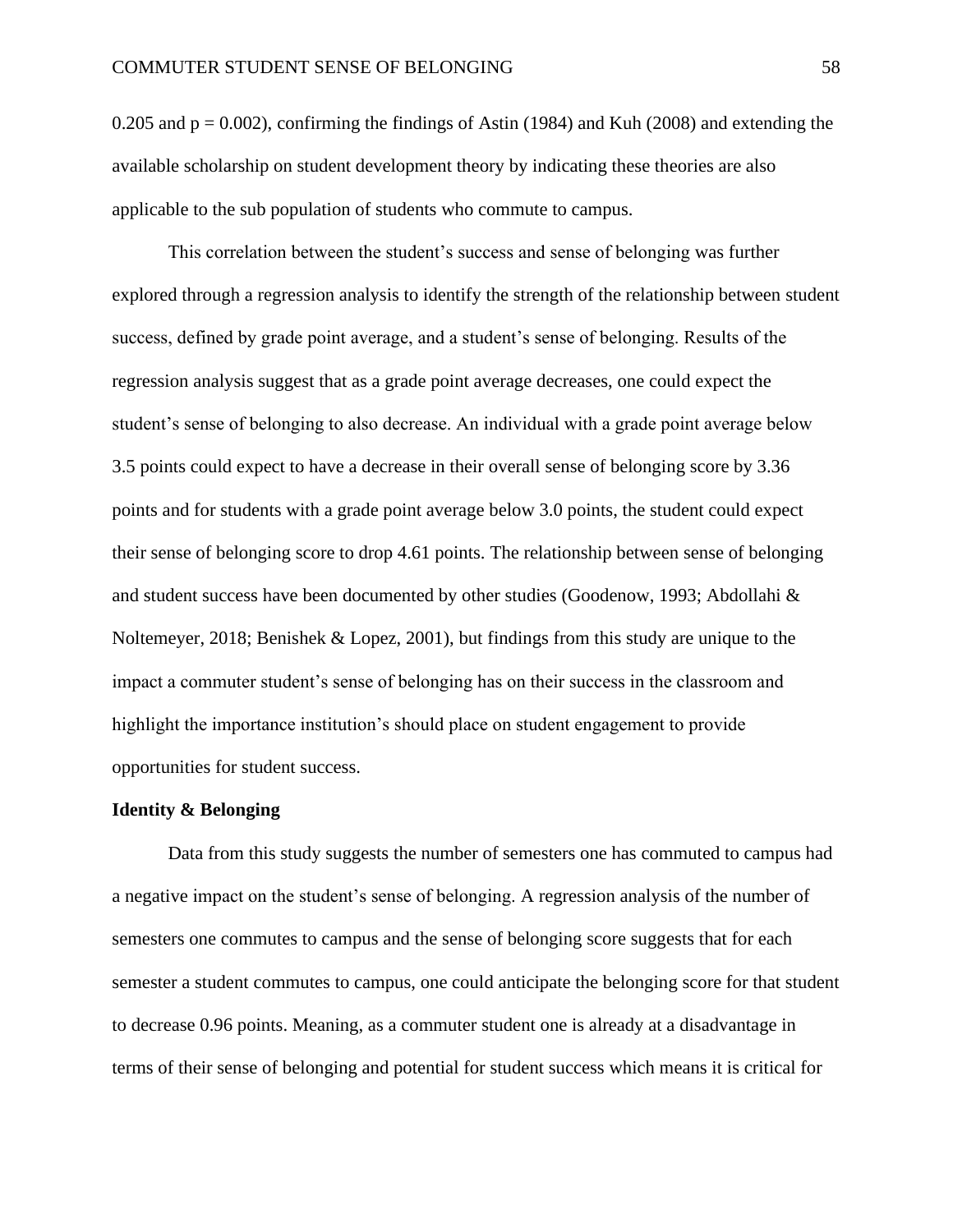student's to find ways to establish their sense of belonging. Findings from Strayhorn (2019) and Jacobs & Archie (2008) suggest the important role a community is in establishing a sense of belonging. Similar to Maslow's postulation of a hierarchy of needs (1954), Strayhorn (2019) suggest a student cannot reach their full academic potential until they have found their acceptance. Strayhorn (2019) suggests affinity groups unique to one's identity, passion and interests are helpful in establishing a sense of belonging and finding belonging is often the motivation for a student's decision to join a specific group or organization. Similarly, Jacobs & Archie (2008) found campus communities, specifically, fraternity and sorority life organizations, student organizations, learning communities and sport teams, to be most impactful in a student's ability to establish a sense of belonging. The data from this dissertation research study confirms the findings of Strayhorn (2019) and Jacobs & Archie (2008) are also applicable to students who commute to campus since neither of those two studies looked at students who commute to campus specifically and instead these two studies made generalizations about undergraduate students as a whole or specific minoritized populations of undergraduate students. Results from this dissertation research study found that students who identify as an ethnic minority or identified as a member of the LGBT community could expect a decrease of 6.14 points on their sense of belonging score and not belonging to a student organization results in a decrease of 3.85 points in one's sense of belonging.

The study's findings regarding the effect minoritized status and membership in an organization have on one's sense of belonging highlight the care higher education administrators must take to ensure all students can find their place within the campus community. The 6 point decrease in the belonging score for a student who has a minoritized identity means those students with a minoritized identity are also disadvantaged in achieving student success as indicated in the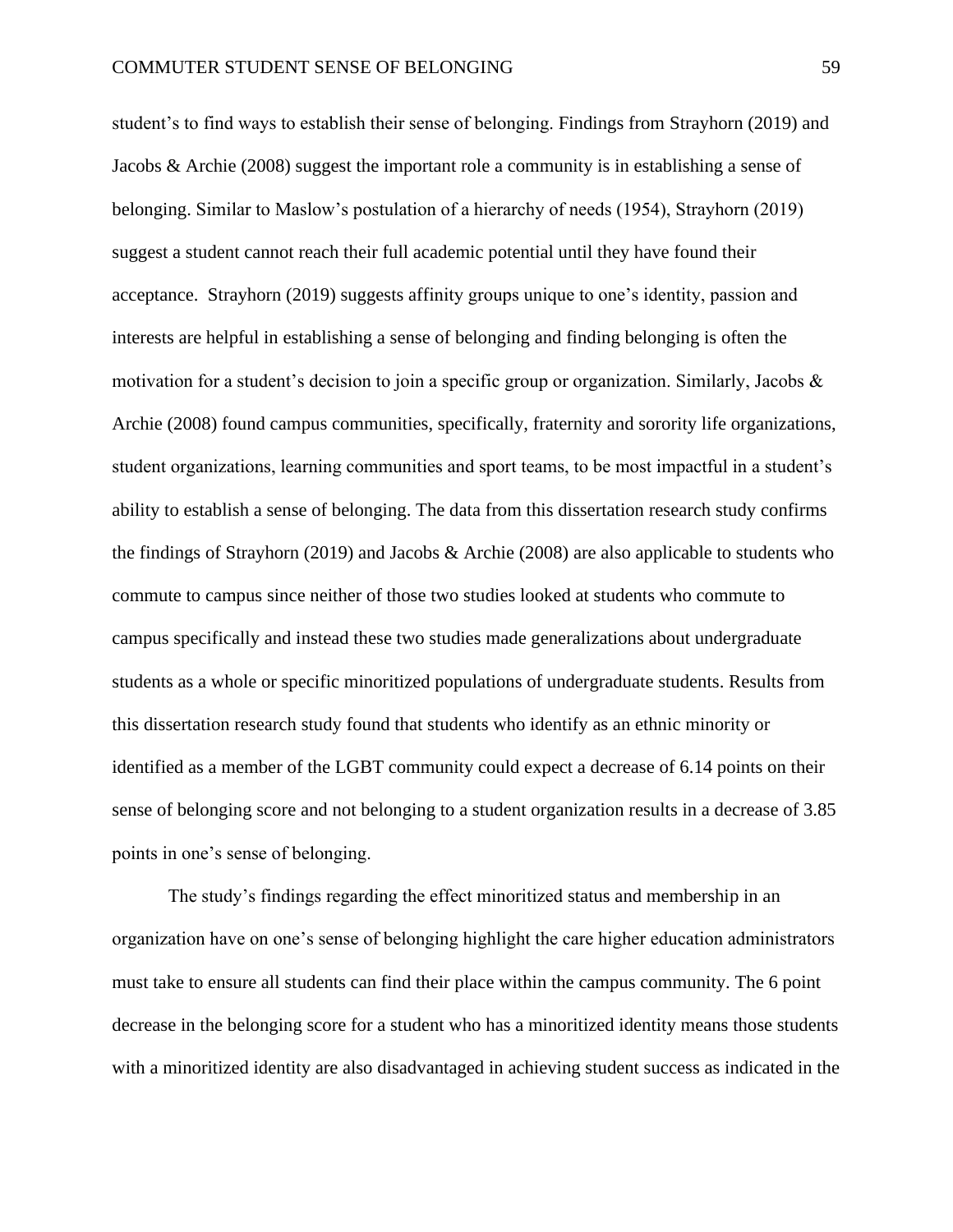above correlation between belonging and student success; however, this effect can be somewhat mitigated if these students are connected through affinity groups or student organizations based on shared identities. The study also found that approximately 20% of the participants at all four institutions identified as a member of the LGBT community. This is a slight increase from a previous study on sexual orientation which found approximately 17% of individuals on a college campus identify as a member of the LGBT community (Association of American Universities, 2020). This finding on the importance one's identity and the connection around their identity plays with an individual's sense of belonging will become more important as the number of minority identifying individuals on a campus, whether minoritized through their ethnicity or sexual orientation, continues to rise on college campuses.

### **Engagement & Belonging**

The seminal research on student engagement espouses the benefits of a student's involvement. Astin (1984) postulates student involvement has a significant influence on the development and ultimately the outcomes of a student and Tinto (1993) suggests that a student's involvement both in the academic and co-curricular environments has a significant impact on both their academic success and persistence at the specific institution. This study sought to see what components of a student's involvement were most impactful in influencing their sense of belonging. Results of this study suggest the number of events one attends each month, the time spent on campus outside of class, holding a leadership position on campus and membership within a student organization all play a significant role in influencing one's sense of belonging. A regression analysis was conducted to explore to what extent these variables influence one's sense of belonging and determined that one could expect a belonging score to increase by 1.95 points for each university sponsored activity one attended each month and by 0.945 points for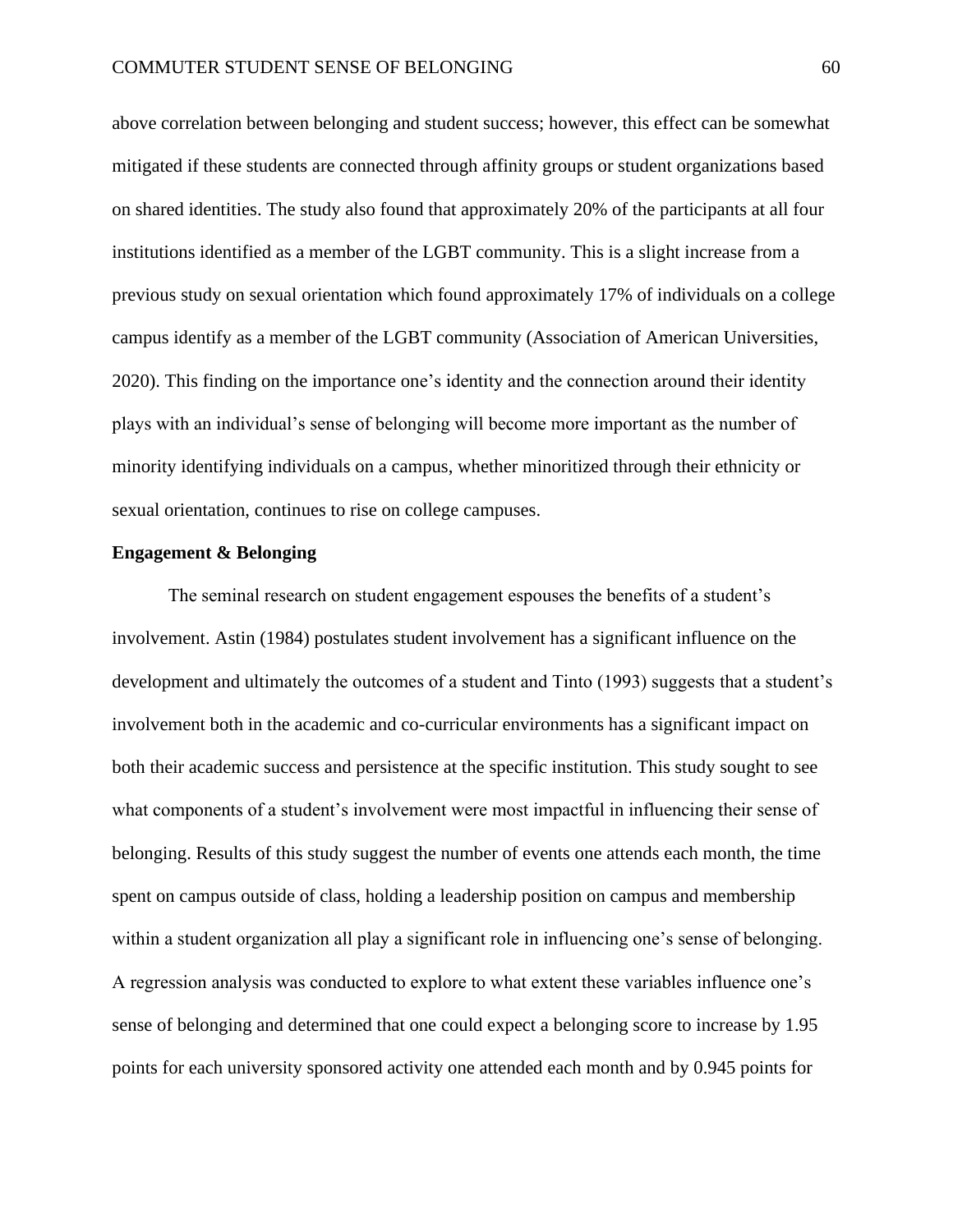each hour one spent on campus outside of class. These findings provide a granular understanding of the impact involvement has on a student's outcomes and provides additional context to the postulated benefits of Astin (1984) and Tinto (1993). Kuh (2001) found that the distance from campus was impactful in predicting the involvement of a student who commutes to campus. Findings from this study further the assertion of Kuh (2001) and suggest the frequency in which a commuter student is on campus outside of class is also impactful in predicting their involvement and belonging.

More profound than event attendance and hanging out on campus outside of class, the study found that holding a leadership position resulted in nearly a 12-point increase in one's sense of belonging score. This finding is a direct reflection of Astin (1984) postulation that the quality and quantity of one's engagement has a direct correlation to the quality of the student's development. In this case, the intimate experience and added support network associated with being a student leader has a profound impact on the student's sense of belonging and likely both their academic success and persistence.

It is reasonable to assume no student, whether commuting to campus or not, has a campus experience in which the independent variables explored in this study would be isolated. For that reason, all the independent variables which were significant on their own – event attendance, time on campus, semesters commuting, minoritized identity, organization membership and student leadership position – were analyzed jointly as a comprehensive model through an ANCOVA. Results of this statistical test suggest the time spent on campus outside of class, the number of campus activities one attends each month and holding a leadership position are most impactful on a commuter student's sense of belonging. The resulting model with these variables is responsible for explaining nearly 40% of the variance associated with predicting one's sense of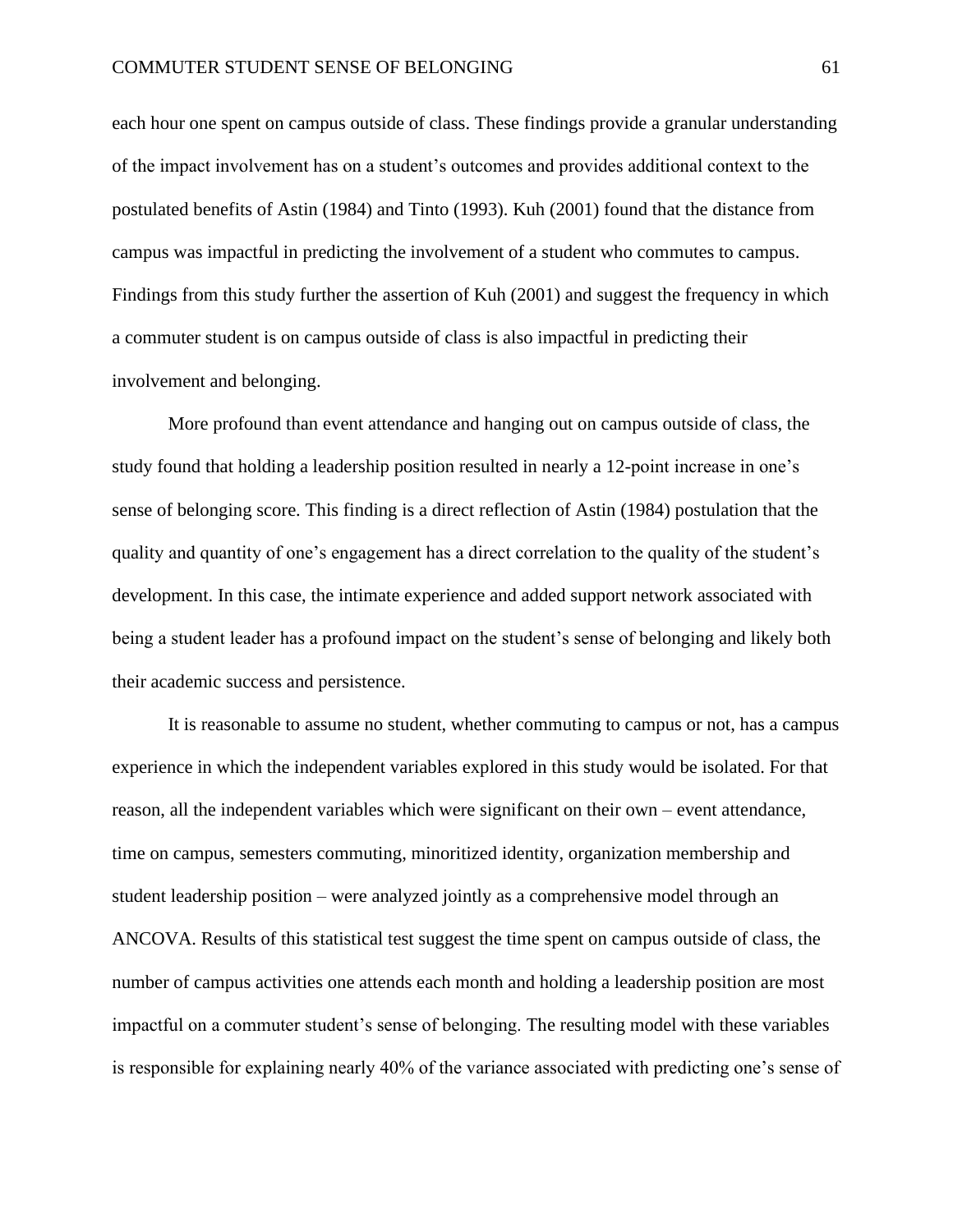belonging ( $r^2 = 0.388$ ; p < 0.001). The findings from this model reiterate the findings of Tinto (1993) and Astin (1993) which postulated the critical role integration into social environments and quality interactions in co-curricular settings can have on student development.

Lastly, students were asked to share how they defined their connection the campus community. Not surprisingly, the majority of responses indicated their connection was through traditional student engagement initiatives such as student organizations or campus programs; however, the second most frequent response indicated connection was through peers in class or academic programs. The importance of finding one's place within the campus community is critical for student success and the results from this question reiterate the importance one's curricular setting or academic major can play in establishing an identity and finding acceptance within the campus community (Strayhorn 2019).

### **Implications for Practice**

Despite the belief of many that higher education exists solely for the development of young adults, higher education is a business and must make decisions which are in the best interest of the institution (Craig, 2015). The landscape for higher education continues to evolve and this is especially true for revenue streams for higher education institutions. Both state and federal appropriations have decreased over time and this trend is expected to continue over time placing additional pressure upon tuition revenue from student enrollment and student persistence. Private, not-for-profit institutions, like the sites being used in this study, rely heavily on student enrollment, specifically, tuition and student fees, as a primary revenue source for the institution's operations (Goldstein, 2012). The preference of the chief financial officers for these institutions would be to maximize the number of students who are being retained at the institution from semester to semester and year over year to maintain a healthy institutional budget. With that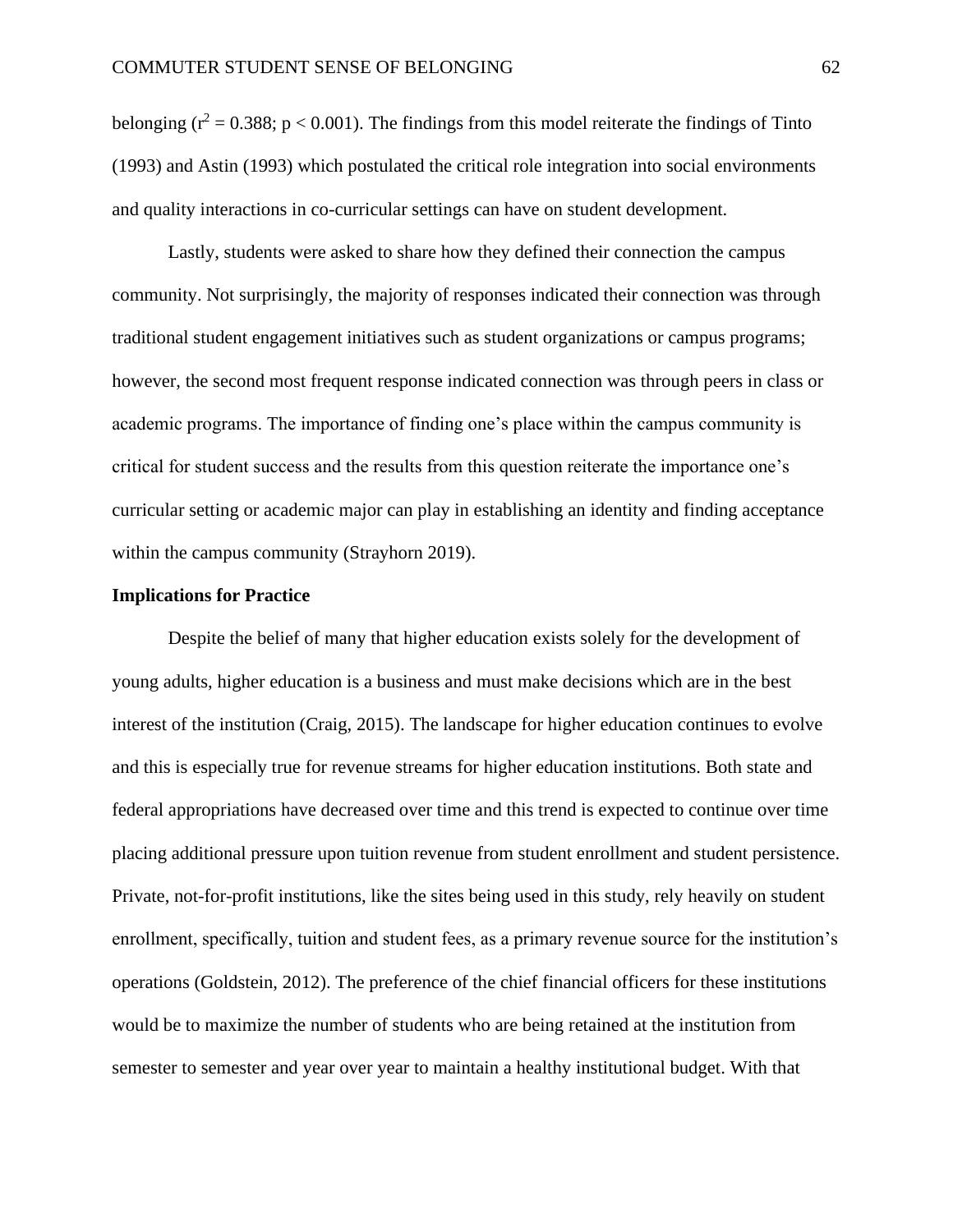### COMMUTER STUDENT SENSE OF BELONGING 63

understanding, it would behoove an institution to invest in initiatives which have shown to positively affect the institution's rate of student persistence such as those initiatives which can positively affect the student's sense of belonging.

Traditional forms of student engagement such as student organizations and campus activities were shown to be effective at increasing the sense of belonging for students who commute to campus; however, these initiatives are only effective if students participate. Results from the study suggest students who commute to campus are limited in their campus involvement as a result of employment and family commitments. With the understanding of what else is vying for the time of a student who commutes to campus, higher education administrators need to consider alternative ways for enhancing commuter student involvement such as the timing of engagement initiatives to ensure they are able to be attended by students who commute to campus and are impactful for those students. This goal could be achieved by offering early in the semester a traditional large-scale program, which unite the campus community and introduce peers to one another, during the day-time hours rather than late at night or on weekends. It is understood the undergraduate student body is composed of both students who matriculate as first-time full-time student and those who transfer to the institution after enrolling at a different institution previously; however, the recommendations presented in this chapter would be especially beneficial to implement during the new student orientation and first year student experience. The first few days on campus provide a critical window and opportunity for students to find their place within the campus community. In addition to benefiting the first-time full-time student population, the campus engagement initiatives focused on connections early in the academic calendar will also be profoundly beneficial for returning students – a population which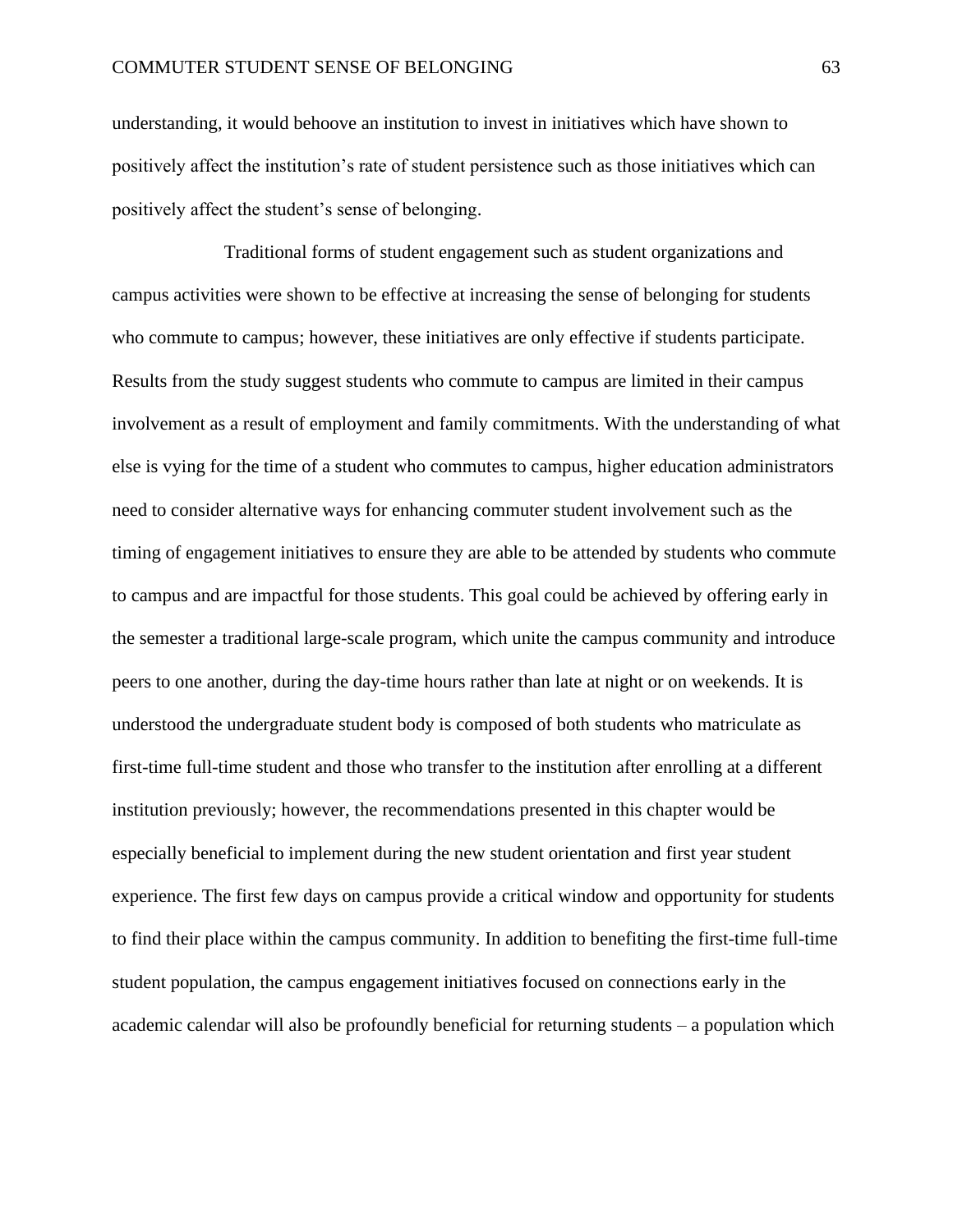is frequently overlooked with institutional initiatives focused on social connection and student persistence.

Strayhorn's (2019) College Student Belonging Theory suggest the importance of identity in establishing one's sense of belonging. Prevailing research suggest the importance identity plays in establishing one' sense of belonging; however, one's identity in this instance extends beyond our normal definition and should include academic interests and passions. Research from Strayhorn (2019) and Jacobs & Archie (2008) highlights the positive outcomes associated with a student having a community. These findings suggest institutions should invest resources in programs which connect and provide support for students, especially those of underrepresented identities since they have been shown to have additional barriers in establishing a sense of belonging. Institutional sponsored programs can be campus departments focused on creating inclusion on campus and supporting specific identities or intentional programs for students of specific underrepresented identities. Additionally, institutions should consider ways to not only help students determine their identities, but also connect with others in the campus community who share that identity. This could be an informal assessment provided during the week of welcome experience for first year students or continued conversations about interest and passions incorporated into the first-year student experience throughout the first semester. The connections resulting from the informal assessment or continued conversation do not need to be through formal organizations, but rather only need to be opportunities for students to find their place within the campus community by connecting with other individuals like themselves.

In addition to ensuring programmatic and co-curricular engagement initiatives are conducive to commuter student involvement, institutions should also consider ways to ensure equity for the commuter student experience. Outside of residence halls many institutions do not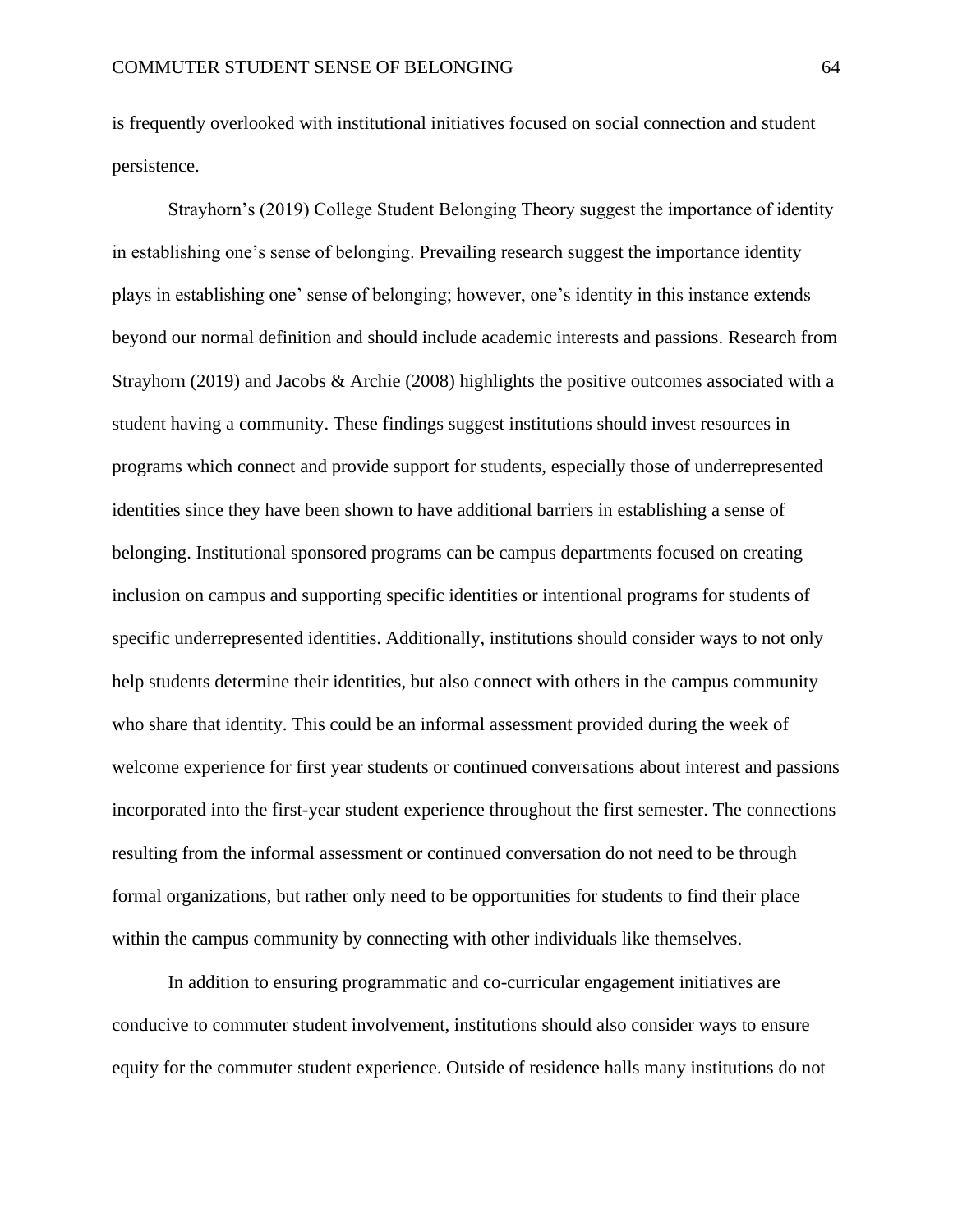have leisure spaces for students. In light of the findings from this study, it would be beneficial for institutions to create both spaces and opportunities for students who commute to campus to remain on campus beyond the time they spend in a classroom. These facilities should not be something which further isolates the student from the regular campus community, such as a designated lounge, but rather something which allows the commuter student to comfortably remain a part of the vibrancy of the campus community similar to the common spaces available to residential students.

Lastly, the data from this study suggests that Student Affairs professionals alone cannot be responsible for creating a sense of belonging on their campus. Responses from the survey indicate a large number of students define their connection to the campus community through their peers in class and their academic programs which highlights the importance for faculty members to facilitate social connections and interactions within their classrooms similar to a cohort model. This is more difficult to achieve with lower-level courses since students will have a variety of classes and different students in each of those courses; however, as a student begins to take only courses in their academic area of study, the ability for faculty to impact and create social connection in the academic setting increases. In addition to encouraging social interactions between classmates before and during class; faculty members should promote, or make their students aware of, campus engagement opportunities in which students can continue to cultivate their relationships with one another outside of the classroom. This continued focus on finding their place within the campus, but within and outside of the curricular setting, is integral to helping to establish one's sense of belonging.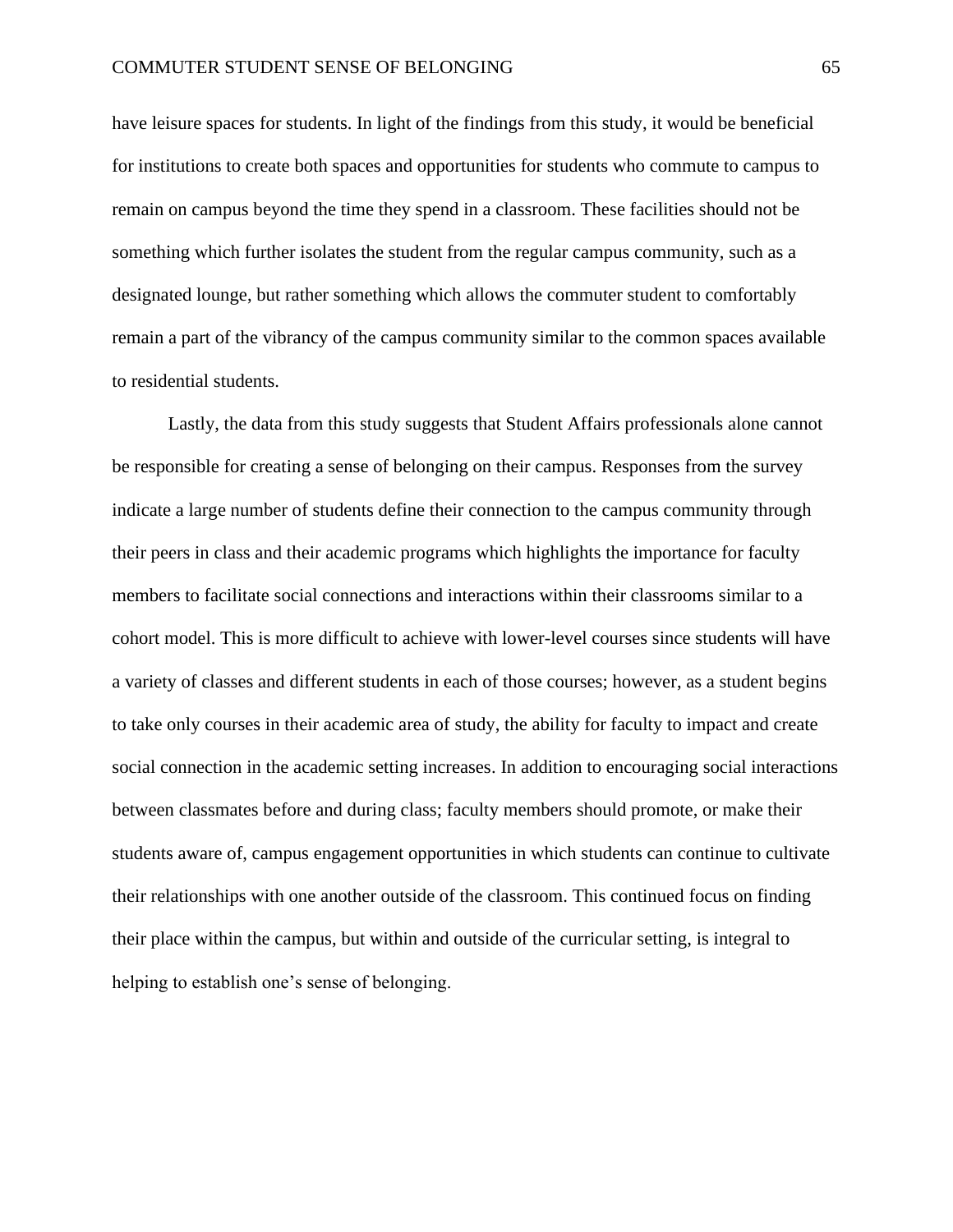### **Limitations**

The design of this study took steps to achieve generalizable findings for similar students who commute to campus, yet despite the researcher's best efforts there are still numerous limitations within this study. All data collected in the study was self-reported by participants and the researcher assumes provided survey responses are accurate and honest. As is true with any survey, the responses collected can be a reflection of the participant's current mindset and not an accurate reflection of the participant's true responses. A few of the responses to the open-ended question asking participants to define their connection to the campus community were expletive laden and suggest those individuals might be overly negative in evaluating both their sense of belonging and campus experience.

The study was able to collect approximately 300 responses which surpassed the responses goals set by the researcher and identified by a power analysis; however, the responses across the four institutions are somewhat skewed with two institutions collecting the bulk of the responses. This study relied heavily on an individual at each institution, rather than the researcher, to serve as the "champion" of the study in collecting responses amongst their student body. Conversations between the researcher and the "champions" highlighted the various approaches institutions took to disseminate the study. It is very apparent those "champions" who distributed the survey through an email containing only the survey messaging and link were much more successful than those institutions who included the survey information within a weekly student newsletter. It was also evident the name and title associated with the sender of the email had an effect on the response rate at that specific institution. This variation in dissemination methods and student perceptions to the survey request created a limitation with survey responses and the generalizability of the findings.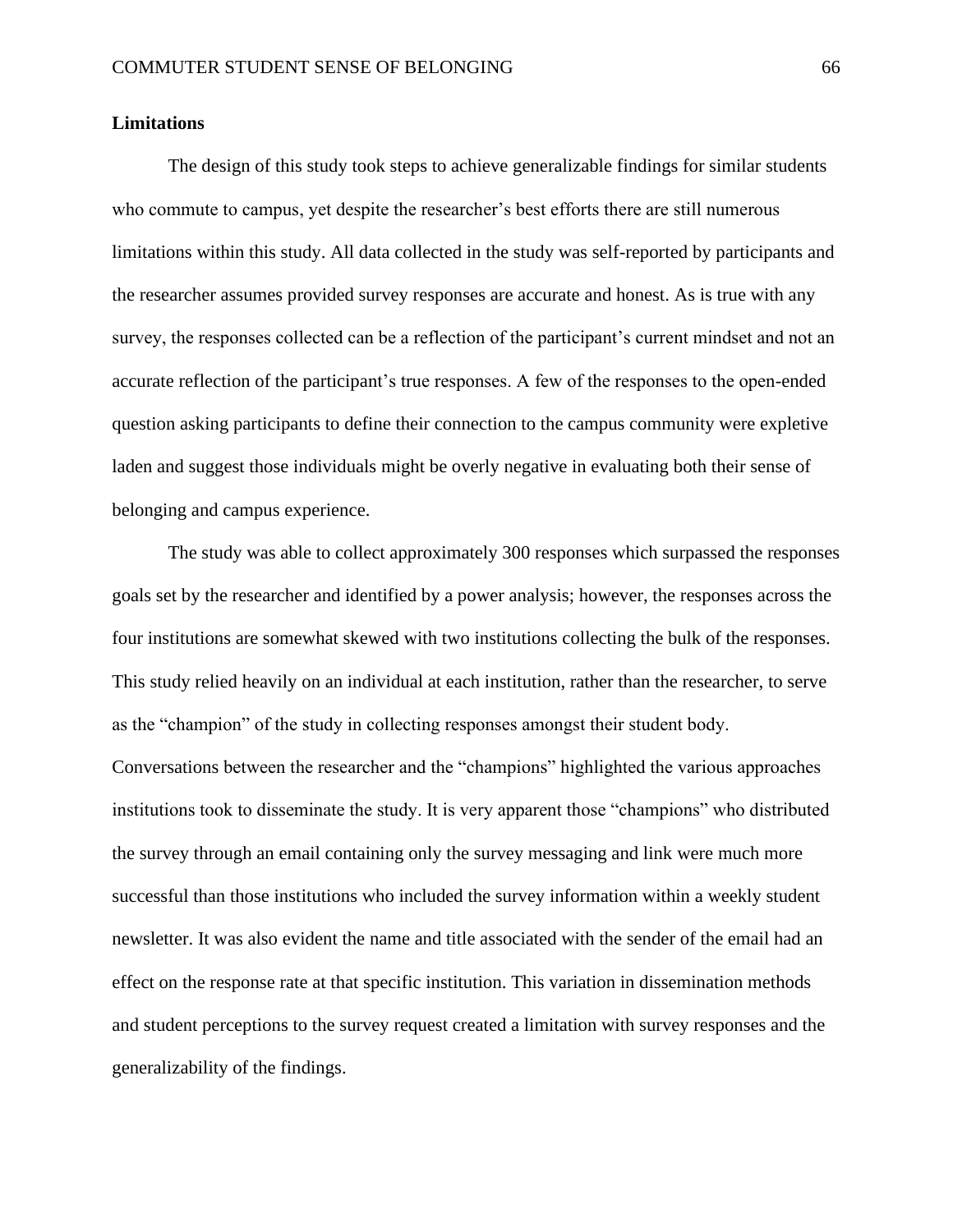Finally, one cannot overlook the effects the on-going pandemic has taken on the mental health and daily lives of individuals. Institutions of higher education have taken momentous steps to mitigate the spread of COVID-19 on their campuses and in doing so have also created an unintentional shift to their campus cultures through the suspension of many normal campus activities commonly associated with the student experience and establishing belonging. In addition to the suspension of those activities not deemed "COVID-Friendly" – e.g., large scale programming, student organization travel, etc. – many students also faced family and external pressures to change their campus routines and actively avoid or participate differently in institutional sponsored engagement initiatives. These mitigation efforts were successful in helping to stop the spread of COVID-19 at institutions of higher education, but likely had dramatic effects on the ability for students to connect with peers and establish a sense of belonging within their campus community. If replicated again outside of the COVID-19 pandemic, one could expect to see an increase in both the sense of belonging scores and the number of activities in which a student participated.

#### **Recommendations for Future Research**

Although the data collected was successful in providing answers for the research questions posed for the study, the data also highlighted other areas in which future research should be conducted. This study sought to explore commuter student sense of belonging through a quantitative lens and was successful in identifying factors which have an influence on one's sense of belonging. Both the findings of this study and the data collected throughout the research process provide a small glimpse into the life of a student who commutes to campus; however, to truly understand the experience and to refresh the literature on this population, an in-depth qualitative analysis would be helpful. A qualitative study investigating the commuter student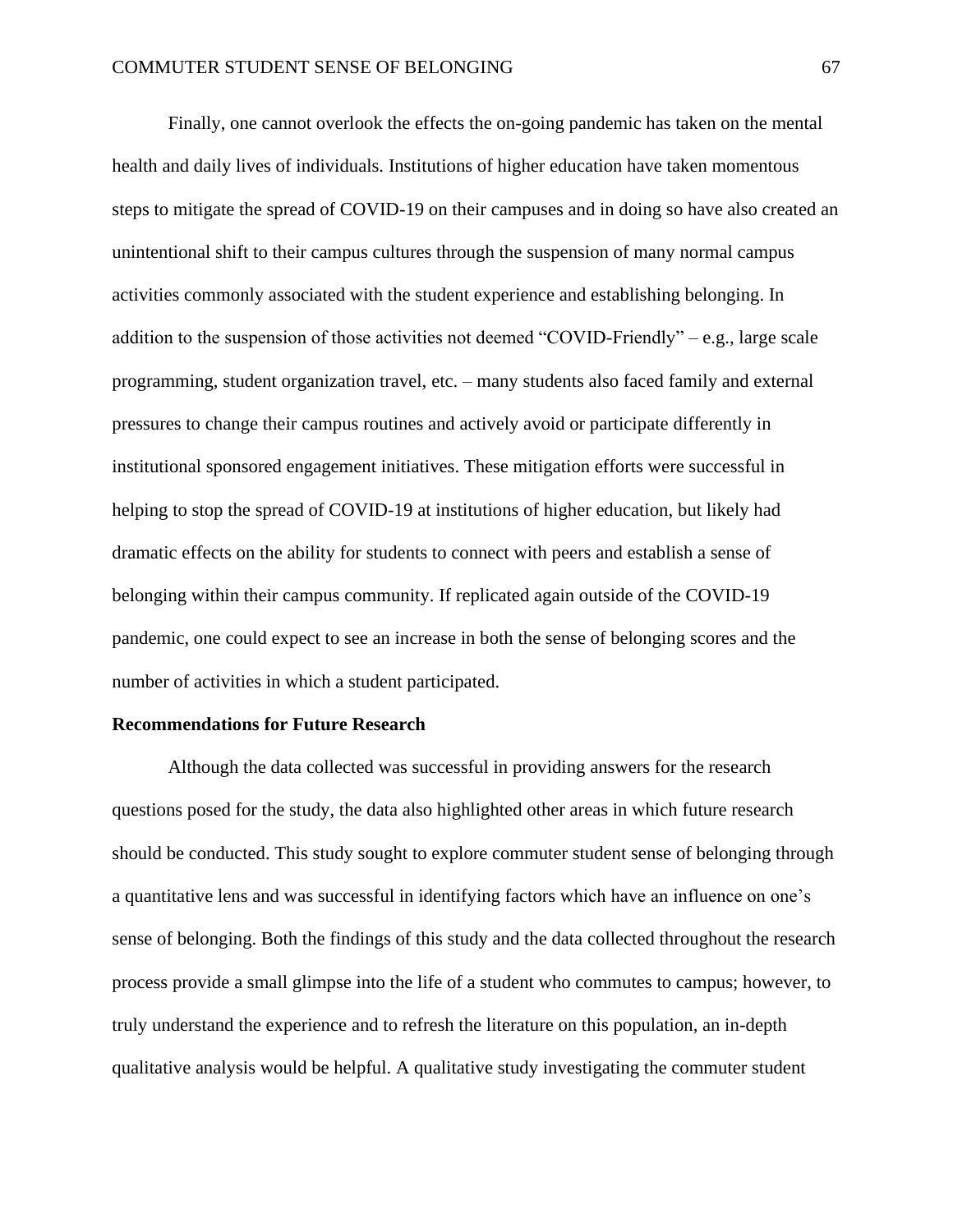experience would be able to provide additional information to the question of how a commuter student establishes their belonging within the campus community and which university sponsored activities are most impactful for a student to establish their sense of belonging and what are the true hindrances to involvement for a student who commutes to campus. Additionally, a duplication of this study but with different institutions would be beneficial. Currently, the results of this study are generalizable toward four-year, private, not-for-profit institutions with fewer than 3,000 undergraduate students, but it is not known if the findings would remain constant for larger private institutions, regional public institutions or large public institutions. One would expect the commuter population at a public institution to be greater than that of a small private institution, so the findings on commuter student belonging would be even more beneficial to administrators at these institutions.

Seminal research on sense of belonging within an educational setting identified a correlation between perceived acceptance by one's faculty and the ultimate academic success and persistence of that student, followed by perceived acceptance of one's peer's being the second strongest predictor (Goodenow, 1993). The methodology of Goodenow (1993), as well as other studies replicating the exploration of the effects of sense of belonging, focus on the outcomes associated with an achieved sense of belonging rather than what are the main factors contributing to it. Those studies which do begin to explore the factors which influence one's sense of belonging take a similar approach to the variables selected for this dissertation and rely on traditional means of student engagement – e.g. student organizations, campus activities, athletic teams, etc. Responses from the open-ended question asking students to define how they are connected to the campus community suggest campus activities and student organizations play a role in how students define their connection; however, the second most frequent response given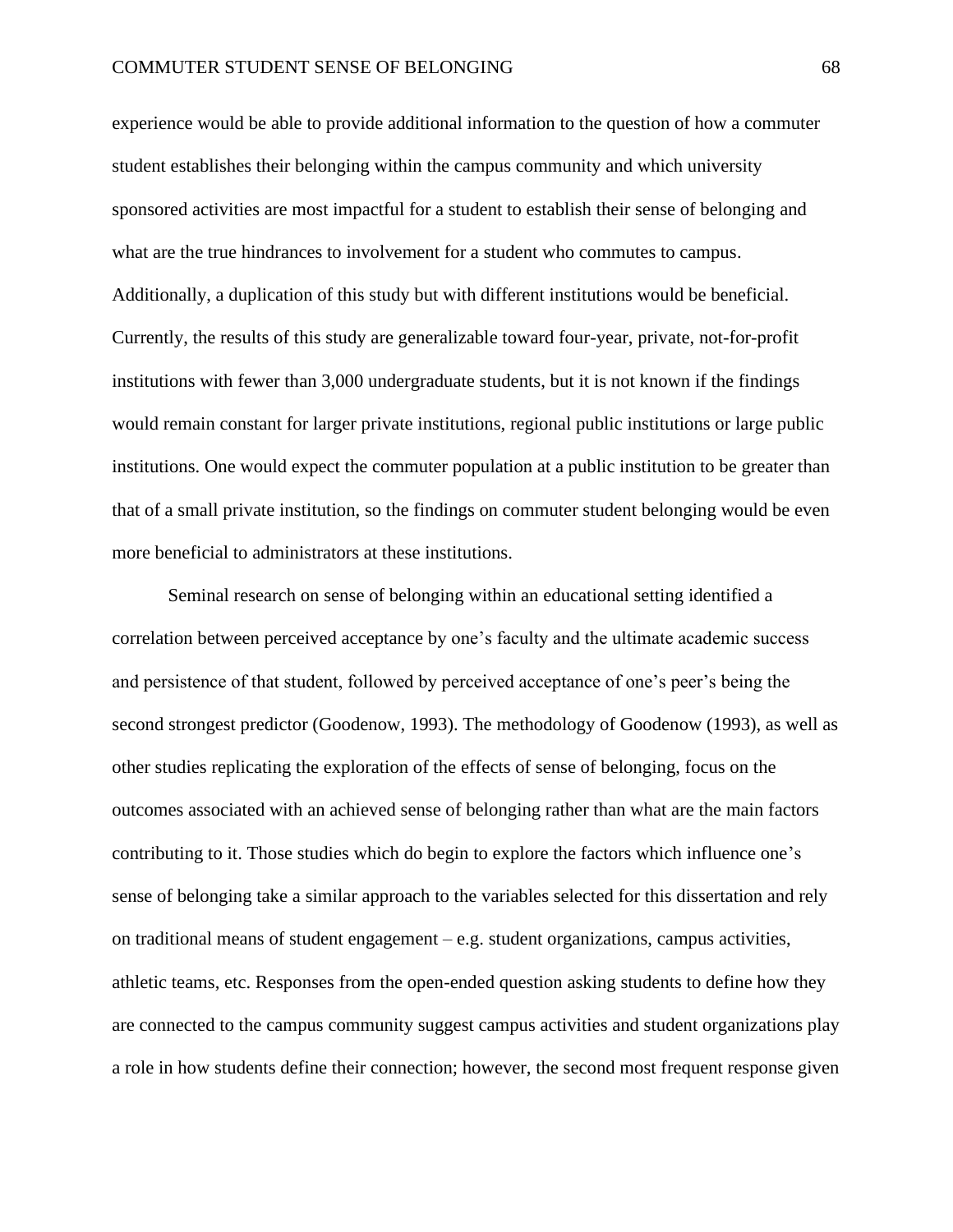### COMMUTER STUDENT SENSE OF BELONGING 69

involved connection with peers in class or their major. Further research should be done to determine how strong the influence of peers in class and one's academic program is on one's sense of belonging when compared to the traditional initiatives for student engagement in which most institutions of higher education invest their resources.

The General Belongingness Scale utilized in this study has been shown to be effective at measuring one's sense of belonging and this specific study has presented the positive benefits associated with establishing a sense of belonging. There is a potential for institutions to modify the instrument of this study to be used as tool for preemptively identifying students at risk for achieving their full academic potential and also those at risk of not persisting at the institution. If this instrument was utilized again for a similar study, it could be beneficial to expand the instrument to include additional questions which provide participants the opportunity to share in depth about their involvement, connection and hindrances rather than only responding via predetermined multiple choice answers.

As the world slowly emerges from the COVID-19 global pandemic, one cannot wonder what effect the pandemic had on not only sense of belonging, but also the commuter student experience in general. It would be beneficial to re-administer the survey to the same institutions or similar institutions after society has recovered from the COVID-19 pandemic to see if a significant difference exists in the belonging scores reported by students who commute to campus and if the factors which were found to influence sense of belonging remain constant or if other independent variables are found to be more influential than previously discovered.

Finally, one of the questions asked participants to identify all of the identities they hold. It was surprising to see that nearly 20% of the respondents at all four institutions indicated they identify as a member of the LGBT community; this number is substantially higher than a recent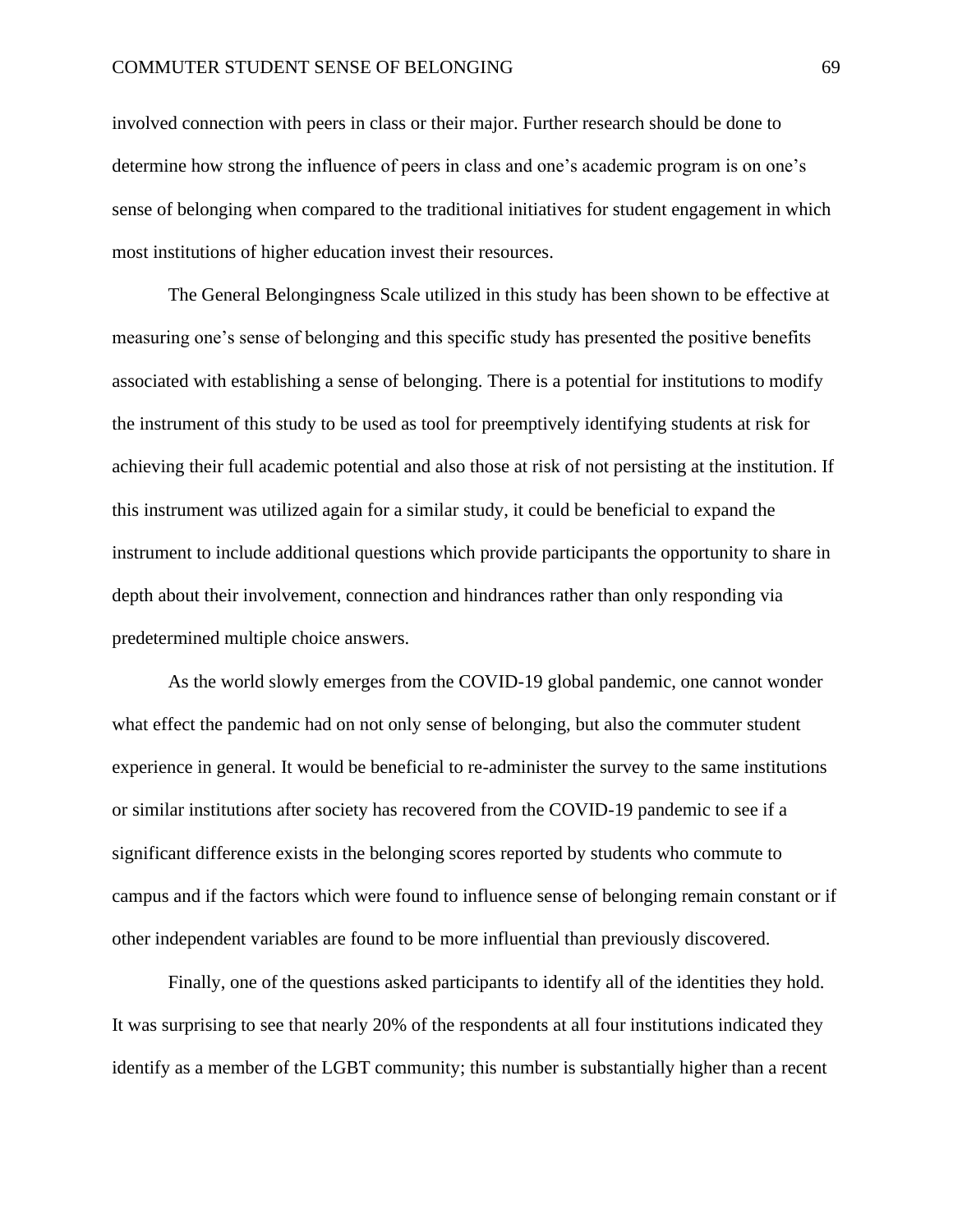Gallup poll (2021) which suggests nationally 5.6% of the population identifies as LGBT, but the results are similar to a study by the Association of American Universities (2020) which found approximately 17% of undergraduate and graduate students identify as LGBT. The piece of this finding which was somewhat surprising is the majority of these schools are religiously affiliated with Christian denominations which can be construed to have a complicated relationship with the LGBT community. Strayhorn (2019) highlighted the importance identity played in establishing a sense of belonging and feeling accepted within a community, so it would be beneficial for further research to explore why students identifying as members of the LGBT community have sought out to enroll in institutions affiliated with religious traditions opposed to private nondenominational institutions or public institutions.

#### **Summary**

This dissertation study explored the sense of belonging for students who commute to campus. Through this research study, the prevailing theories on student development were shown to also be applicable to students who commute to campus since previous research did not segregate populations between residential and commuter students. Additionally, the findings of this study provide a significant update to the available literature on students who commute to campus and their engagement experience with previous studies on the commuter student experience taking place more than ten years ago. As both the number of students who commute to campus increases and funding at higher education institutions decreases the findings discussed in this chapter will be beneficial for those higher education administrators who are charged with making decisions regarding resource distribution and the creation of university initiatives aimed at increasing student involvement, persistence and ultimately student success.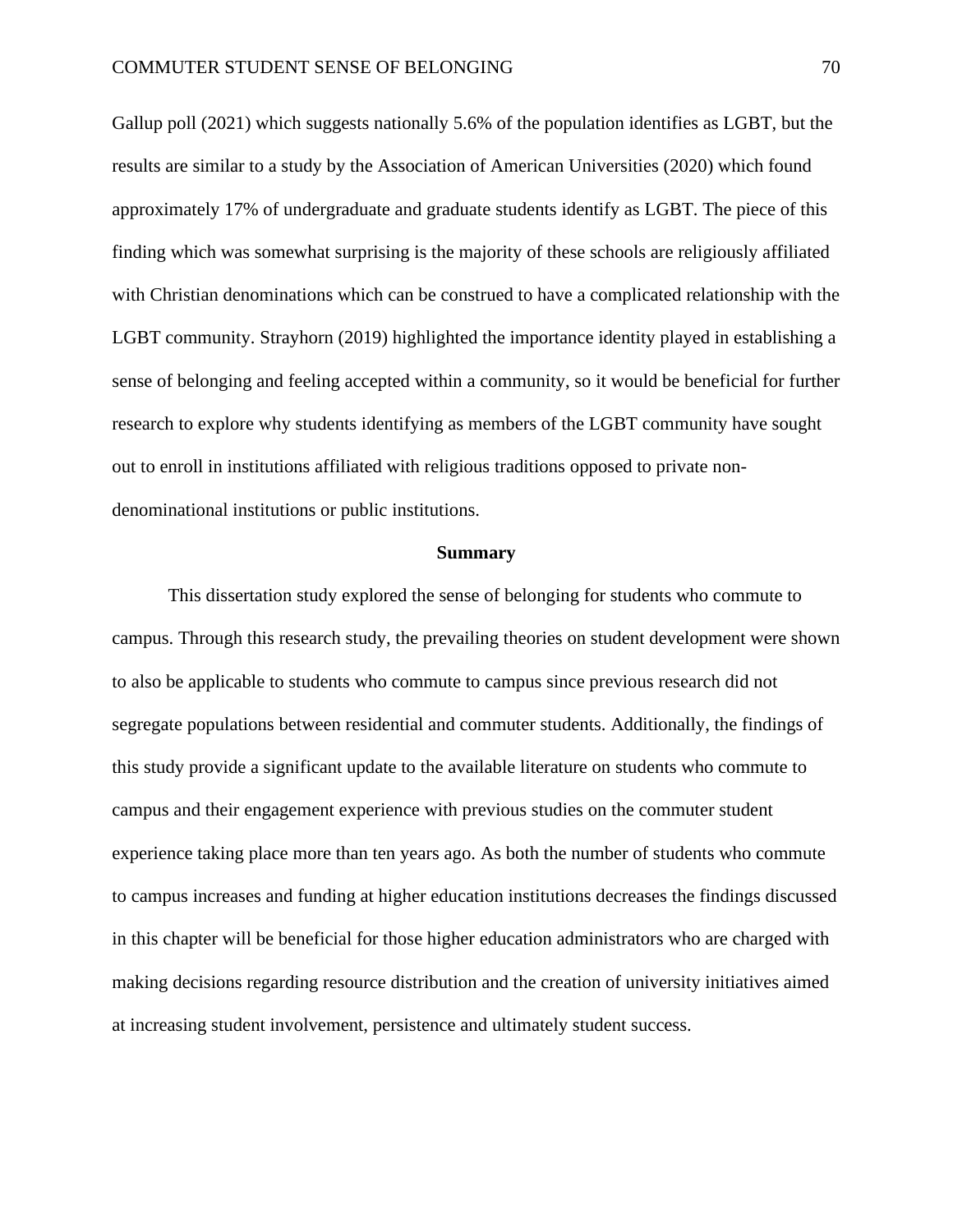### References

- Abdollahi, A. & Noltemeyer, A. (2018). Academic hardiness: Mediator between sense of belonging to school and academic achievement? *The Journal of Educational Research,* 111(3), 345-351.
- Alfano, H. J., & Eduljee, N. B. (2013). Differences in work, levels of involvement, and academic performances between residential and commuter students. *College Student Journal*, *47*(2), 334-342.
- American College Health Association. (2020). Considerations for reopening institutions of higher education in the COVID-19 era.
- Association of American Universities. (2020). Report on the AAU campus climate survey on sexual assault and misconduct.
- Astin, A. (1984). Student involvement: A development theory for higher education. *Journal of College Student Personnel,* 25(4), 297-308.
- Astin, A. W. (1993). What matters in college: Four critical years revisited. San Francisco, CA: Jossey-Bass.
- Astin, A. (1999). Student involvement: a development theory for higher education. *Journal of College Student Development*, 40(5), 518-529.
- Benishek, L. A., & Lopez, F. G. (2001). Development and initial validation of a measure of academic hardiness. *Journal of Career Assessment*, 9, 333-352.
- Berger, J. B. & Milem, J. F. (1999). The role of student involvement and perceptions of integration in a casual model of student persistence. *Research in Higher Education*, 40(6), 641-664.

Bozick, R. (2007). Making it through the first year of college: The role of students' economic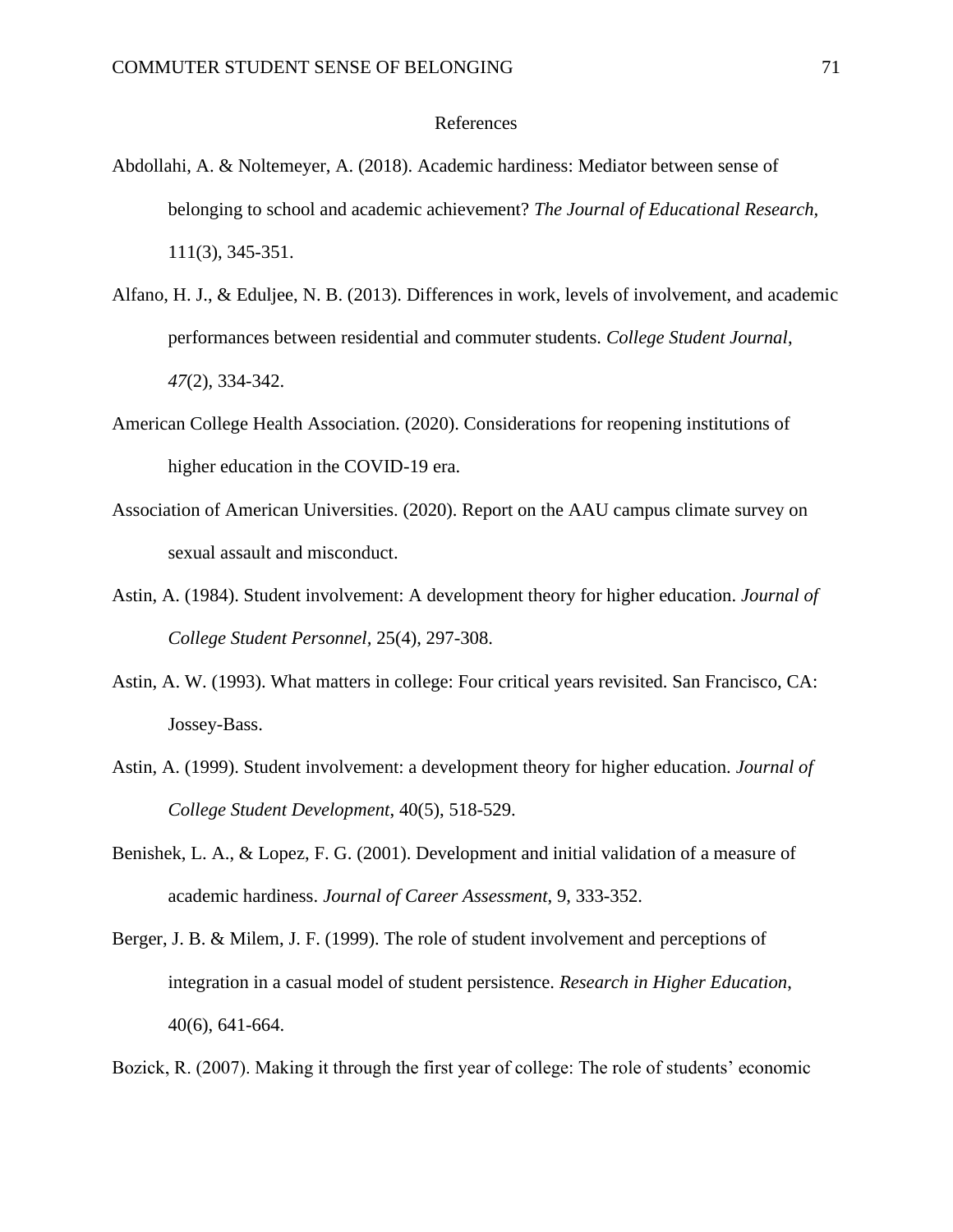resources, employment, and living arrangements. *Sociology of Education*, 80(3), 261- 285.

- Brooks, S. E. (2010). The connection between residence life and first-year student retention at the University of Pittsburgh. *The Journal of College and University Student Housing, 37*(1), 12-23.
- Brooman, S., & Darwent, S. (2014). Measuring the beginning: A quantitative study of the transition to higher education. *Studies in Higher Education, 39*(9), 1523-1541.
- Burlison, M. B. (2015). Nonacademic commitments affecting commuter student involvement and engagement. *New Directions for Student Services,* 150, 27-24
- Cabrera, A. F., Nora, A., & Castaneda, M. B. (1993). College persistence: structural equations modeling test of an integrated model of student retention. *The Journal of Higher Education, 64*(2), 123-139.
- Craig, R. (2015). *College disrupted: The great unbundling of higher education.* St. Martin's Press.
- Creswell, J. W. (2014). *Research design: Qualitative, quantitative, and mixed method approaches.* Sage Publications.
- Deci, E. L. & Ryan, R. M. (2000). The "what" and "why" of goal pursuits: Human needs and the self-determination of behavior. *Psychological Inquiry,* 11, 227-268.
- Dugan, J. P., Garland, J. L., Jacoby, B., & Gasiorski, A. (2008). Understanding commuter student self-efficacy for leadership: A within-group analysis. *NASPA Journal*, 45(2), 282- 310.
- Elkins, D. J., Forrester, S. A., & Noel-Elkins, A.V. (2011). The contribution of campus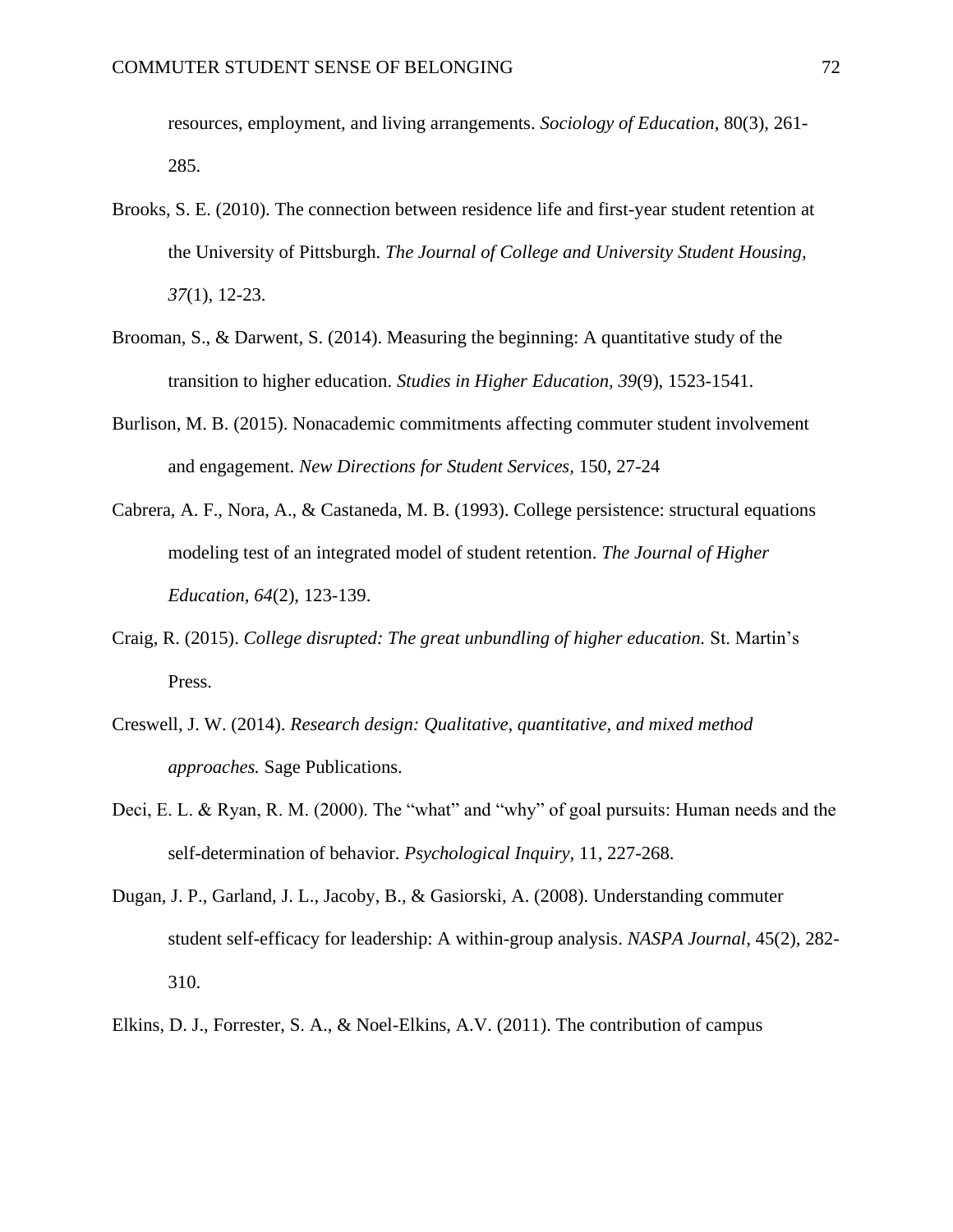recreational sports participation to perceived sense of campus community. *Recreational Sports Journal,* 35(1), 24-34.

Field, A. (2014). Discovering statistics using IBM SPSS Statistics  $(4<sup>th</sup>$  ed.). SAGE Publications.

- Freeman, T. M., Anderman, L. H., & Jensen, J. M. (2007). Sense of belonging in college freshmen at the classroom and campus level. *The Journal of Experimental Education, 75*(3), 203-220.
- Furr, S. R., & Elling, T. W. (2000). The influence of work on college student development. *NASPA Journal*, 37(2), 454-470.
- Gefen, D. R., & Fish, M. C. (2013). Adjustments to college in nonresidential first-year students: The roles of stress, family, and coping. *Journal of First-Year Experience and Students in Transition,* 25(2), 95-115.
- Gerdes, H. & Mallinckrodt, B. (1994). Emotional, social, and academic adjustment of college students: A longitudinal study of retention. *Journal of Counseling & Development,* 72, 281-287.
- Gianoutsos, D. & Rosser, V. (2014). Is there still a considerable difference? comparing residential and commuter student profile characteristics at a public, research, commuter university. *College Student Journal, 48*(4), 613-628.
- Gravetter, F. J., & Forzano, L-A. B. (2011). *Research methods for the behavioral sciences (4th ed.).* Wadsworth.
- Goldstein, L. (2012). *A guide to college & university budgeting: Foundations for institutional effectiveness* (4th ed.). NACUBO.
- Goodenow, C. (1993). Classroom belonging among early adolescent students: Relationships to motivation and achievement. *The Journal of Early Adolescence, 13*(1), 21-43.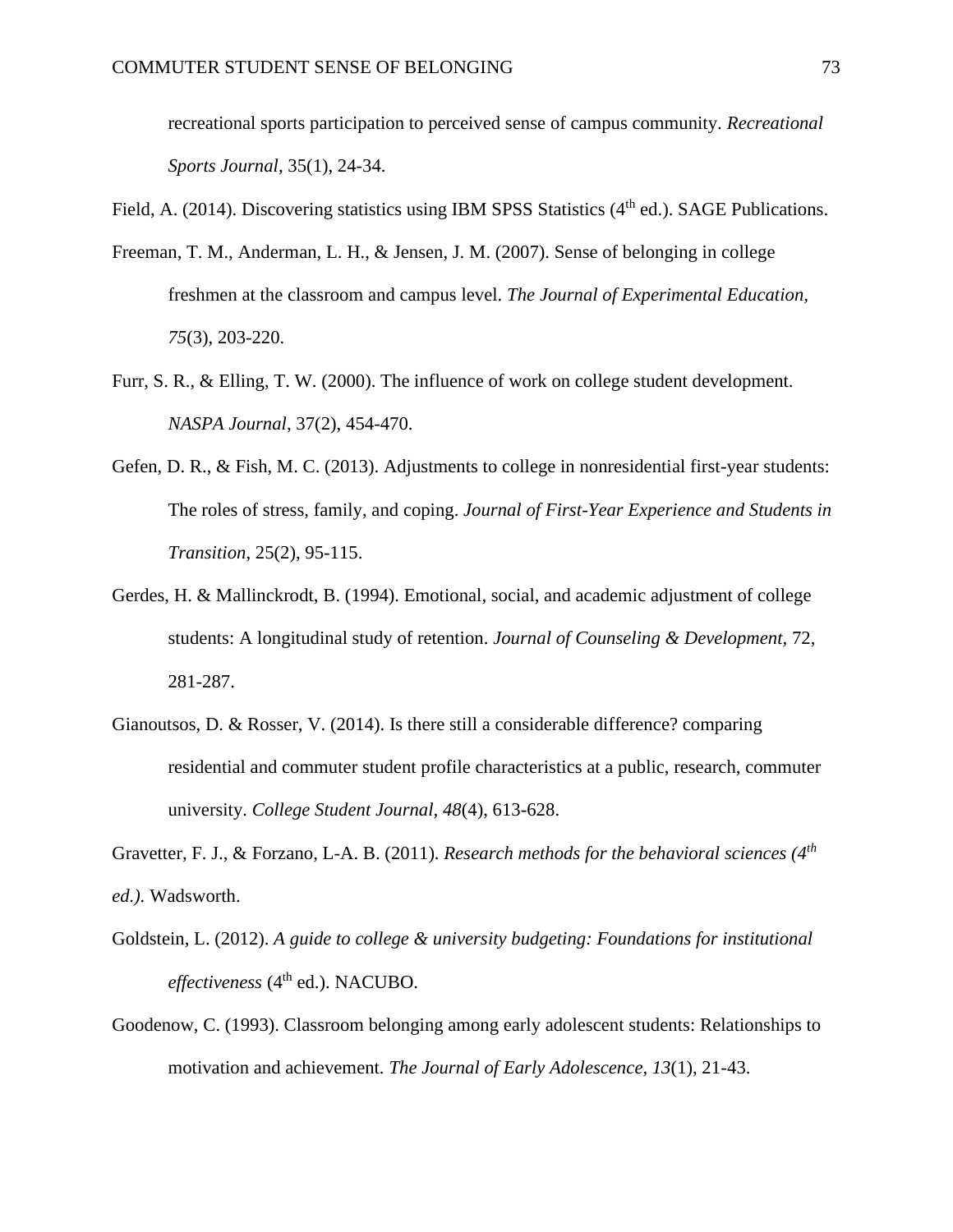- Hagerty, B. M. & Patusky, K. L. (1995). Developing a measure of sense of belonging. *Nursing Research,* 44(1). 9-13.
- Hagerty, B. M., Williams, R. A., Coyne, J. C., & Early, M. R. (1996). Sense of belonging and indicators of social and psychological functioning. *Archives of Psychiatric Nursing,* 10(4). 235-244.
- Hall, W. M., & Valine, W. J. (1977). The relationship between self-concept and marital adjustment for commuter college students. *Journal of College Student Personnel,* 18(4). 298-300.
- Hoffman, M., Richmond, J., Morrow, J., & Salomone, K. (2002). Investigating "sense of belonging" in first-year college students. *Journal of College Student Retention, 4*(3), 227- 256.
- Horn, L. & Berktold, J. (1998). *Profile of undergraduates in U.S. Postsecondary Education Institutions: 1995-1996.* Office of Educational Research and Improvement, U.S. Department of Education.
- Howard, J. R. (2005). An examination of student learning in introductory sociology at a commuter campus. *Teaching Sociology*, 33(2), 195-205.
- Hybertson, D., Hulme, E., Smith, W. A., & Holton, M. A. (1992). Wellness in non-traditionalage students. *Journal of College Student Development,* 33(1), 50-55.
- Jacobs, J. & Archie, T. (2008). Investigating sense of community in first-year college students. *Journal of Experiential Education, 30*(3), 282-285.
- Jacoby, B. (2015). Enhancing commuter student success: What's theory got to do with it? *New Directions for Student Services*, 150. 3-12.

Jacoby, B. (2000). Why involve commuter students in learning? *New Directions for Higher*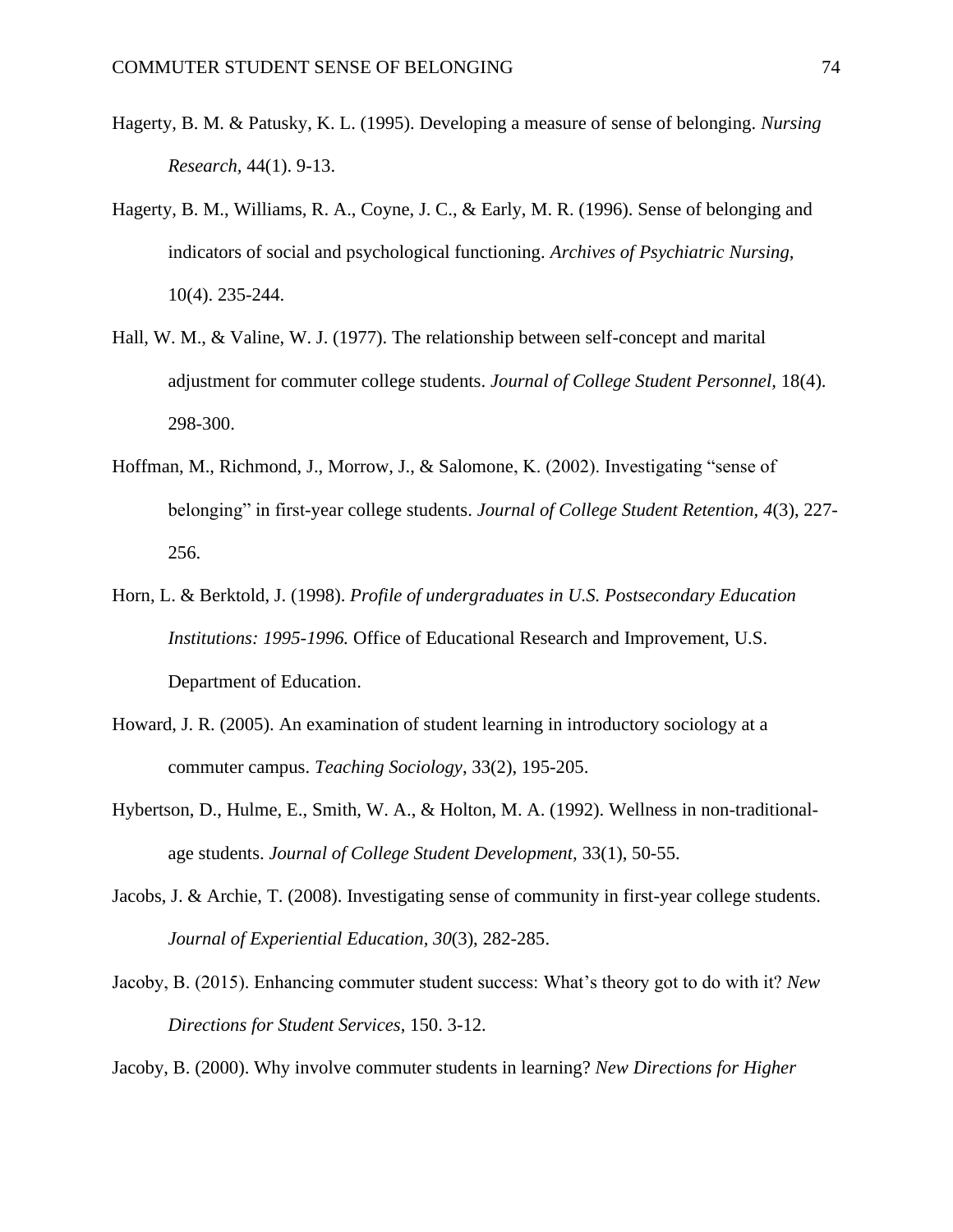*Education*, 109. 3-12.

- Jacoby, B. & Garland, J. (2004). Strategies for enhancing commuter student success. *Journal of College Student Retention: Research, Theory and Practice,* 6(1), 61-79.
- Jacoby, B. (1989). The student as a commuter: Developing a comprehensive institutional response. ASHE-ERIC Higher Education Report, George Washington University School of Education and Human Development.
- Johnson, J. L. (1997). Commuter college students: what factors determine who will persist or who will drop out? *College Student Journal*, *31*(3), 323.
- Jones, J. (2021). LGBT identification rises to 5.6% in latest US estimate. *Gallup News*.
- Kezar, A. & Kinzie, J. (2006). Examining the ways institutions create student engagement: the role of mission. *Journal of College Student Development*, 47(2), 149-172.
- Kim, D. & Rury, J. (2011). The rise of the commuter student: Changing patterns of college attendance for students living at home in the United States, 1960-19080. Teacher College Record. 113 (5) 1031-1066.
- Krause, K. D. (2007). Social involvement and commuter students: The first-year student voice. *Journal of the First-Year Experience and Students in Transition, 19*(1), 27-45.
- Kuh, G. D., Cruce, T. M., Shoup, R., Kinzie, J. & Gonyea, R. M. (2008). Unmasking the effects of student engagement on first-year college grades and persistence. *The Journal of Higher Education, 79*(5), 540-563.
- Kuh, G. D., Gonyea, R. M. & Palmer, M. (2001). The disengaged commuter student: Fact or fiction. *Commuter Perspectives, 27*(1) 2-5.
- Kuh, G. D., & Pike, G. R. (2005). A typology of student engagement for American college and universities. *Research in Higher Education,* 46(2), 185-209.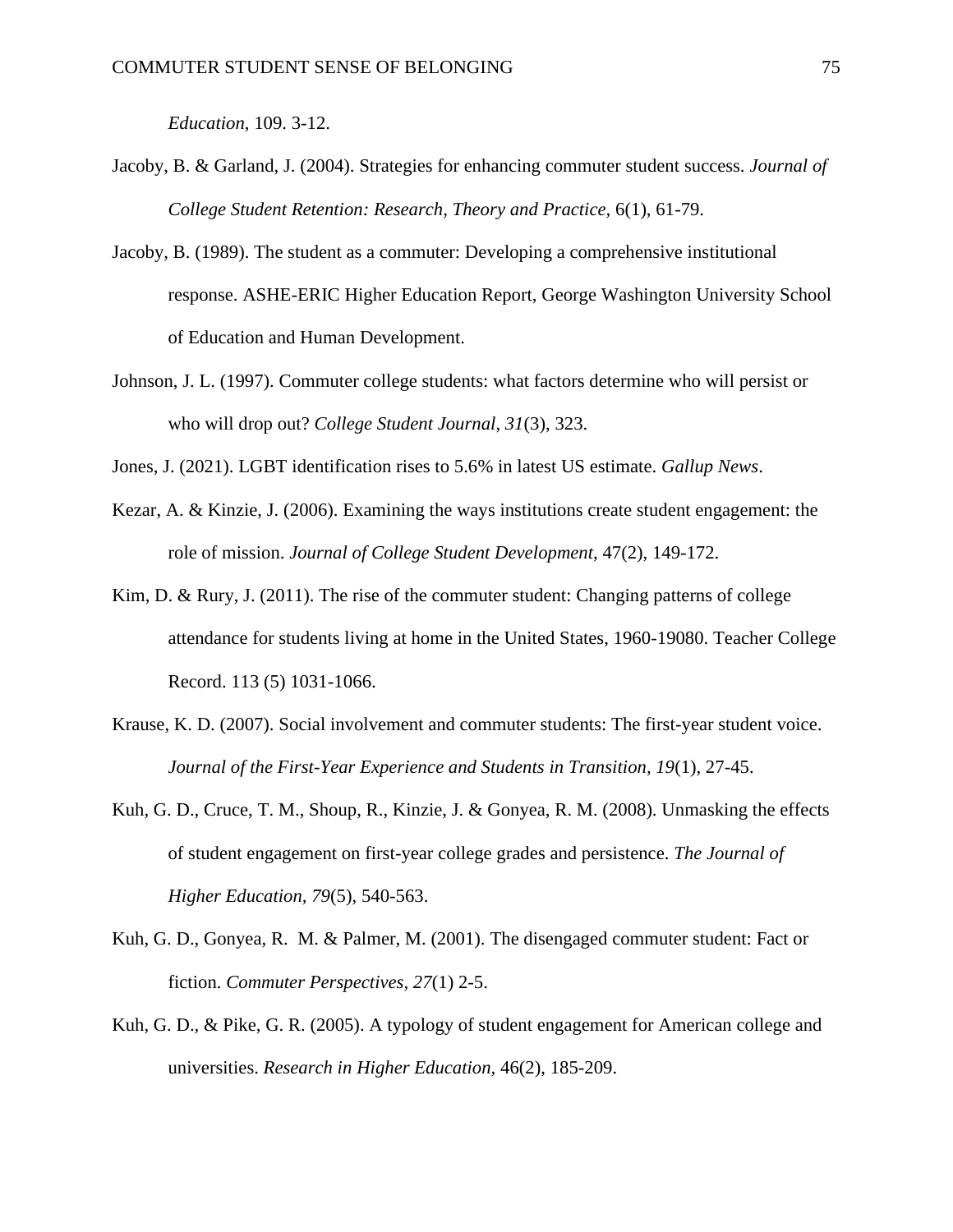- LeClair, M. S. (2021, June 15). For college finances, there's no 'return to normal': The critical problems facing higher education won't end with the pandemic. *The Chronicle of Higher Education.*
- Lopez Turley, R. N. & Wodtke, G. (2010). College residence and academic performance: Who benefits from living on campus? *Urban Education*, 45(4), 506-532.
- Lowes, J., & Gayle, V. (2007). Exploring the work/life/study balance: The experience of higher education students in a Scottish further education college. *Journal of Further and Higher Education*, 31(3), 225-238.
- Malone, G., Pillow, D., & Osman, A. (2011). The general belongingness scale (GBS): Assessing achieved belongingness. *Personality and Individual Differences,* 52, 311-316.
- Martin, G. L., Kilgo, C. A. (2015). Exploring the impact of commuting to campus on psychological well being. New Directions for Student Services, 150. 35-43.

Maslow, A. H. (1954). *Motivation and Personality*. Harper & Row.

- Milem, J. F. & Berger, J. B. (1997). A modified model of college student persistence: Exploring the relationship between Astin's theory of involvement and Tinto's theory of student departure. *Journal of College Student Development,* 38(4), 387-400.
- Mooney, C. & Becker, B. (2021). Investigating the impact of the COVID-19 pandemic on computing students' sense of belonging. 10.1145/3408877.3432407.
- Morrow, J. A. & Ackermann, M. E. (2012). Intention to persist and retention of first-year students: The importance of motivation and sense of belonging. *College Student Journal, 46*(3), 483-491.
- National Center for Education Statistics (NCES). (2014). *Profile for undergraduate students: 2011-2012*.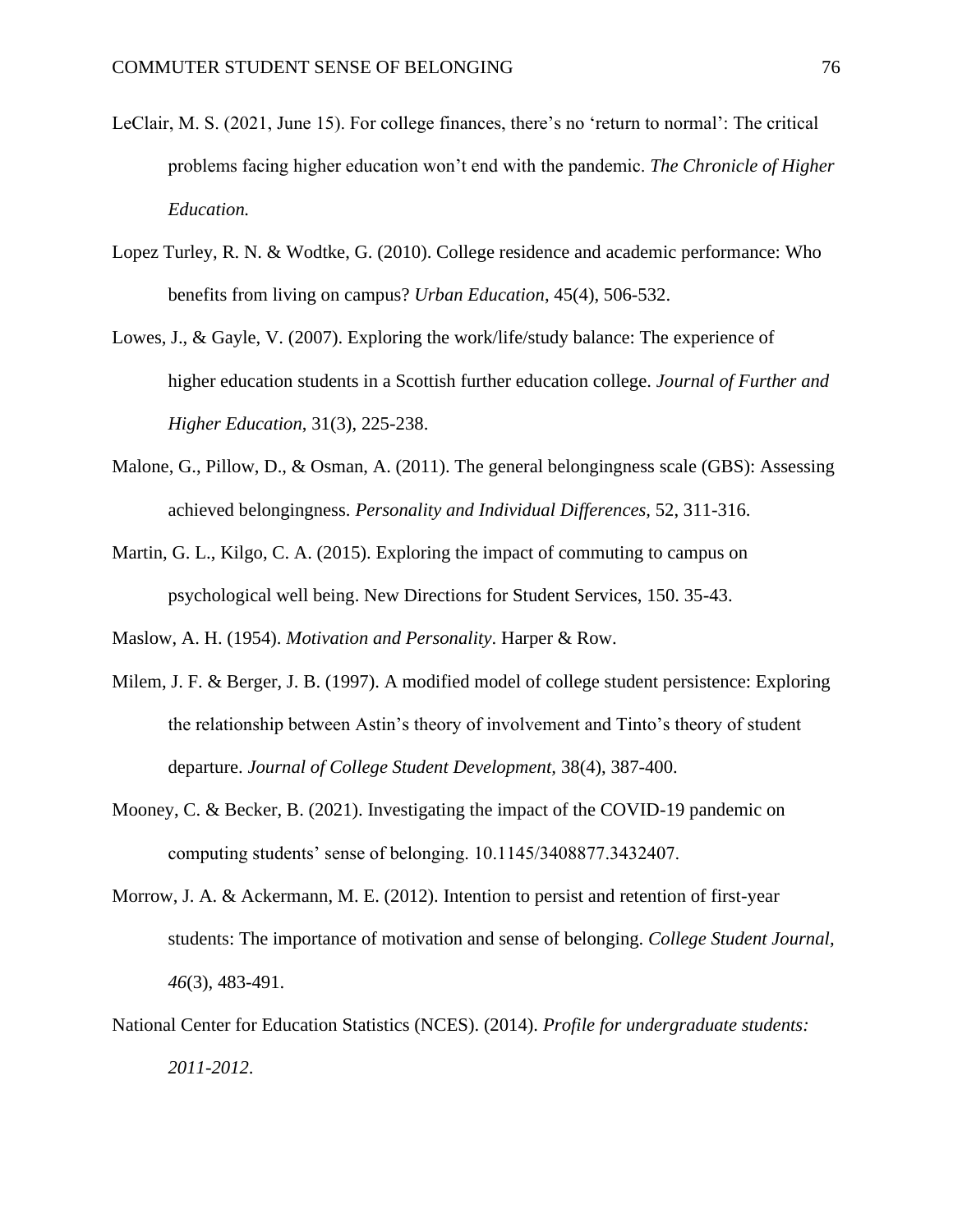- Newbold, J. (2015). Lifestyle challenges for commuter students. *New Directions for Student Services, 150*, 79-86.
- O'Keefe, P. (2013). A sense of belonging: Improving student retention. College Student Journal, 47(4), 605-613.
- Pascarella, E.T., & Terenzini, P.T. (2005). *How college affects students. Volume II: A decade of research*. Jossey-Bass.
- Rutledge, P. B. (2011, November 8). Social networks: What Maslow misses. *Psychology Today*, retrieved from: www.psychologytoday.com.
- Santos, L. (2020). How does the COVID-19 pandemic influence the sense of belonging and decision-making process or nursing students: The study of nursing student experiences. *International Journal of Environmental Research and Public Health.*
- Schuchman, H. (1974). Special tasks of commuter students. *The Personnel and Guidance Journal,* 52(7), 465-470.
- Simpson, D. B. & Burnett, D. (2017). Commuters versus residents: The effects of living arrangements and student engagement on academic performance. *Journal of College Student Retention: Research Theory & Practice,* 0(0), 1-19.
- Strauss, L. C. & Volkwein, J. F. (2004). Predictors of student commitment at two-year and fouryear institutions. *The Journal of Higher Education, 75*(2) 203-227.
- Strayhorn, T. (2011). Bridging the pipeline: Increasing underrepresented students' preparation for college through a summer bridge program. *American Behavioral Scientist*, 55(2), 142- 159.
- Strayhorn, T. (2019). College Students' Sense of Belonging. Routledge.
- The Ohio State University's Center for the Study of Student Life (2021). Wellness assessment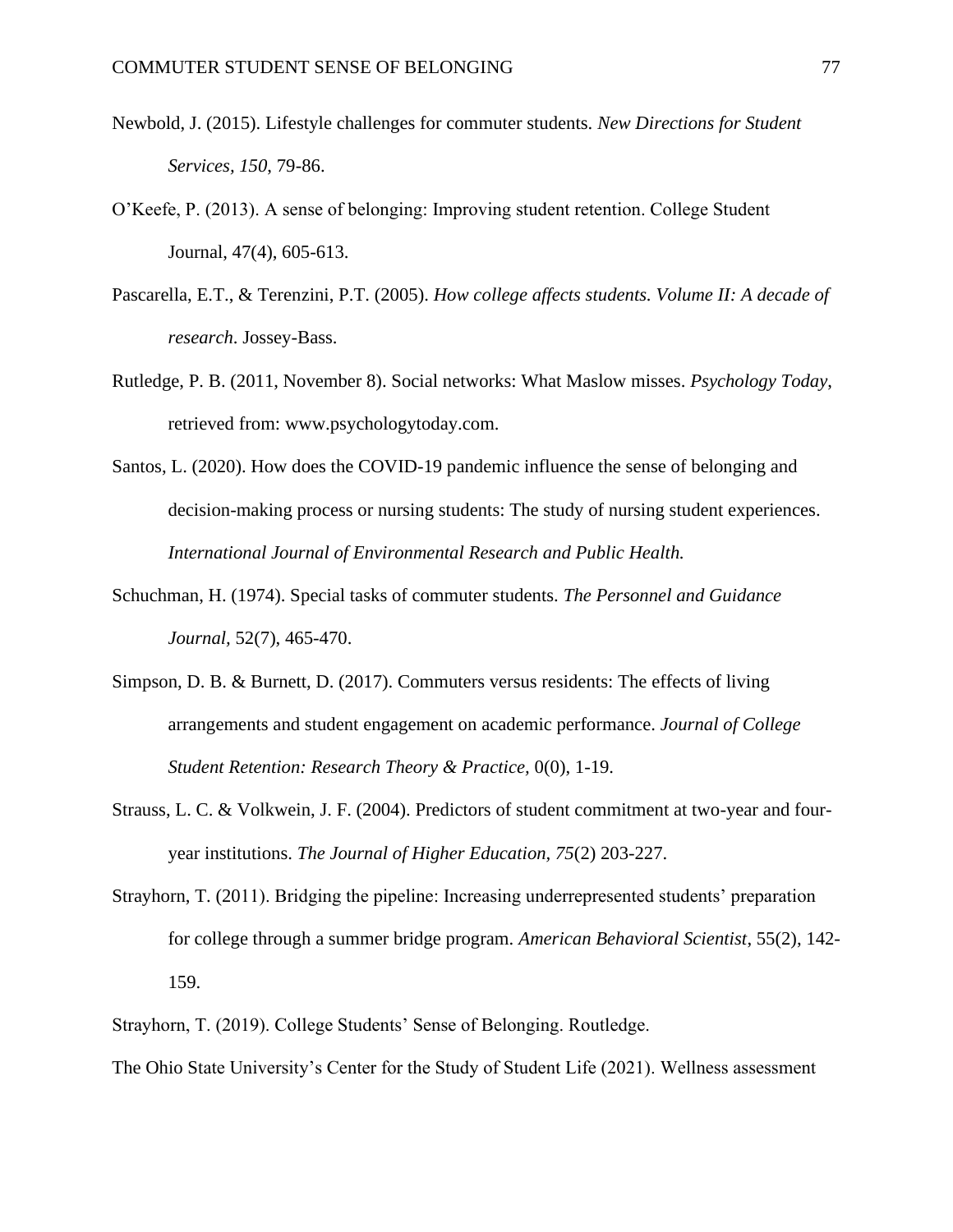2020-2021: Examining students' wellness and sense of belonging during the COVID-19 pandemic.

- Tinto, V. (1993). *Leaving College: Rethinking the Causes and Curses of Student Attrition* (2nd ed.). University of Chicago Press, Chicago, IL.
- Tovar, E. & Simon, M. (2010). Factorial structure and invariance analysis of the sense of belonging scales. *Measurement and Evaluations in Counseling and Development* 43(3), 199-217.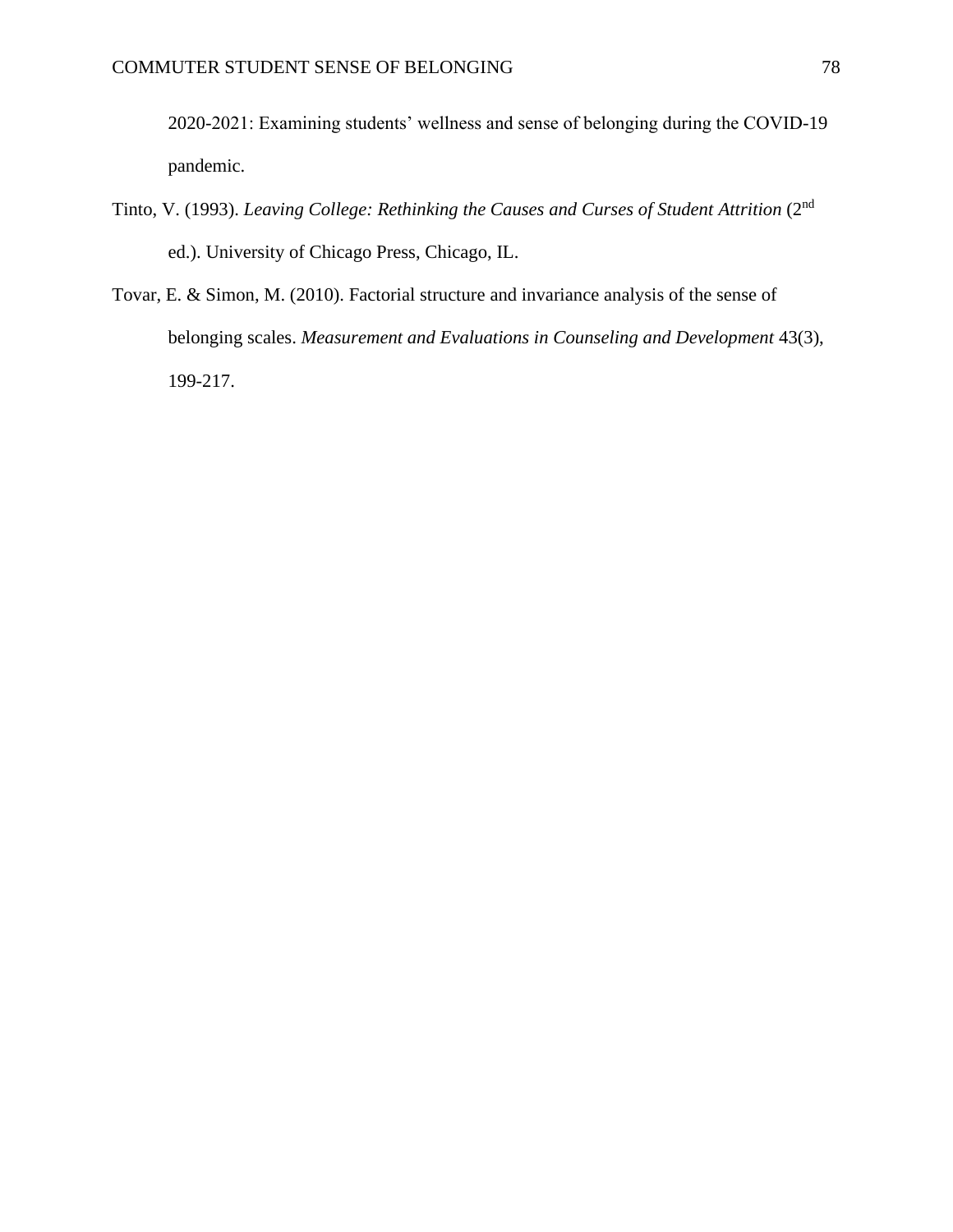## **Appendix A**

Survey Instrument

Exploration of Sense of Belonging for Commuter Students Informed Consent Page

Dear Survey Participants:

You are being invited to complete the following survey to measure your sense of belonging and the ways you create belonging on your college's campus. There are no reasonably foreseeable risks associated with your participation in this study. Your participation may or may not benefit you directly. However, the information learned in this study may be helpful to others. The data you provide will help inform best practices for college and university administrators to consider as they create programs and support services for students who commute to campus. The questionnaire will take approximately 10 minutes of your time to complete. Your completed questionnaire will be stored at Bellarmine University. Individuals from the Annsley Frazier Thornton School of Education and the Bellarmine University Institutional Review Board may inspect these records. In all other respects, however, the data will be held in confidence to the extent permitted by law. Should the data be published, your identity will not be disclosed.

Please remember that your participation in this study is voluntary. By completing this survey, you are voluntarily agreeing to participate. You are free to decline to answer any particular question that may make you feel uncomfortable or which may render you prosecutable under law. Further, at the end of the survey you will have an opportunity to share your email to be entered into a drawing for a \$25 Amazon gift card. Neither your email, nor your identity, will be shared as a part of this research study.

You acknowledge that all your present questions have been answered in language you can understand. If you have any questions about the study, please contact Bryan Hamann at [bhamann@bellarmine.edu.](mailto:bhamann@bellarmine.edu) If you have any questions about your rights as a research subject, you may call the Institutional Review Board (IRB) office at 502-272-8032. You will be given the opportunity to discuss any questions about your rights as a research subject, in confidence, with a member of the committee. This is an independent committee composed of members of the University community and lay members of the community not connected with this institution. The IRB has reviewed this study.

Sincerely,

Bryan Hamann

## **Please read the following statements and rate your level of agreement with the statement. For the purpose of this study, connection and belonging refer to the feeling of being accepted, included, supported and respected by others.**

1. I feel connected with others on campus. Strongly Agree | Agree | Neither Agree nor Disagree | Disagree | Strongly Disagree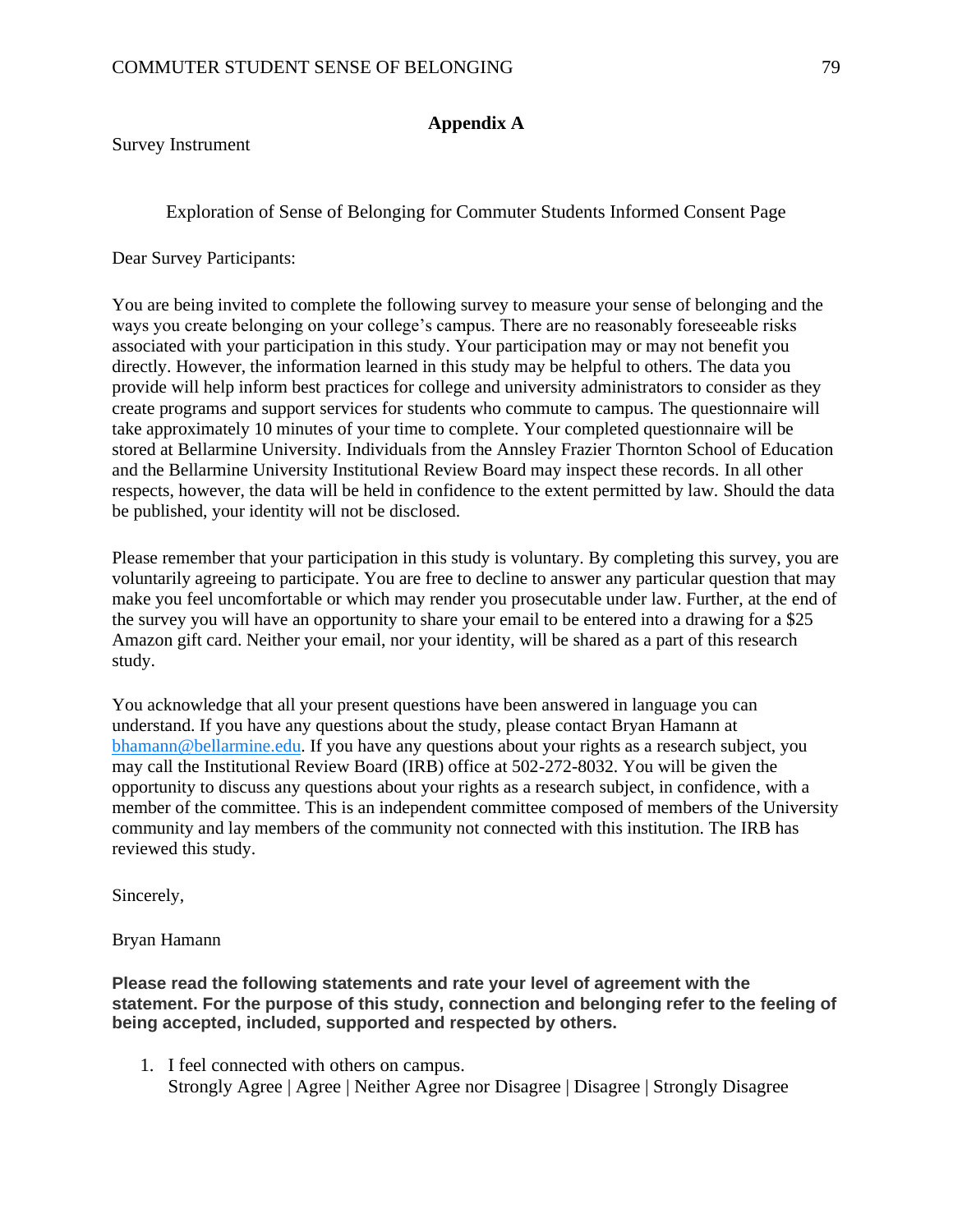- 2. I have found my place within the campus community. Strongly Agree | Agree | Neither Agree nor Disagree | Disagree | Strongly Disagree
- 3. When I am on campus, I feel like a stranger. Strongly Agree | Agree | Neither Agree nor Disagree | Disagree | Strongly Disagree
- 4. Because I don't belong, I feel distant at campus events and gatherings. Strongly Agree | Agree | Neither Agree nor Disagree | Disagree | Strongly Disagree
- 5. People will save me a seat in class or in the dining hall. Strongly Agree | Agree | Neither Agree nor Disagree | Disagree | Strongly Disagree
- 6. I have close bonds with members of the campus community. Strongly Agree | Agree | Neither Agree nor Disagree | Disagree | Strongly Disagree
- 7. I feel isolated from the campus community. Strongly Agree | Agree | Neither Agree nor Disagree | Disagree | Strongly Disagree
- 8. I feel like a social outcast. Strongly Agree | Agree | Neither Agree nor Disagree | Disagree | Strongly Disagree
- 9. When I am on campus, I feel included. Strongly Agree | Agree | Neither Agree nor Disagree | Disagree | Strongly Disagree
- 10. I feel accepted by the campus community. Strongly Agree | Agree | Neither Agree nor Disagree | Disagree | Strongly Disagree
- 11. I feel as if people on campus don't care about me. Strongly Agree | Agree | Neither Agree nor Disagree | Disagree | Strongly Disagree
- 12. I feel like an outsider when I am on campus. Strongly Agree | Agree | Neither Agree nor Disagree | Disagree | Strongly Disagree
- 13. I am proud to be at my college. Strongly Agree | Agree | Neither Agree nor Disagree | Disagree | Strongly Disagree

## **Please complete the following questions to provide information about your experience on campus.**

- 14. Please indicate your cumulative grade point average.
	- a.  $0 2.0$ b.  $2.01 - 2.5$ c.  $2.51 - 3.0$
	- d.  $3.01 3.5$
	- e.  $3.51 4.0$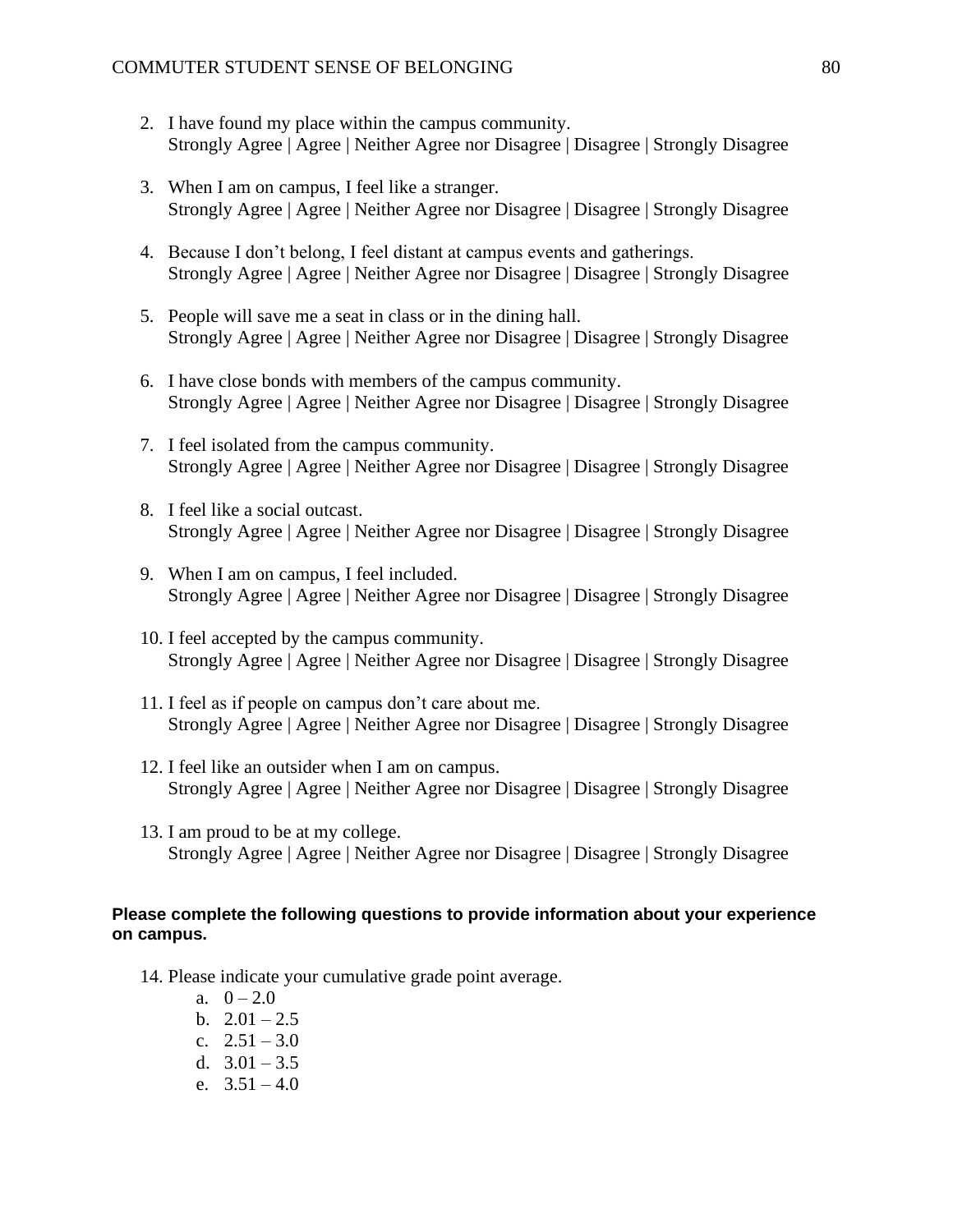- 15. Please select the option which best describes where you live.
	- a. Off-Campus with Family
	- b. Off-Campus with Friends
	- c. Off-Campus on Own
	- d. In a Fraternity or Sorority House
	- e. Residence Hall
- 16. If you commute to campus, how many semesters have you commuted?

#### 17. Do you belong to a fraternity or sorority?

- a. Yes
- b. No

# 18. Do you have a Faculty or Staff member as a mentor?

- a. Yes
- b. No
- 19. Do you belong to a student organization?
	- a. Yes
	- b. No
- 20. If yes, how many organizations do you belong to?
- 21. If you are in an organization, do you hold a leadership position?
	- a. Yes
	- b. No
- 22. Do you participate in club sports or intramurals?
	- a. Yes
	- b. No
- 23. If yes, how many club sports or intramural sports do you play?
- 24. How many university sponsored activities (home athletic games, campus programs, student organization meetings, intramurals, etc.) do you attend each month?
	- a. 0
	- b. 1
	- c. 2
	- d. 3
	- e. 4
	- f. 5
	- g. 6
	- h. 7
	- i. 8+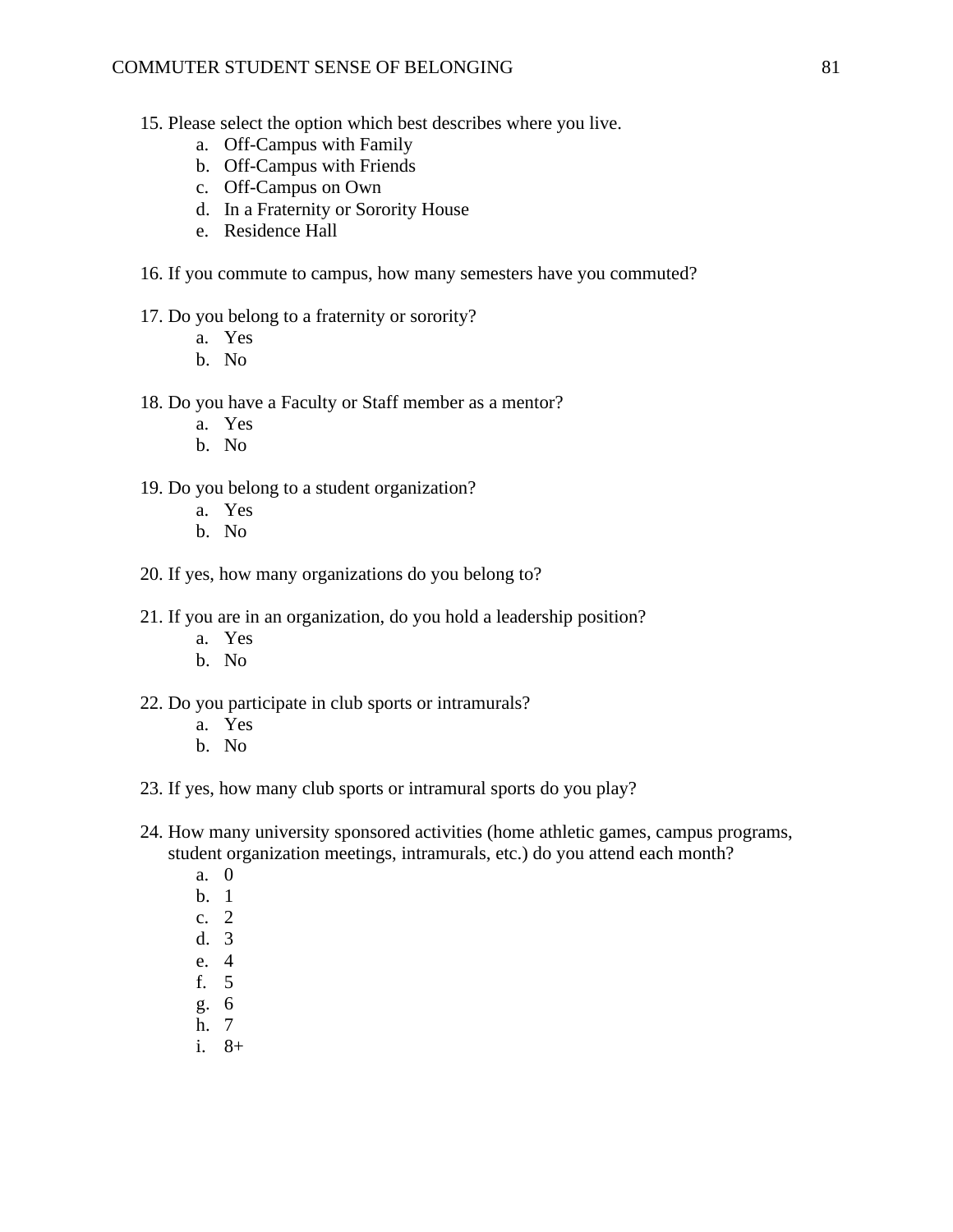- 25. Do you have an on-campus job?
	- a. Yes
	- b. No
- 26. Do you have an off-campus job?
	- a. Yes
	- b. No
- 27. If you have a job, approximately how many hours do you work each week?
- 28. Outside of class, approximately how many hours do you spend on campus each week?
	- a. 0
	- b. 1
	- c. 2
	- d. 3
	- e. 4 f. 5
	- g. 6
	- h. 7
	- i. 8+
- 29. Please briefly describe your connection to the campus community.
- 30. Which of the following hinder you from being more involved in the campus community? Please select all that apply.
	- a. Employment
	- b. Family Obligations
	- c. Friends Outside of School
	- d. Studying
	- e. Other
- 31. Which of the following best describes you?
	- a. First Year Student
	- b. Sophomore
	- c. Junior
	- d. Senior
- 32. Please select all of the identities to which you belong.
	- a. Asian or Pacific Islander
	- b. Black or African American
	- c. Hispanic or Latino
	- d. Native American or Alaskan Native
	- e. White or Caucasian
	- f. Multiracial or Biracial
	- g. Member of LGBTQ+
	- h. Other